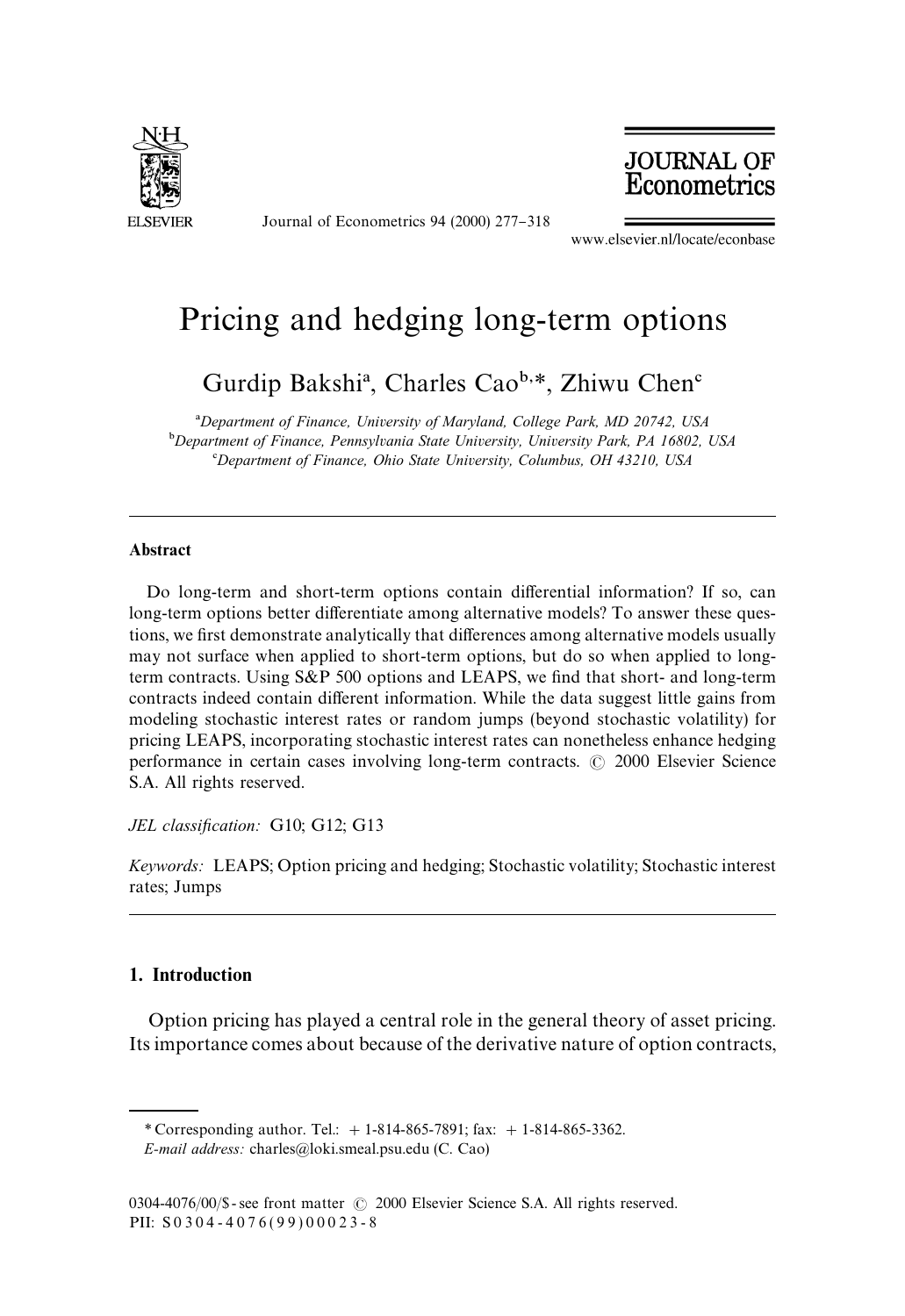that is, the value of an option is almost completely derived from, and hence closely tied to, the value of the underlying asset. Not surprisingly, option pricing has been proven to be the best place for exemplifying the power of the much celebrated arbitrage valuation approach. From an application perspective, however, option pricing formulas based on the arbitrage approach have not performed well empirically. Take the prominent Black and Scholes (1973) model as an example. When applied to European-style options, it produces pricing errors that are related to both moneyness and maturity in a U-shaped manner. Thus, the 'implied volatility smiles'. The unsatisfactory performance by the Black–Scholes has led to a search for better alternatives that extend the classic model in one, or a combination, of three directions: (i) to allow for stochastic volatility; (ii) to allow for stochastic interest rates; and (iii) to allow for random jumps to occur in the underlying price process.<sup>1</sup> Each of the alternatives in principle offers some flexibility to correct for the biases of the Black-Scholes. For example, the stochastic-volatility (SV) models rely on the correlation coef ficient between volatility and underlying price changes to internalize the level of skewness, and the variation-of-volatility coefficient to generate a desired kurtosis level, necessary to correct the volatility smiles. But, since existing SV models typically let volatility follow a diffusion process, the extent to which high levels of kurtosis in the return distribution can be internalized is limited. This points out a special role to be played by random jumps in the modeled price process. Thus, one should expect an option pricing model allowing for stochastic volatility and jumps (SVJ) to further enhance performance. In addition, even casual empiricism suggests that modeling stochastic interest rates in any pricing formula should be of practical significance as it ensures proper discounting of future payoffs. A model with stochastic volatility and stochastic interest rates (SVSI) should also have promise to further improve pricing and hedging performance.

While each generalization beyond the Black-Scholes may be sound and justifiably appealing on normative grounds, given the application-oriented nature of the problem at hand it is ultimately an empirical issue whether a given generalization and its consequential model complication are justified by the additional performance benefits (if any at all). Motivated by this, Bakshi et al.

<sup>&</sup>lt;sup>1</sup> These include (i) the stochastic-interest-rate option pricing models of Merton (1973) and Amin and Jarrow (1992), (ii) the one-dimensional jump-diffusion/pure-jump models of Bates (1991), Madan and Chang (1996), and Merton (1976), (iii) the constant-elasticity-of-variance model of Cox and Ross (1976), (iv) the stochastic-volatility models of Heston (1993), Hull and White (1987), Melino and Turnbull (1990, 1995), Scott (1987), Stein and Stein (1991), and Wiggins (1987), (v) the stochastic-volatility and stochastic-interest-rates models of Amin and Ng (1993), Bailey and Stulz  $(1989)$ , Bakshi and Chen  $(1997a,b)$ , and Scott  $(1997)$ , and  $(vi)$  the stochastic-volatility jump-diffusion models of Bakshi et al. (1997), Bates (1996a, 1999) and Scott (1997). See Ghysels et al. (1996) for a review of stochastic-volatility models.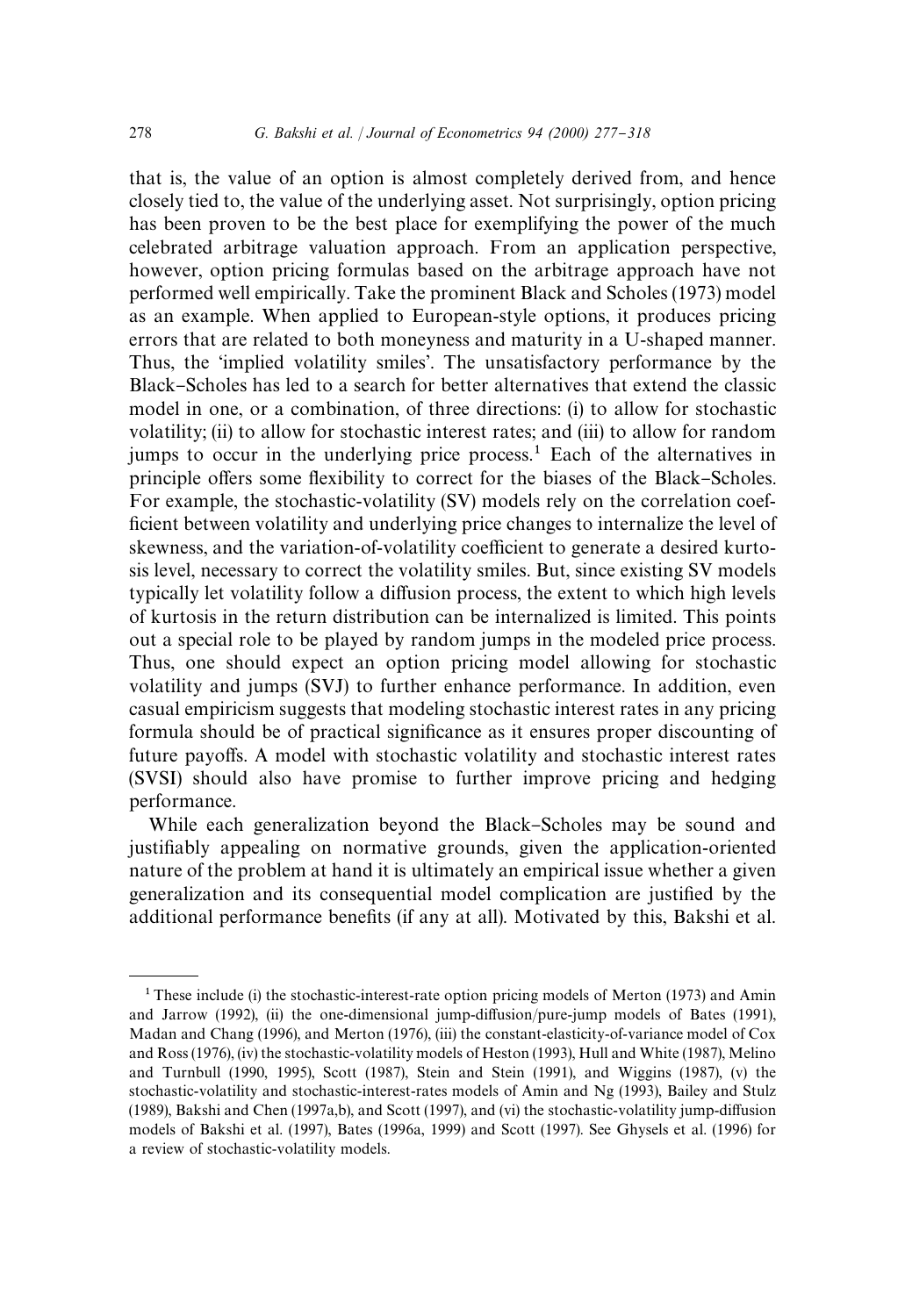(1997) conduct a comprehensive empirical study on the relative performance of the above alternative models, using regular S&P 500 index option prices. Their conclusions can be summarized as follows. First, while the SV model typically reduces the Black–Scholes pricing errors by about a half, adding jumps does not further improve the SV model's pricing performance, except for extremely short-term options; Neither does incorporating stochastic interest rates enhance the SV's pricing performance. Second, when hedging errors are used as a performance benchmark, the SV model still does better than the Black-Scholes, but the SVSI and the SVJ models do not show any improvement beyond the SV. These findings are somewhat surprising given that one would expect incorporating random jumps or stochastic interest rates to further enhance the performance.

Given that the options used in most existing studies are generally short-term (typically with less than one year to expiration), the purpose of this paper is to address two related questions. First, do long-term options contain different information than short-term options? Second, if so, can long-term options better differentiate among the Black-Scholes and its alternatives? Answering such questions is important not only because it will help better appreciate and learn more about existing parametric option pricing models, but also because it will enhance our understanding of long-term contracts in general. In recent years, such contracts as equity LEAPS (Long-term Equity Anticipation Securities) have attracted increasingly more attention in the investment community. Yet, at the same time the academic literature has paid, at most, limited attention to issues related to long-term contracts (see Ross, 1996, for a treatment on longterm versus short-term futures commitments). This paper thus serves to fill in this gap. Our study is also timely and feasible as closed-form option pricing formulas have recently become available even for the general cases. On the data front, we now have high-quality intradaily quote and transaction data available for such popular contracts as the S&P 500 LEAPS. Unlike the regular S&P 500 options, these LEAPS have up to three years to expiration and are hence ideal for the purpose of this study.

We begin our quest by demonstrating analytically that long-term options can distinguish among alternative models more dramatically than short-term options. Specifically, we first examine whether the Black–Scholes, the SV, the SVSI, and the SVJ models yield different hedge ratios, or option deltas, for a given option contract. When implemented using estimated parameters and implied volatility values, all the models assuming stochastic volatility produce stock price option deltas that are drastically different from those based on the Black-Scholes. This is true regardless of option maturity and whether it is a low-volatility day, an average-volatility day, or a high-volatility day. But, when the SV, the SVSI, and the SVJ are compared to each other, the hedge ratios for a given option are either similar or significantly different, depending on whether the option is short term or long term. For a 45-d put, for instance,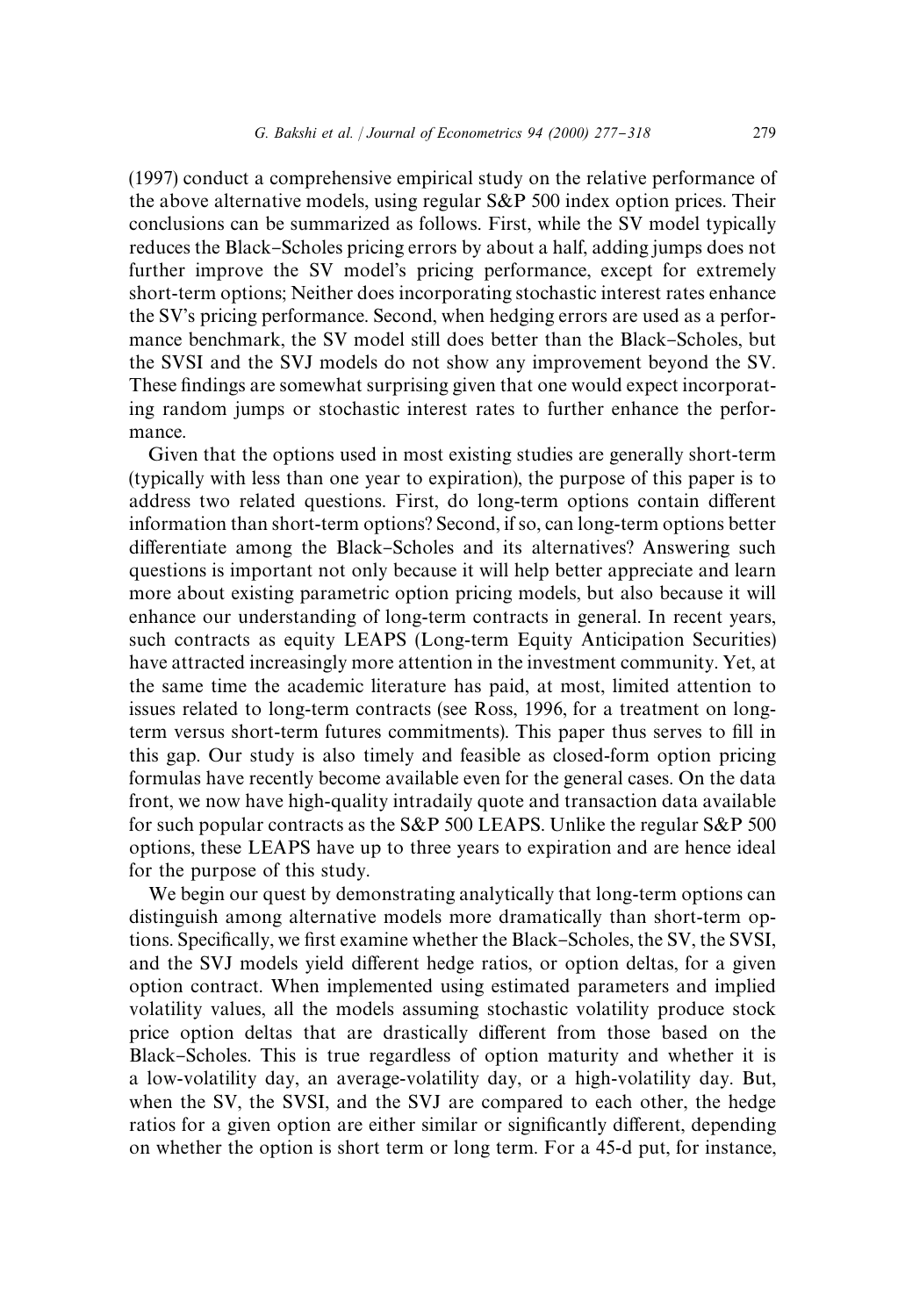the three models yield virtually the same hedge ratios when the option is at the money, and are thus indistinguishable from each other. For a two-year put, however, the model-specific hedge ratios are generally far apart across the three models, even for a low-volatility day.

In the theory of asset pricing it is well understood that each parametric pricing model is associated with an Arrow-Debreu state-price density (SPD). This SPD function completely embodies the pricing structure implicit in the pricing model (see, e.g., Ait-Sahalia and Lo, 1998). Therefore, another way to examine alternative option pricing models is to compare their implicit SPDs, as their differences in pricing performance must come from differences in their SPDs. Again, when implemented using estimated parameters and implied volatilities, the SPDs of the SV, the SVSI, and the SVJ differ significantly from that of the Black–Scholes (regardless of time horizon): the former all assign more risk-neutral probability mass to the far lower tail and less mass to the upper tail of the underlying asset's return distribution, which effectively corrects and flattens out the volatility smiles associated with the Black-Scholes. For shortterm options, the SPDs of the SV, the SVSI and the SVJ models coincide almost everywhere, except in the far left and far right tails. For long-term options, however, the difference among the SPDs of these models becomes especially pronounced when parameters implied by option prices taken from a relatively volatile day are used as input. Thus, long-term options should distinguish among alternative models more effectively than short-term options.

In the empirical exercise, we apply the method of simulated moments (MSM) to estimate each model's structural parameters out of the following considerations. First, the unobservability of the stock volatility process precludes the estimation by maximum likelihood. The unavailability of the moments of option prices in closed form also rules out the use of the generalized method of moments (GMM). With the MSM, on the other hand, we can jointly simulate the sample paths for the stock price and its return volatility, to construct a time series of simulated option prices of different strikes and maturities. The structural parameters estimated via the MSM will then reflect both the crosssectional and the time-series information contained in option prices.

Empirically, we find that the  $S\&P 500$  LEAPS and regular options do provide distinct information. First, on a typical day, the two sets of options imply different volatility values (for any given option pricing model). Second, the implied-volatility time-series implied by regular options follows a drastically different path than that by LEAPS. Finally, the LEAPS-implied volatility exhibits a much higher level of long memory than the short term options implied, which suggests that volatility innovations will persist relatively longer (also see the recent work by Bollerslev and Mikkelsen (1996, 1999)).

In terms of out-of-sample pricing, the SVJ model performs the best among the four models in pricing short-term puts. In pricing medium-term options the SVSI model does better than the SV in certain categories, while the SV performs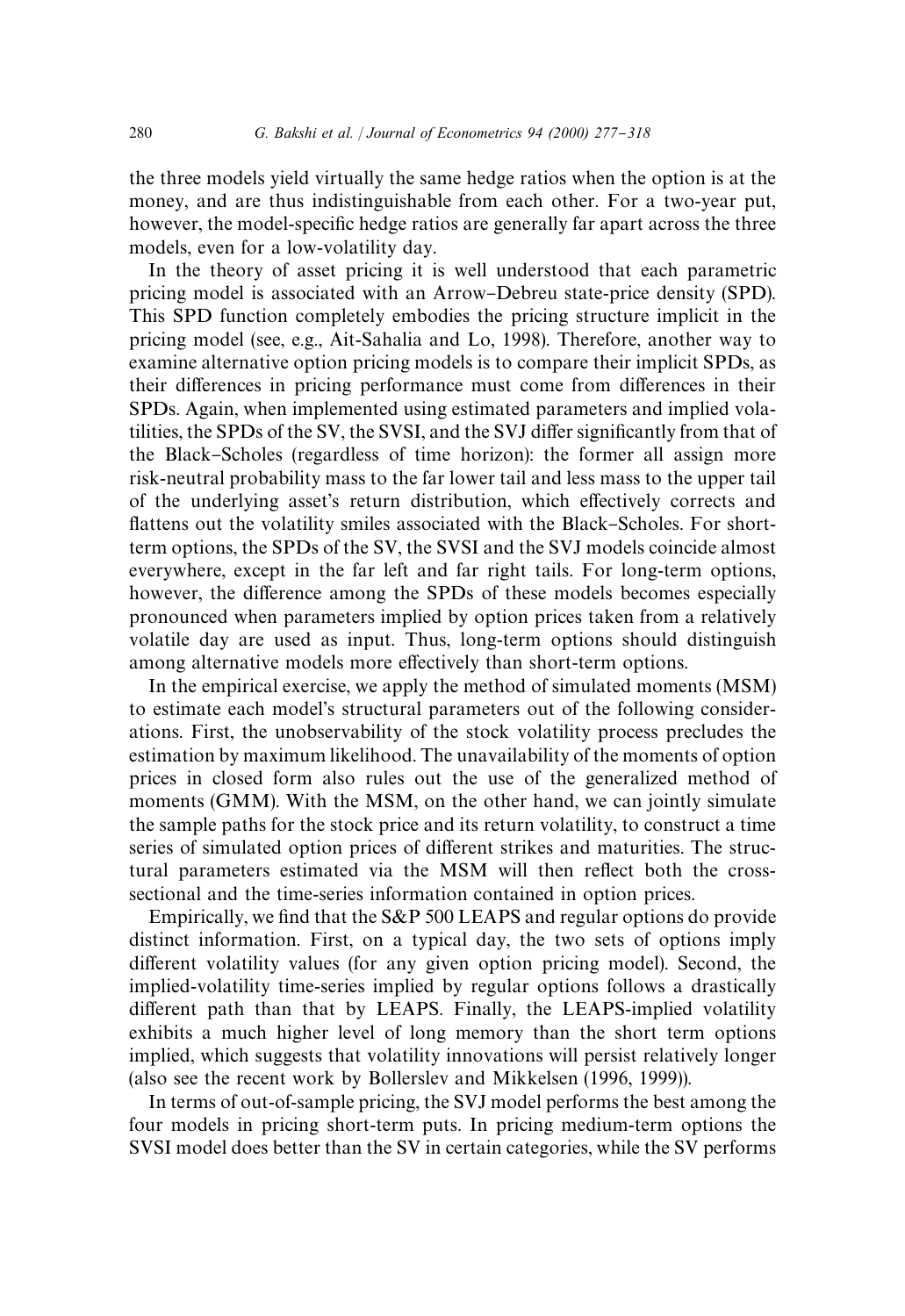better in pricing other moneyness-maturity puts. In pricing long-term puts, however, the SV model performs the best. Overall, even for pricing long-term options, adding the stochastic interest rates feature does not lead to consistent improvement in pricing errors. Overall, all four models are still misspecified statistically. For example, they each have moneyness- and maturity-related biases, though to varying degrees.

For the hedging exercise, we divide the discussion into two parts. In the first, the goal is to evaluate the relative effectiveness of  $(i)$  short-, medium- and long-term options (as hedging instruments) in hedging the underlying stock portfolio and (ii) the alternative option models in devising the desired hedge. The main results from this part can be summarized as follows. First, irrespective of the option model used, deep in-the-money LEAPS puts yield the lowest hedging errors on average, but short-term deep in-the-money puts generate the most stable hedging errors over time. Second, among the four option models, the BS-based hedge is always the least effective, regardless of the hedging instrument. The SV and the SVJ models lead to similar hedging errors, and both perform better than the SVSI.

In the second part of our hedging exercise, we let a LEAPS put be the hedging target and evaluate the relative effectiveness of (i) the underlying asset, (ii) a short-term put, and (iii) a medium-term put, as the hedging instrument. In a common practice, users and underwriters of long-term contracts often have no other choice but rely on exchange-traded, relatively short-term contracts to hedge their long-term commitments. At least, such short-term contracts have high liquidity and relatively low trading costs. Therefore, it is important to address the question of how effectively can short-term contracts hedge their long-term counterparts. On the other hand, this exercise also allows us to examine the relative hedging performance of the alternative models. The overall conclusion from this part is that medium-term options are generally the best instrument for hedging LEAPS, partly because they are more similar to the hedging target than either the underlying asset or a short-term option. Next, between the underlying asset and the short-term option as a hedging instrument, the former dominates the latter in hedging out-of-the-money LEAPS puts. Short-term contracts are good instruments only for hedging in-the-money LEAPS. In terms of model choice, the SVSI generally dominates the other models. Therefore, at least for devising hedges of long-term options, modeling stochastic interest rates does help improve empirical performance.

The paper is organized as follows. Section 2 develops an option formula that takes into account stochastic volatility, stochastic interest rate and random jumps. A description of the regular and LEAPS S&P 500 option data is provided in Section 3. Section 4 discusses the implementation of each option model and the MSM estimation of the structural parameters. Section  $5 \text{ con}$ trasts the information in short-term versus long-term options. The out-ofsample pricing exercise is conducted in Section 6. Section 7 addresses issues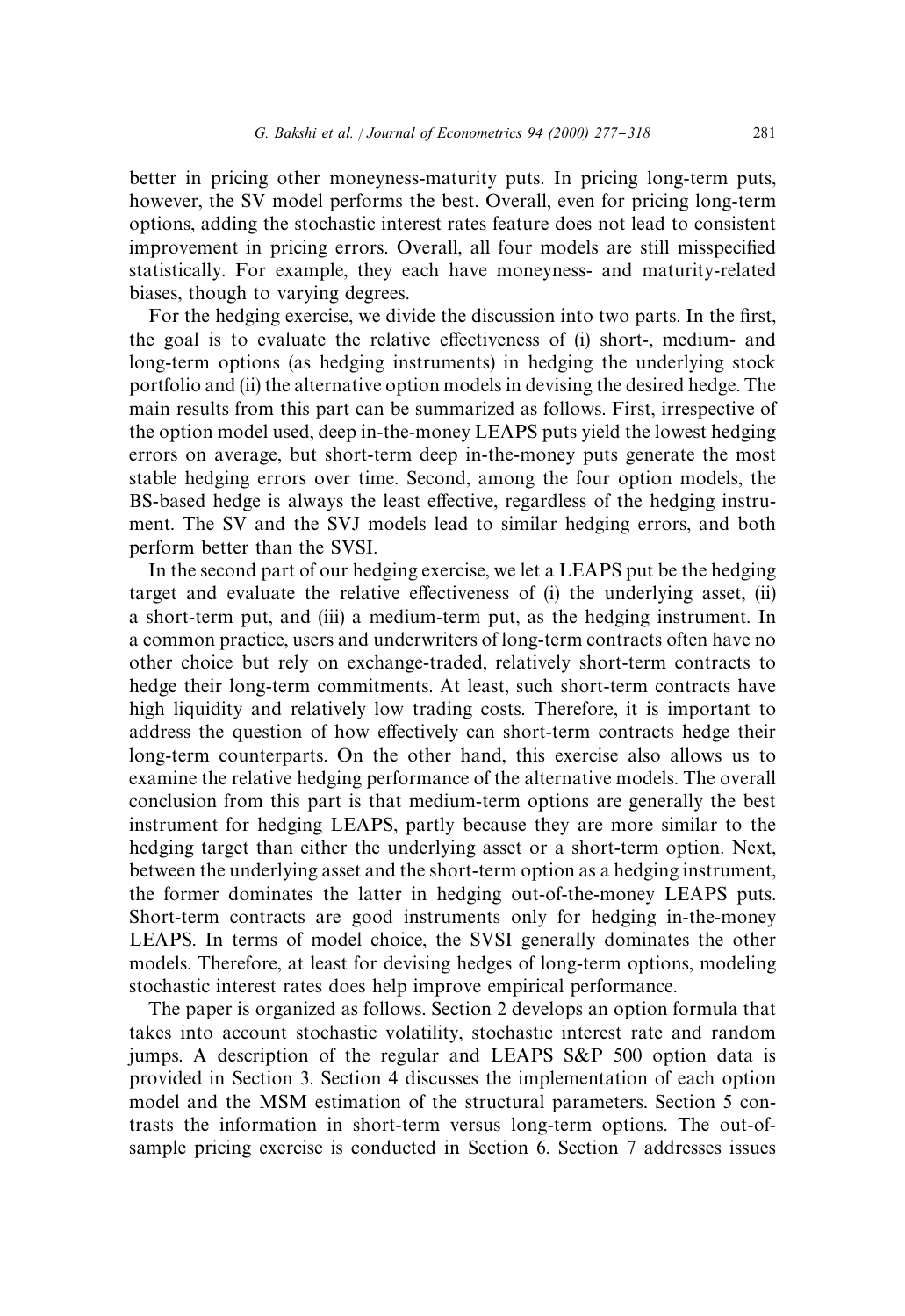related to hedging the underlying stock portfolio, and Section 8 evaluates the relative effectiveness of the underlying asset, short-term and medium-term options in hedging LEAPS. Concluding remarks are offered in Section 9. Proofs to all pricing formulas and hedging strategies can be found in the Appendix.

#### 2. Valuation of European options

In this section we derive a closed-form option pricing model that incorporates stochastic volatility, stochastic interest rates, and random jumps. The model is sufficiently general to include as special cases all the models which we investigate in the empirical sections. As in Bakshi et al. (1997), we take a risk-neutral probability measure as given and specify from the outset risk-neutral dynamics for the spot interest rate, the spot stock price, and the stock return volatility.<sup>2</sup> Specifically, let the spot interest rate follow a square-root diffusion of the Cox et al. (1985) type:

$$
dR(t) = \left[\theta_R - \kappa_R R(t)\right]dt + \sigma_R \sqrt{R(t)} d\omega_R(t),\tag{1}
$$

where  $\kappa_R$ ,  $\theta_R/\kappa_R$ , and  $\sigma_R$  are respectively the speed of adjustment, the long-run mean, and the volatility coefficient of the *R*(*t*) process; and  $\omega_R(t)$  is a standard Brownian motion, uncorrelated with any other process in the economy. With the short rate in (1), the price of a zero-coupon bond that pays \$1 in  $\tau$  periods from time *t*, denoted by  $B(t,\tau)$ , is

$$
B(t, \tau) = \exp[-\varphi(\tau) - \varrho(\tau)R(t)], \qquad (2)
$$

where

$$
\varphi(\tau) = \frac{\theta_R}{\sigma_R^2} \Biggl\{ (\zeta - \kappa_R) \tau + 2 \ln \Biggl[ 1 - \frac{(1 - e^{-\zeta \tau})(\zeta - \kappa_R)}{2\zeta} \Biggr] \Biggr\},
$$
  

$$
\varrho(\tau) = \frac{2(1 - e^{-\zeta \tau})}{2\zeta - \zeta - \zeta - \kappa_R \zeta - e^{-\zeta \tau}} , \ \zeta \equiv \sqrt{\kappa_R^2 + 2\sigma_R^2}.
$$

The underlying stock is assumed to pay a constant dividend yield, denoted by  $\delta$ , and its price *S*(*t*) changes, under the risk-neutral measure, according to the

<sup>2</sup> It is noted that the exogenous valuation framework can be derived from a general equilibrium in which the volatility risk, interest risk and jump risk are priced. See Bakshi and Chen (1997a) and Bates (1996a, 1999) for details.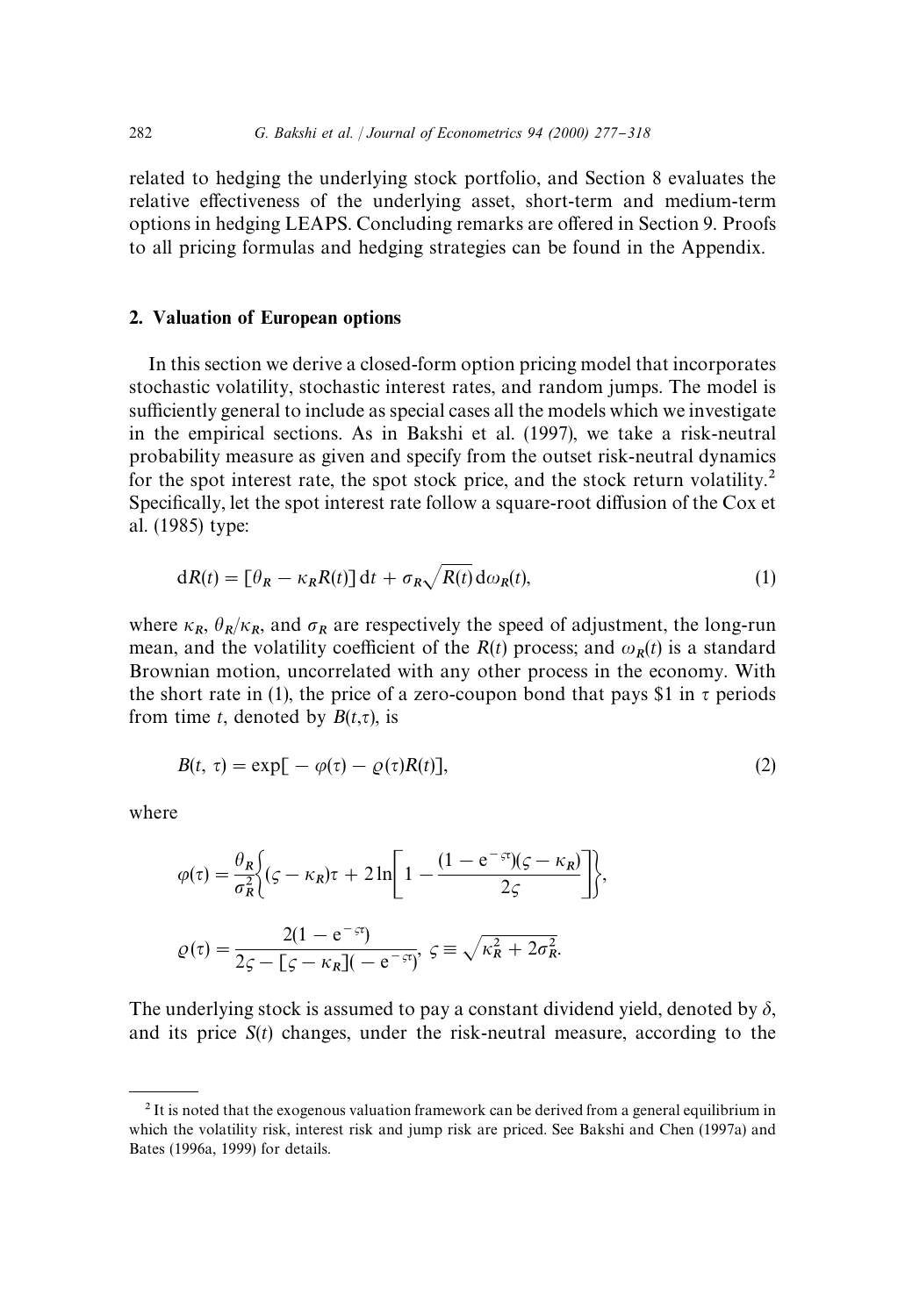jump-diffusion process below:

$$
\frac{dS(t)}{S(t)} = [R(t) - \delta - \lambda \mu_J] dt + \sqrt{V(t)} d\omega_S(t) + J(t) dq(t),
$$
\n(3)

where unexpected percentage price changes have a diffusion component,  $\sqrt{V(t)} \, d\omega_s(t)$ , and a jump component,  $J(t) \, dq(t)$ . The size of the diffusion component is determined by  $V(t)$ , which represents, absent of any jump occurring, the level of (stochastic) return variance attributable to diffusion variations. For tractability, let  $V(t)$  also follow a square-root process:

$$
dV(t) = [\theta_v - \kappa_v V(t)]dt + \sigma_v \sqrt{V(t)} d\omega_v(t), \qquad (4)
$$

where  $\kappa_v$ ,  $\theta_v/\kappa_v$ , and  $\sigma_v$  respectively reflect the speed of adjustment, the long-run mean, and the variation coefficient of  $V(t)$ . The intensity of the jump component is measured by  $\lambda$ , whereas the size of percentage price jumps at time *t* is represented by *J*(*t*) (which is lognormally, identically, and independently distributed over time with unconditional mean  $\mu_J$ ), that is,

$$
\ln[1 + J(t)] \sim N(\ln[1 + \mu_J] - \frac{1}{2}\sigma_J^2, \sigma_J^2), \tag{5}
$$

for some constant  $\sigma_J$ . In (3),  $q(t)$  is a Poisson counter with Pr{d $q(t) = 1$ } =  $\lambda$  dt and  $Pr{dq(t) = 0} = 1 - \lambda dt$ . Finally, let  $Cov_t[d\omega_s(t), d\omega_v(t)] \equiv \rho dt$ , and assume that  $q(t)$  and  $J(t)$  are uncorrelated with each other or with  $\omega_s(t)$  and  $\omega_v(t)$ . Under the assumed framework in  $(3)-(5)$ , the total return variance consists of two components:

$$
\frac{1}{dt} \text{Var}_t \bigg( \frac{dS(t)}{S(t)} \bigg) = V(t) + V_J(t),\tag{6}
$$

where

$$
V_J(t) \equiv \frac{1}{dt} \text{Var}_t[J(t) \, \text{d}q(t)] = \lambda [\mu J + (e^{\sigma J} - 1)(1 + \mu J)^2]
$$

is the instantaneous variance of the jump component.

These assumptions are fairly general and can capture many features of empirical return distributions. Note that all the structural parameters, such as  $\theta_R$ ,  $\kappa_R$ ,  $\theta_v$ ,  $\kappa_v$  and  $\mu_J$ , are given under the risk-neutral measure, not under the true *probability measure*. Consequently, they may differ from their true-probability counterparts because of the risk-premium adjustments respectively for interest rate risk, volatility risk and jump risk. In general, the smaller the risk premiums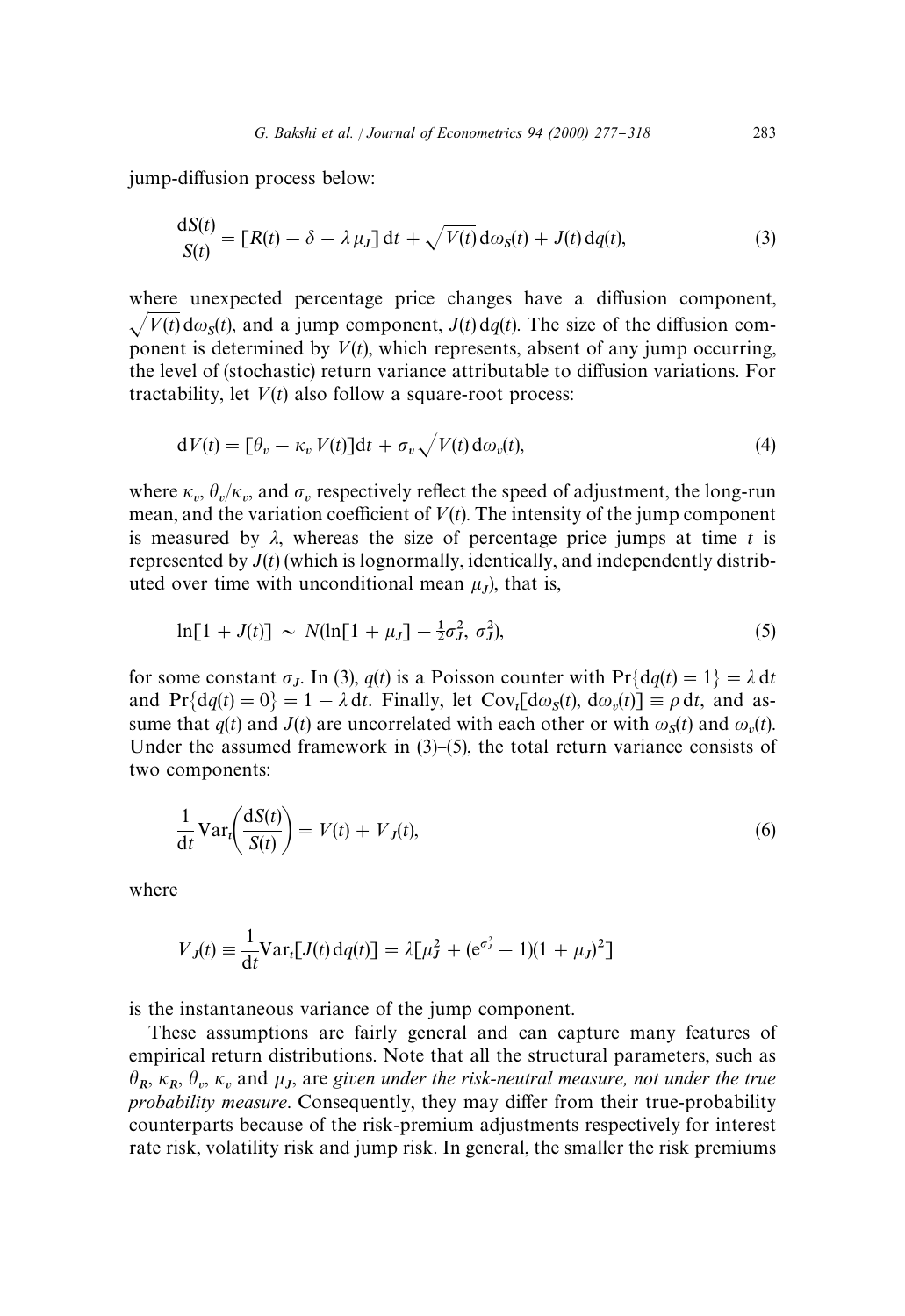for these risks, the closer these parameters to their true-probability counterparts. See, for example, Bates (1996a) for a related discussion.

## *2.1. The option pricing formula*

With the stochastic setup in  $(3)-(5)$ , consider a European put option written on the stock with strike price K and term-to-expiration  $\tau$ . Then, its time-t price  $P(t,\tau)$  must, by a standard argument, be

$$
P(t, \tau) = \mathcal{E}_t^Q \bigg\{ \exp\bigg(-\int_t^{t+\tau} R(u) \, \mathrm{d}u \bigg) \max(0, \, K - S(t+\tau)) \bigg\},\tag{7}
$$

where  $E_t^Q(\cdot)$  is the expectations operator with respect to the risk-neutral measure. Then solving the conditional expectation, as in Bakshi et al. (1997), we arrive at the following put option formula:

$$
P(t,\tau) = KB(t, \tau)\{1 - \Pi_2(t, \tau)\} - S(t) e^{-\delta \tau} \{1 - \Pi_1(t, \tau)\},
$$
\n(8)

where the risk-neutral probabilities,  $\Pi_1$  and  $\Pi_2$ , are recovered from inverting the respective characteristic functions:

$$
\Pi_j(t, \tau; S, R, V) = \frac{1}{2} + \frac{1}{\pi} \int_0^\infty \text{Re} \left[ \frac{e^{-i \phi \ln[K]} f_j(t, \tau, S(t), R(t), V(t); \phi)}{i \phi} \right] d\phi,
$$
\n(9)

where  $\text{Re}[\cdot]$  stands for the 'real part of' operator and for  $j = 1, 2$ , the characteristic functions  $f_1(t, \tau)$  and  $f_2(t, \tau)$  are displayed respectively in (A.1) and (A.2) of the Appendix.

The put option valuation formula in (8) contains most existing models as special cases. For example, we obtain (i) the BS model (with constant dividend yield) by setting  $\lambda = 0$  and  $\theta_R = \kappa_R = \sigma_R = \theta_v = \kappa_v = \sigma_v = 0$ ; (ii) the SV model by setting  $\lambda = 0$  and  $\theta_R = \kappa_R = \sigma_R = 0$ ; (iii) the SVSI model by setting  $\lambda = 0$ ; and (iv) the SVJ model by letting  $\theta_R = \kappa_R = \sigma_R = 0$ . In deriving each special case from (8), one may need to apply L'Hopital's rule.

#### *2.2. Option deltas under alternative models*

Before examining the relative performance of the alternative models, we first look at the extent to which the BS, the SV, the SVSI, and the SVJ models can yield different deltas (or sensitivities to sources of risk) for a given option. The goal is to demonstrate analytically that model differences can show up more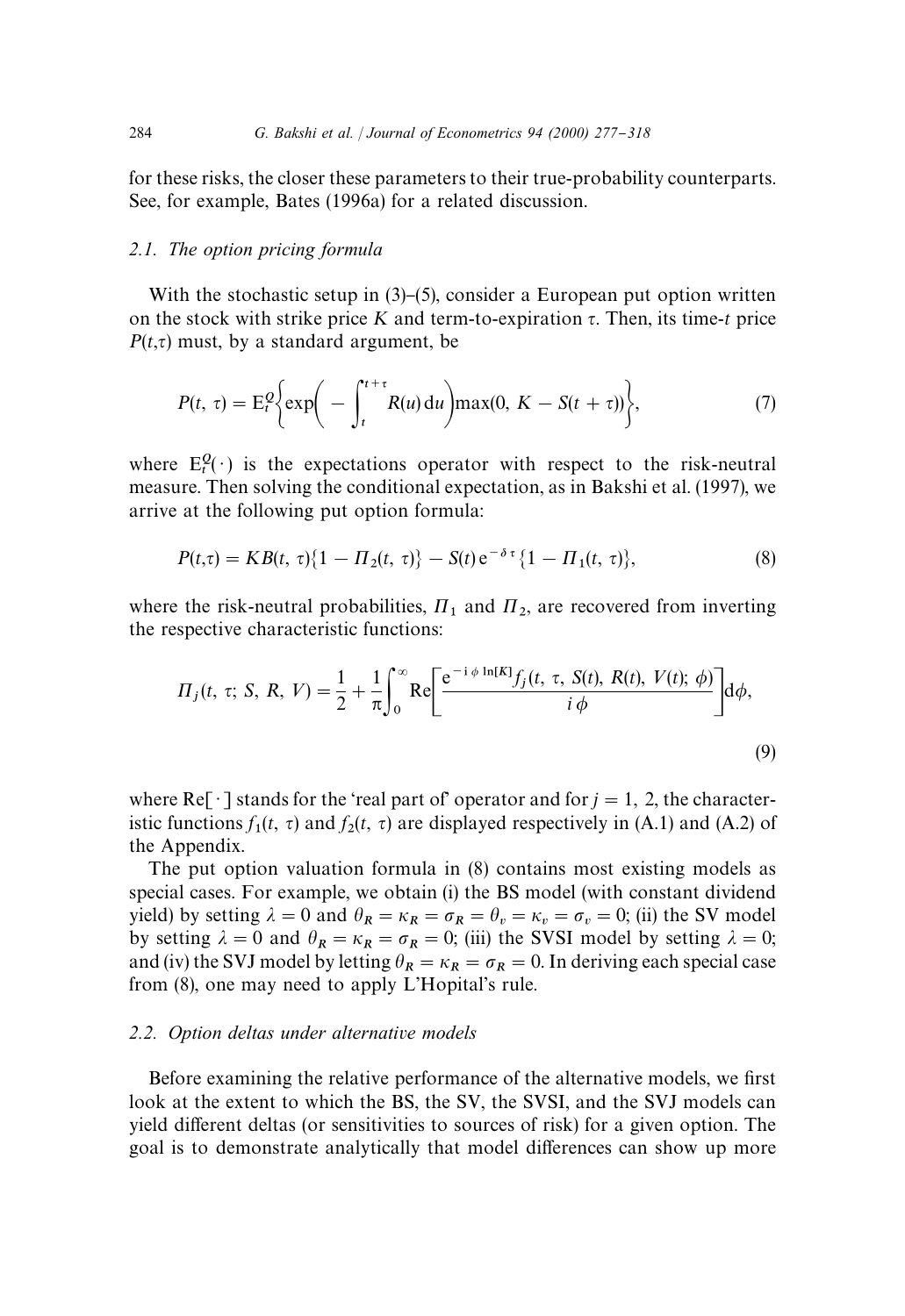dramatically using long-term options than short-term options. For this purpose, use the general model in (8) as the point of discussion and note that there are three sources of stochastic variation over time: price risk  $S(t)$ , volatility risk  $V(t)$ and interest rate risk  $R(t)$ . Thus, there are three put option deltas of interest:

$$
\Delta_{\mathcal{S}}(t, \tau; K) \equiv \frac{\partial P(t, \tau)}{\partial S} = -e^{-\delta \tau} (1 - \Pi_1) \leq 0,
$$
\n(10)

$$
\Delta_V(t, \tau; K) \equiv \frac{\partial P(t, \tau)}{\partial V} = S(t) e^{-\delta \tau} \frac{\partial H_1}{\partial V} - K B(t, \tau) \frac{\partial H_2}{\partial V},\tag{11}
$$

$$
\Delta_R(t, \tau; K) \equiv \frac{\partial P(t, \tau)}{\partial R} = S(t) e^{-\delta \tau} \frac{\partial H_1}{\partial R} - K B(t, \tau) \left\{ \frac{\partial H_2}{\partial R} + \varrho(\tau) [1 - H_2] \right\},\tag{12}
$$

where, for  $h = V$ , R and  $j = 1, 2$ ,

$$
\frac{\partial \Pi_j}{\partial h} = \frac{1}{\pi} \int_0^\infty \text{Re} \left[ \frac{1}{i\phi} e^{-i\phi \ln[K]} \frac{\partial f_j}{\partial g} \right] d\phi. \tag{13}
$$

Specializing these expressions according to each respective model's assumptions, we obtain the deltas for the BS, the SV, the SVSI, and the SVJ models. These analytical expressions are later applied to construct hedging strategies.

To compare across these models, we focus on the stock-price delta,  $\Delta_{S}(t, K; K)$ , as this is the most relevant hedge ratio used in our hedging exercise to be conducted shortly. The structural parameters are estimated by using the method of simulated moments and taken from Table 2, and the implied spot volatility for each day is estimated by using cross-sectional S&P 500 put option data (the estimation method will be described in Section 4). For the SV model, for example, the estimated parameters are  $\kappa_v = 1.12, \ \theta_v = 0.03, \ \sigma_v = 0.19,$  $\rho = -0.25$ , and  $\delta = 0.02$ . Given that the spot volatility changes over time, we choose the volatility estimates from three representative days, i.e., a low-volatility day, an average-volatility day, and a high-volatility day during the studied sample period, all based on the BS model's implied volatility. For the sample period, the first-, second- and third-quartile implied volatilities respectively correspond to 22 November 1993, 19 May 1994 and 22 April 1994. For the SV, the SVSI and the SVJ models, their respective spot volatilities are taken separately from these same dates. On 22 November 1993, the implied spot volatilities are 14.76%, 11.70%, 13.21% and 10.48%, respectively, for the BS, the SV, the SVSI, and the SVJ models. On 19 May 1994, they are 15.88%, 13.03%, 14.00%, and 11.64% for each of the four models. On 22 April 1994, the spot volatilities are 16.74%, 14.35%, 15.85% and 13.50%, respectively.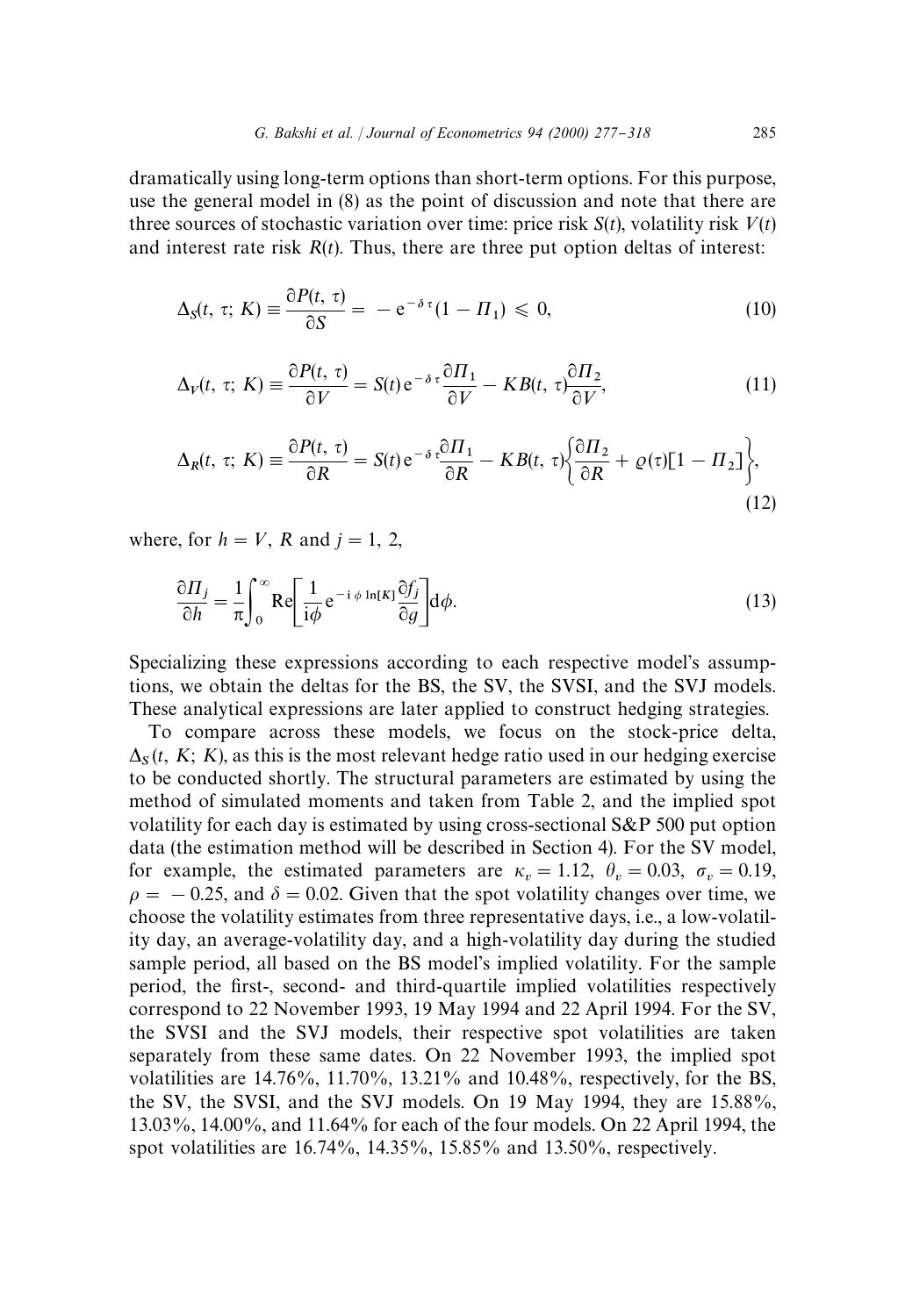

Fig. 1. The ratio of put option delta  $(\Lambda_s)$  with respect to underlying stock price between the SV (the SVSI, or the SVJ) and the BS models, corresponding to two terms to expiration (45 and 730 d). Structural parameters for each model are estimated by using the method of simulated moments, and taken from Table 2. For the BS model, we use the first- and third-quartile implied volatilities, which correspond to 22 November 1993 and 22 April 1994. For the SV, the SVSI and the SVJ models, the spot volatilities are taken from respective dates. The spot stock price is fixed at \$450 and the strike price varies from \$400 to \$500.

For the delta calculations, we use two terms to expiration: 45 days (shortterm) and 730 days (long-term). We set  $R(t) = 3.00\%$ ,  $S(t) = 450$ , and vary the strike price from \$400 to \$500 (which is at most 50 points away from the spot price of 450), to generate a delta graph for each model. For ease of comparison, we divide the SV model's delta for a given option by its corresponding BS model's delta. This normalization is also applied to the SVSI and the SVJ, and the resulting delta ratios for these models relative to the BS are displayed in Fig.  $1<sup>3</sup>$ 

Fig. 1 shows that the delta for a given put option differs substantially across the models, especially between the BS model and the others. Take the lowvolatility day as an example. For short-term options, the deltas based on the SV and the SVJ are fairly close, but they all differ from the corresponding BS delta.

<sup>&</sup>lt;sup>3</sup> Plots using the second-quartile volatility are similar and are omitted.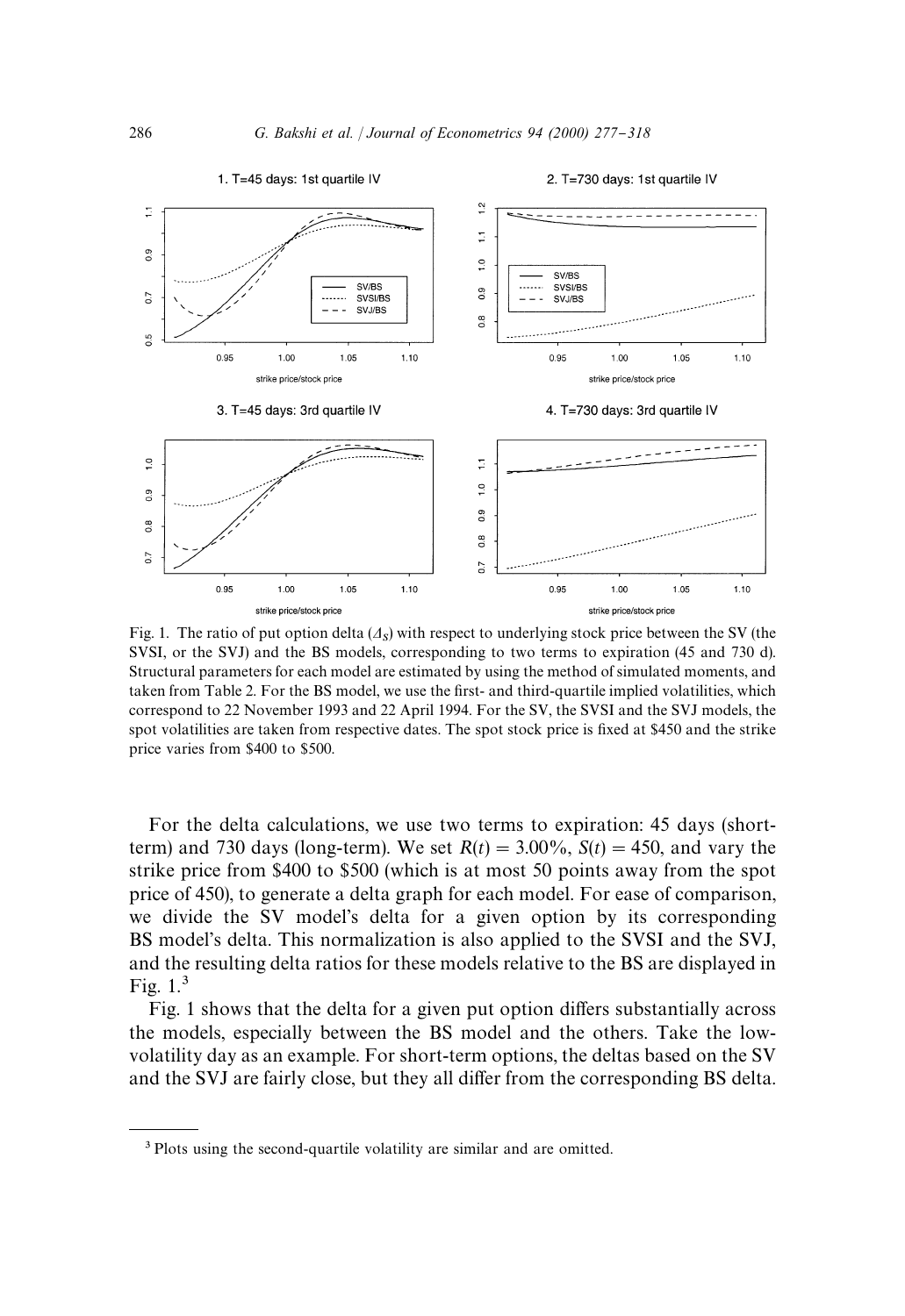For short-term out-of-the-money (OTM) and in-the-money (ITM) puts, the SV model yields respectively lower and higher delta values than the BS does. The difference is particularly large for deep OTM puts. For short-term at-the-money puts, the difference in delta among the four models is the smallest.

In contrast, for long-term options, the difference among the BS, the SV, the SVSI and the SVJ models becomes more pronounced. Again, take the lowvolatility day as an example. In Fig. 1, compared to the SV and SVJ models, the BS model understates every long-term put's delta (regardless of moneyness) by as much as 20%. The SV and the SVSI models yield significantly different delta values, with the difference ranging from  $22\%$  (for deep in-the-money puts) to 40% (for deep out-of-the-money puts).

#### *2.3. State-price densities under alternative models*

We can further understand model differences by comparing their respective state-price densities, or SPDs. As is known, the SPD summarizes and captures all the essential pricing structure of a candidate option pricing model. That is, if two models result in different pricing performance, it must be that their associated SPDs are accordingly different; conversely, if the SPDs implicit in two option pricing models possess distinct shapes, their pricing performance must differ accordingly (provided that a large enough sample of options is used in the estimations so as to fully reflect their SPD differences).<sup>4</sup> By a result from Breeden and Litzenberger (1978), the SPD for the general model is

$$
SPD(t, \tau) = \frac{1}{\pi} \int_0^{\infty} \text{Re}[\exp(-(i \phi + 1) \ln[S(t + \tau)] + \ln[f_2(t, \tau)])] d\phi, \quad (14)
$$

where  $f_2(t, \tau)$  is the characteristic function given in (A.2). The respective SPDs for the BS, the SV, the SVSI, and the SVJ models each share the same functional form as given in (14), except that  $f_2(t, \tau)$  need be adjusted for each model's assumptions.

To study the SPDs of the models under consideration, we utilize two separate sets of parameter estimates. For the first exercise, we pick a particular day (4 April 1994) and use all the put prices of that day to back out each given model's structural parameters. We choose 4 April 1994 for this purpose because this day's BS implied volatility is the highest (19.28%) during our September

<sup>4</sup> Note that a snap-shot picture of a model's SPD captures mostly the model's cross-sectional pricing structure at a given point in time, and it may not tell one much about the model's dynamic fit of option prices. Thus, the cross-model SPD comparison conducted in this section is mostly related to the models' relative *pricing*, but not *hedging*, performance.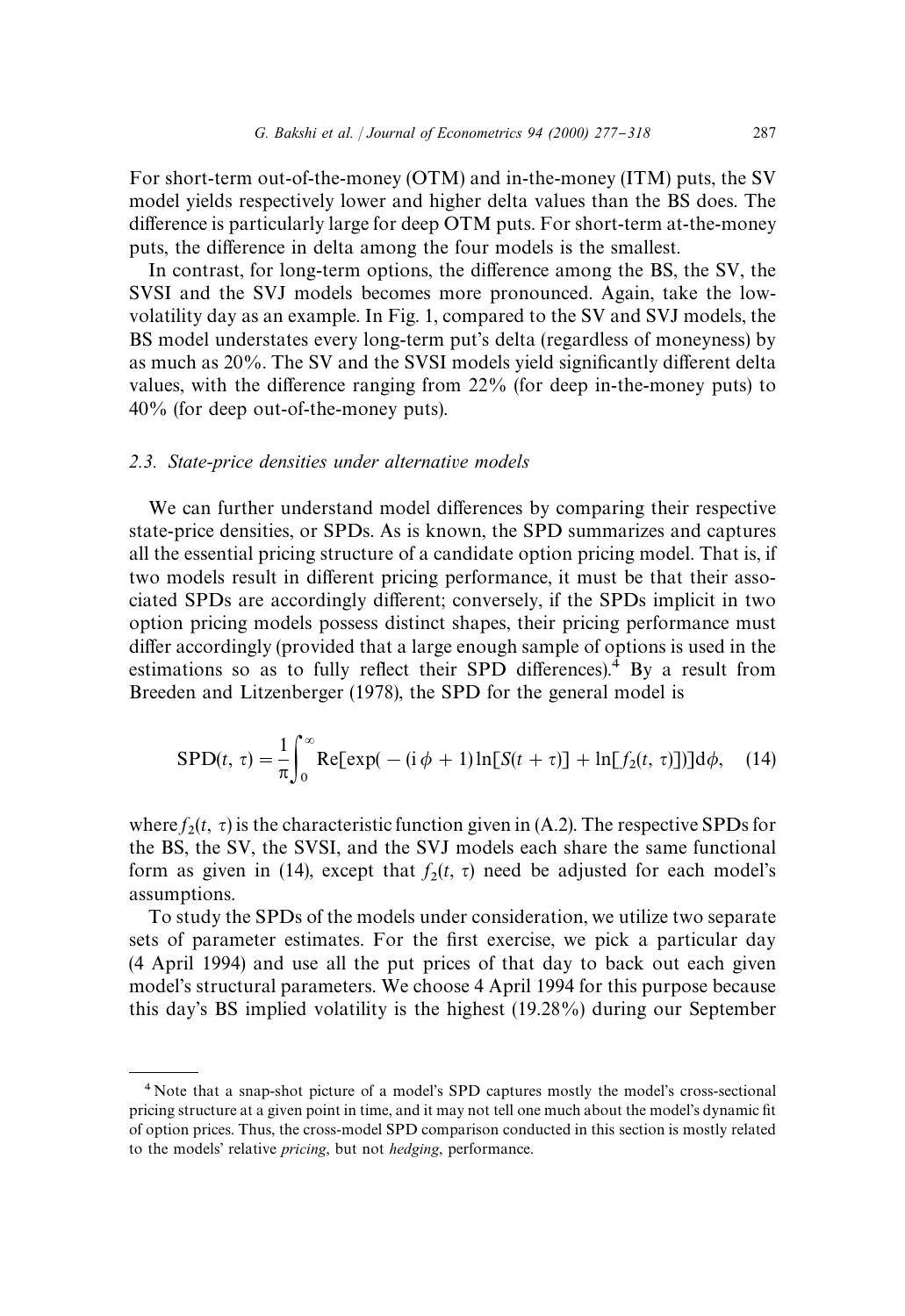1993–August 1994 sample period. Using the parameters implied by a highvolatility day, we can see more clearly how the models perform relatively under different market conditions.<sup>5</sup> Specifically, we take all available S&P 500 puts traded on 4 April 1994, and separately back out each model's structural parameters and spot volatility by minimizing the sum of squared fitting errors across the options. For the BS model, we have  $\sqrt{V(t)} = 19.28\%$  and  $\delta = 0.02$ ; For the SV,  $\sqrt{V(t)} = 19.36\%, \kappa_v = 1.44, \theta_v = 0.05, \sigma_v = 0.49, \rho = -0.79$ , and  $\delta = 0.02$ ; For the SVJ,  $\sqrt{V(t)} = 19.25\%$ ,  $\kappa_v = 1.52$ ,  $\theta_v = 0.05$ ,  $\sigma_v = 0.49$ ,  $\rho = -0.80, \lambda = 0.30, \mu_J = -0.12, \sigma_J = 0.03, \text{ and } \delta = 0.02; \text{ For the SVSI},$  $\sqrt{V(t)} = 19.27\%, \ \kappa_R = 0.62, \ \theta_R = 0.03, \ \sigma_R = 0.03, \ \kappa_v = 0.94, \ \theta_v = 0.04, \ \sigma_v = 0$ .48,  $\rho = -0.80$ , and  $\delta = 0.02$ . Since the correlation coefficient  $\rho$  plays a crucial role in internalizing the skewness level of the stock's return distribution, we separately consider three cases:  $\rho = -0.80$ ,  $\rho = 0$ , and  $\rho = 0.80$ . Corresponding to each  $\rho$  level (where applicable) and either one or two terms to expiration (45) d and 2 yr), Fig. 2 plots the SPD curves for each of the four models.

Let us first discuss the short-term SPD curves in the left column of Fig. 2. At both  $\rho = -0.8$  and  $\rho = 0$ , the SV, the SVSI, and the SVJ models generate virtually identical SPDs for short-term options, with a slight departure occurring between the SVJ and the other two stochastic-volatility models in the upper tail (i.e. to the far right of the spot price point). This means that differential pricing and hedging performance between the SVJ and the other two is unlikely to occur when they are applied to price short-term OTM puts, and that only when they are applied to deep ITM puts (and deep OTM calls) can differences be observed between these models. Yet, compared to the BS model's SPD (which is symmetric around zero), the SPDs of the three stochastic-volatility models are distinctly different: at  $\rho = -0.8$ , for instance, they all assign more (risk-neutral) probability mass to the far left tail, and less mass to the far right tail, implying that these models' SPDs are more negatively skewed than the BS SPD. Therefore, the models with stochastic volatility can potentially correct the BS model's tendency to underprice deep OTM puts and overprice deep OTM calls. Even though short-term options may not help distinguish among the stochastic-volatility models, they can at least help separate these alternatives from the BS. At  $\rho = 0.8$ , the SPDs of the models with stochastic volatility are virtually the mirror image of their counterparts with  $\rho = -0.8$ .<sup>6</sup>

<sup>5</sup>From September 1993 to August 1994, the average volatility of the S&P 500 is about 15%. But, more recently the market has been far more volatile. For example, the CBOE volatility index used to be in the low teens (before 1996); This index has stayed above 20% and sometimes gone above 30% since late 1996. It is therefore important to understand how the models may differ under more volatile market conditions.

<sup>6</sup>For stocks, changes in volatility and the underlying asset price are usually negatively correlated. For foreign exchange rates, however, the two are positively correlated in general.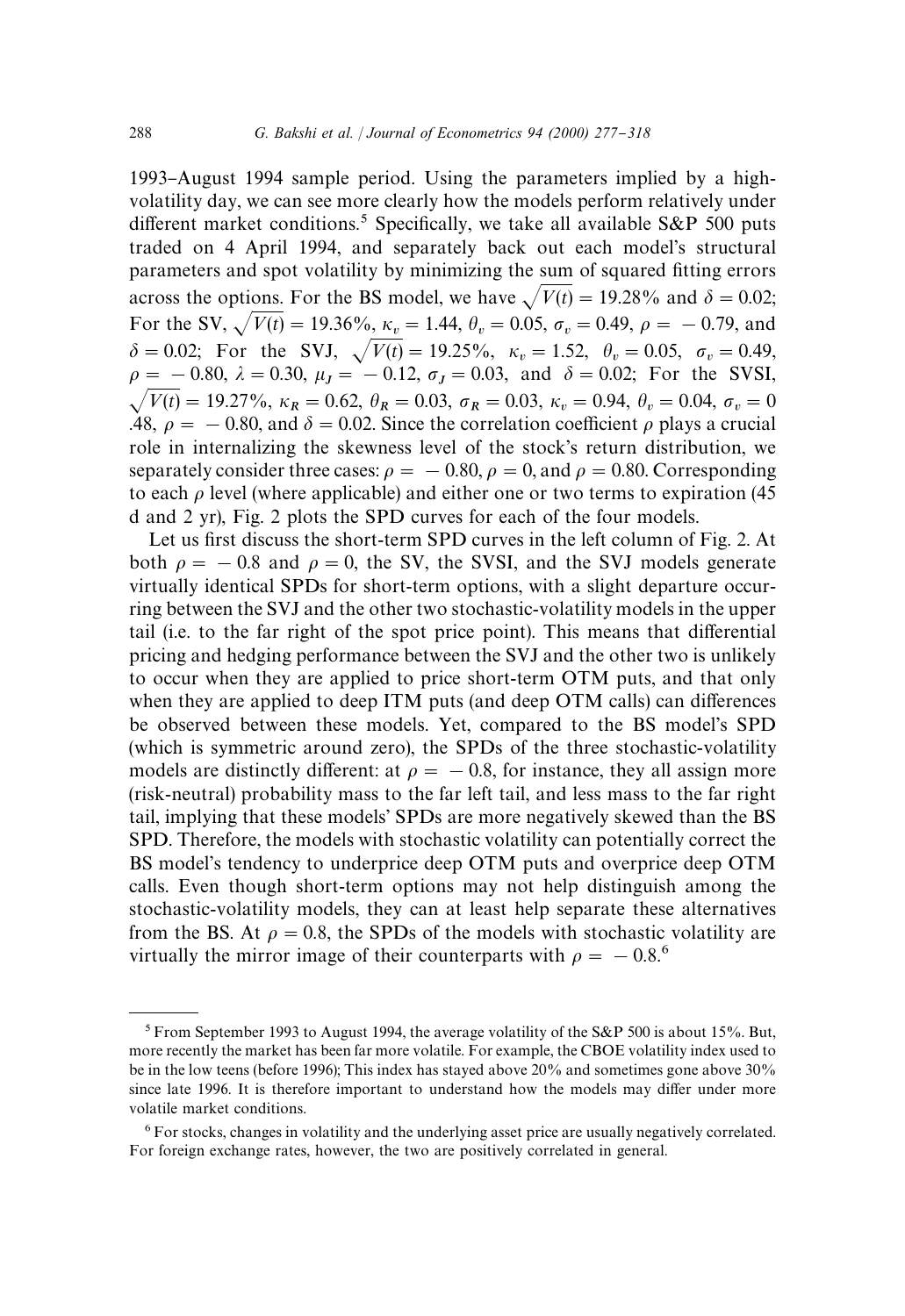

Fig. 2. The state-price densities of the BS, the SV, the SVSI and the SVJ models, corresponding to two time horizons (45 and 730 d) and three correlation levels ( $\rho = -0.80, 0,$  and 0.80). Other structural parameter values used in the computation are backed out from the put prices of 4 April 1994. For this date, the backed-out  $\rho$  value is  $-0.80$ . For the 45-d horizon, the range of rates of stock return (during the 45-d period) is from  $-20\%$  to 20%, whereas for the 730-d horizon the return range is from  $-80\%$  to 80%.

The long-term SPD curves in Fig. 2 still show significantly different pricing structures between the BS and its stochastic-volatility alternatives. But, more importantly, the SPDs of the SV, the SVSI, and the SVJ also exhibit different shapes now. Focus for the moment on  $\rho = -0.8$ . The SVSI's SPD is almost a right-shifted version of the SV's SPD, which means that the SVSI discounts those payoffs that are within the  $-40\%$  to 20% neighborhood of the current spot price, more than the SV model. But, the SVSI discounts those payoffs either in the far right or far left tail less than the SV does. The SVJ's SPD is, on the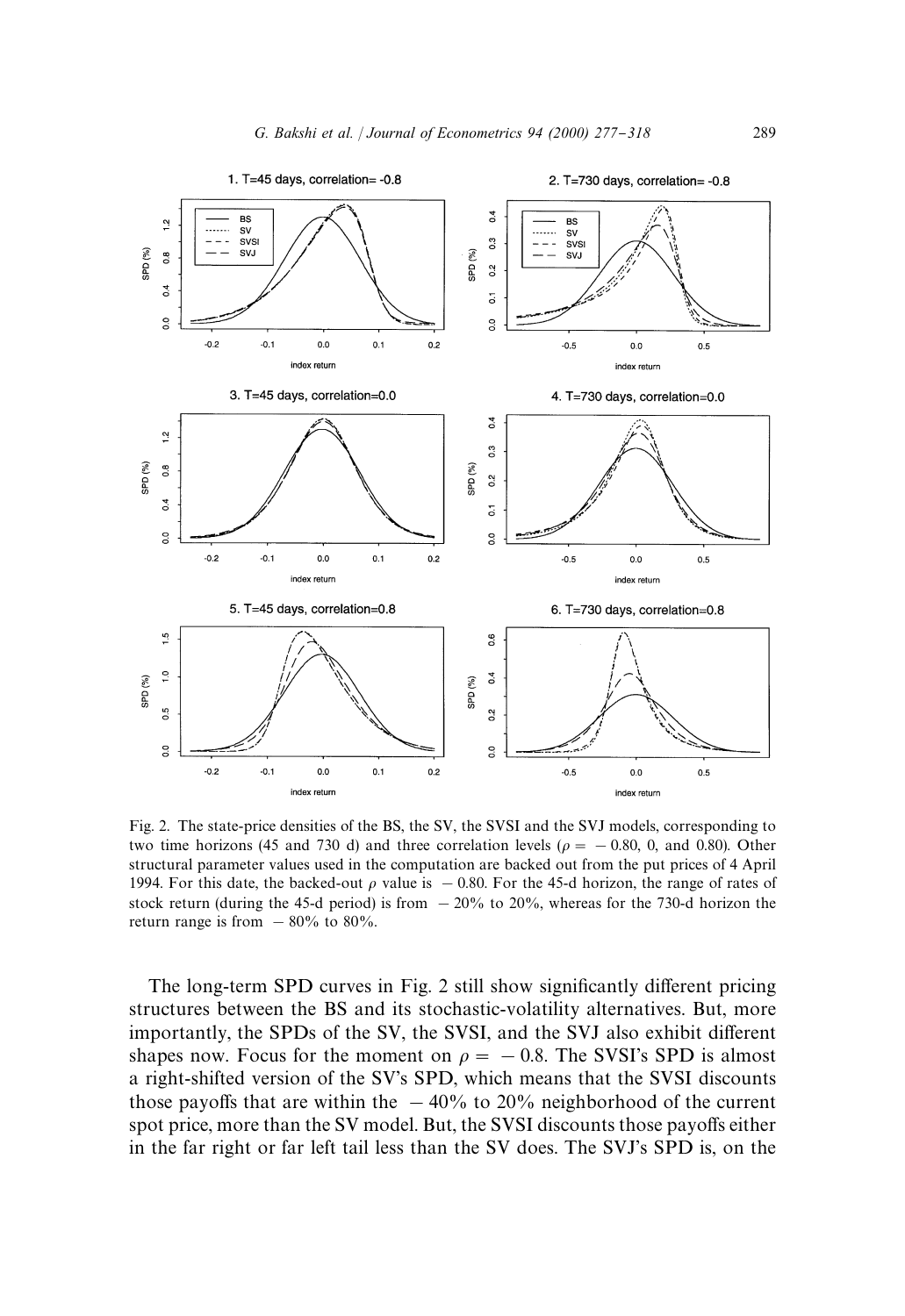other hand, distinct from those of the SV and the SVSI: it assigns more weight to both the entire lower tail and the far upper tail, but less weight to those payoffs that are between  $0\%$  and (about)  $30\%$  higher than the current spot price. Overall, long-term puts that are more than 50% out-of-the-money will be valued the most by the SVJ, the second most by the SVJ and the SV, and the least by the BS. The disagreement among the SV, the SVSI, and the SVJ occurs mostly over the valuation of long-term ITM puts. Thus, having more ITM puts in an option sample should help more effectively differentiate among the alternative models.

Note that when  $\rho = 0$ , the SPDs of the models with stochastic volatility, regardless of the time horizon, all resemble the BS model's SPD and are symmetric around the current spot price, except that they have more weight concentrated in the middle. This indicates that when volatility and the underlying price changes are uncorrelated with each other, the alternative models to the BS will unlikely generate the levels of return skewness and kurtosis necessary to reconcile the BS implied-volatility smiles. Thus, stochastic-volatility models that assume  $\rho = 0$  (e.g., Hull and White, 1987; Stein and Stein, 1991) should not be expected to perform much better than the BS.

In Fig. 3, we use a different set of structural parameter estimates to construct the SPD curves. For the BS model, its second-quartile implied volatility obtained from the September 1993–August 1994 sample period is used as the input for the BS SPD.<sup>7</sup> For the other three models, their respective parameters are taken from Table 2 and based on the entire sample period (the estimation method to be explained shortly). These parameter values should thus reflect the 'average' return distributions implied by all daily put prices in our sample, rather than only by put prices on some special days. Consequently, these parameter estimates may not be as 'extreme'. Specifically, among the more important structural parameters, we have  $\rho = -0.25$  and  $\sigma_v = 0.19$  for the SV model;  $\rho = -0.26$  and  $\sigma_v = 0.20$  for the SVSI model; and  $\rho = -0.21$  and  $\sigma_v = 0.24$  for the SVJ. These parameter values are respectively much lower in magnitude than their counterparts used in constructing the SPDs in Fig. 2. Therefore, relative to Fig. 2, the SPD curves in Fig. 3 should be more 'smoothened' out. Indeed, the SPD curves in Fig. 3 share only one feature with those in Fig. 2 corresponding to  $\rho = -0.80$ : the SPDs of the SV, the SVSI, and the SVJ are all shifted rightward relative to the SPD of the BS model, and the former all assign more risk-neutral probability to the far-left returns and less to the far-right returns (helping flattening out the BS model's 'volatility smile'). But, with the method of simulated moments parameter estimates in Table 2,

 $7$  SPD curves based on the first- and third-quartile BS implied volatilities are similar in shape, and are omitted.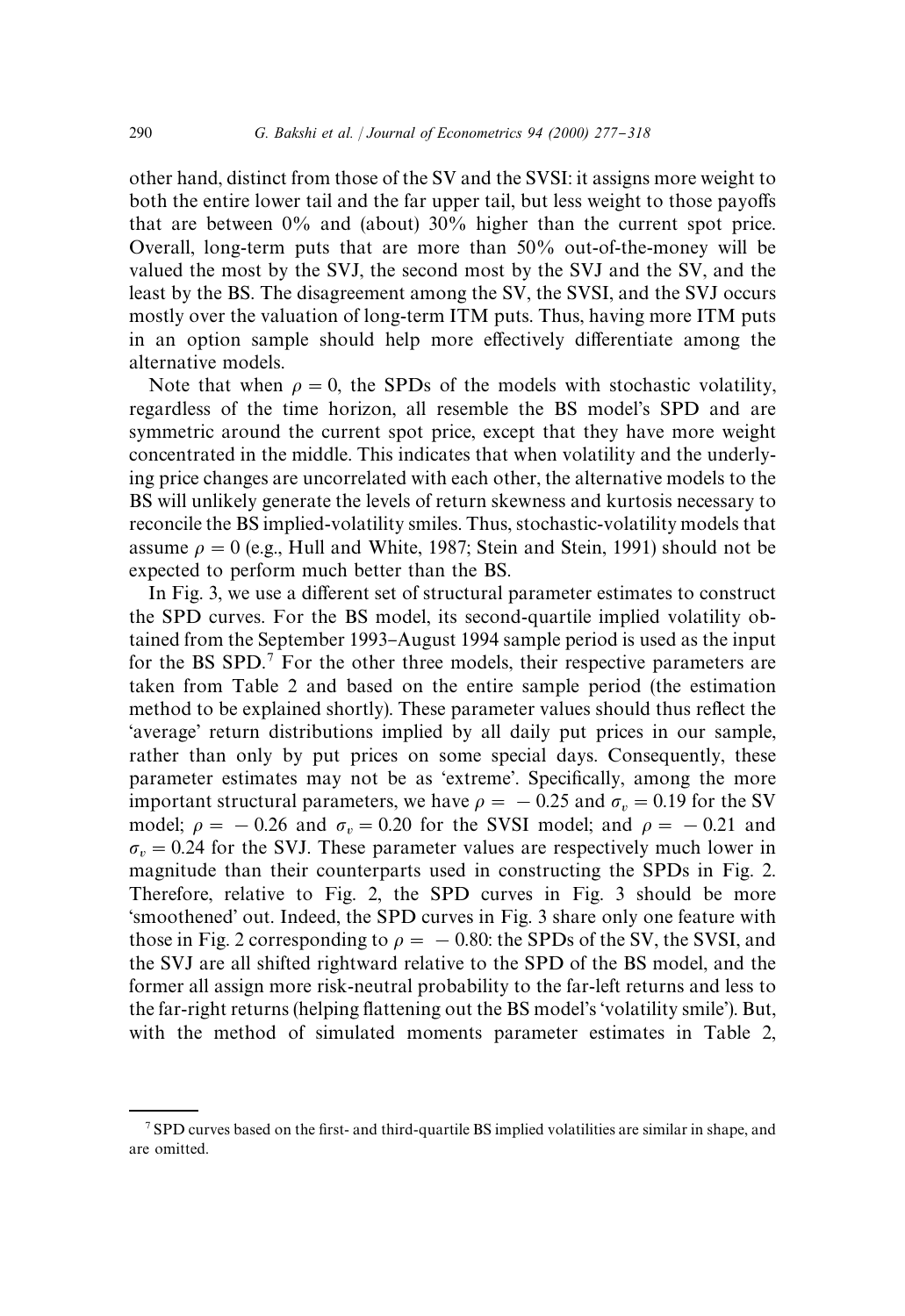

Fig. 3. The respective state-price densities of the BS, the SV, the SVSI and the SVJ models, corresponding to two time horizons (45 and 730 d). Structural parameters for each model are estimated by using the method of simulated moments, and taken from Table 2. For the BS model, we use the second-quartile implied volatility, which corresponds to 19 May 1994. For the SV, the SVSI and the SVJ models, the spot volatilities are taken from the same date. For the 45-d horizon, the range of rates of stock return (during the 45-d period) is from  $-20\%$  to 20%, whereas for the 730-d horizon the return range is from  $-80\%$  to 80%.

Fig. 3 shows that long-term options may no longer help better differentiate the models with stochastic volatility than short-term options.

Our exercise in this subsection has demonstrated that one can analytically examine the differential pricing (not necessarily hedging) performance among distinct models by comparing their respective SPDs. Any significant performance improvement by a candidate model must come from the model's SPD possessing a shape that is more consistent with the empirically observed option-price structure. The SPD curves in Figs. 2 and 3 show that while it is relatively easy to find a set of option prices to differentiate between the BS and its stochasticvolatility alternatives, it is more difficult to find the 'right' set of option contracts that allows one to distinguish among the three models with stochastic volatility. On more volatile days, long-term options can differentiate the models better than their short-term counterparts. But, on an 'average' day, long-term options may not offer much additional pricing information. Given that the models have been shown to have distinct delta values even on those 'average' days, hedging performance may thus be a more important yardstick for judging the models.

#### 3. The S&P 500 options and LEAPS

Two sets of option contracts on the S&P 500 index are used in our empirical exercise.

• Regular S&P 500 index options (SPX). These options have up to one year to expiration.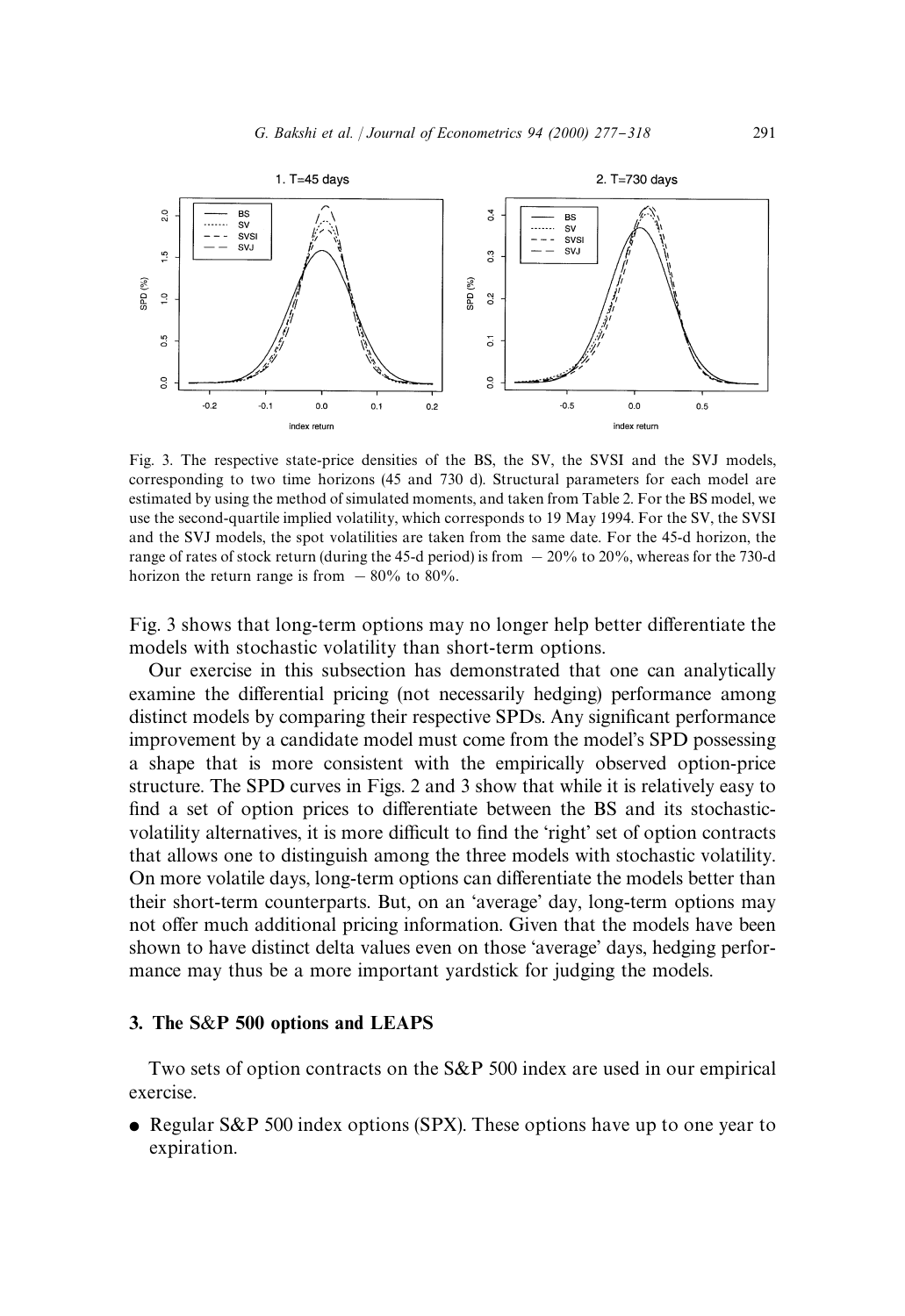• S&P 500 Long-term Equity Anticipation Securities (LEAPS), which usually expire two to three years from the date of listing.

Both types of option are European in nature and share the same trading hours and the same settlement arrangements. They are both listed on the Chicago Board Options Exchange and hence subject to the same regulations (e.g., minimum tick sizes) and margin requirements, and have the same market makers. The only real difference in contract design is that a LEAPS contract is one tenth of the size of a regular S&P 500 option contract. Consequently, when converted to a regular S&P 500 option contract size, LEAPS contracts usually have wider bid-ask spreads. Because of the contract size difference, S&P 500 LEAPS are not convertible to regular S&P 500 contracts even if a LEAPS contract has less than a year (or a month) to expiration. There are often LEAPS and regular S&P 500 options traded at the same time that have the same expiration date.

The sample period for our study extends from 1 September 1993 to 31 August 1994. The intradaily bid and ask quotes for the options are obtained from the Berkeley Option Database. To ease computational burden, for each day in the sample, only the last reported bid-ask quote (prior to 3:00 p.m. Central Daytime) of each option contract is employed in the study. Note that the recorded spot S&P 500 index values are not the daily closing index levels. Rather, they are the corresponding index levels at the moment when the option bid-ask quote was recorded. By far, most traded LEAPS contracts are puts, especially out-of-themoney puts (reflecting investors' desire for portfolio insurance). For example, in the original bid-ask quote (transaction) data the LEAPS sample contains 10,363 (5511) puts and 4558 (162) calls. To lessen the impact of illiquid LEAPS calls on the empirical results, we use in our empirical analysis only put options, both regular and LEAPS.

Following a standard practice, we use the average of a put's bid and ask price as a stand-in for the unique market value of the put. Daily Treasury bill and note rates with maturities up to three years are obtained from *DataStream International*. The 30-day Treasury-bill rate is used as the surrogate for the instantaneous interest rate *R*(*t*).

In addition to eliminating option observations with obvious recording errors, we apply two exclusion filters to construct the final put sample. First, we retain quotes that have more than six days to expiration (to avoid the expirationrelated price effects). Second, we eliminate price quotes lower than  $\frac{\sqrt{3}}{2}$  (to avoid the impact of price discreteness). The remaining sample contains 4074 LEAPS put quotes and 8018 regular put quotes. We partition this final sample of 12,092 puts into three moneyness and three term-to-expiration classifications. A put option is said to be *at-the-money* (ATM) if its  $K/S \in (0.97, 1.03)$ ; *out-of-the-money* (OTM) if  $K/S \le 0.97$ ; and *in-the-money* (ITM) if  $K/S \ge 1.03$ . A put option is said to be a *short-term* option if it has less than 60 d to expiration; *medium-term*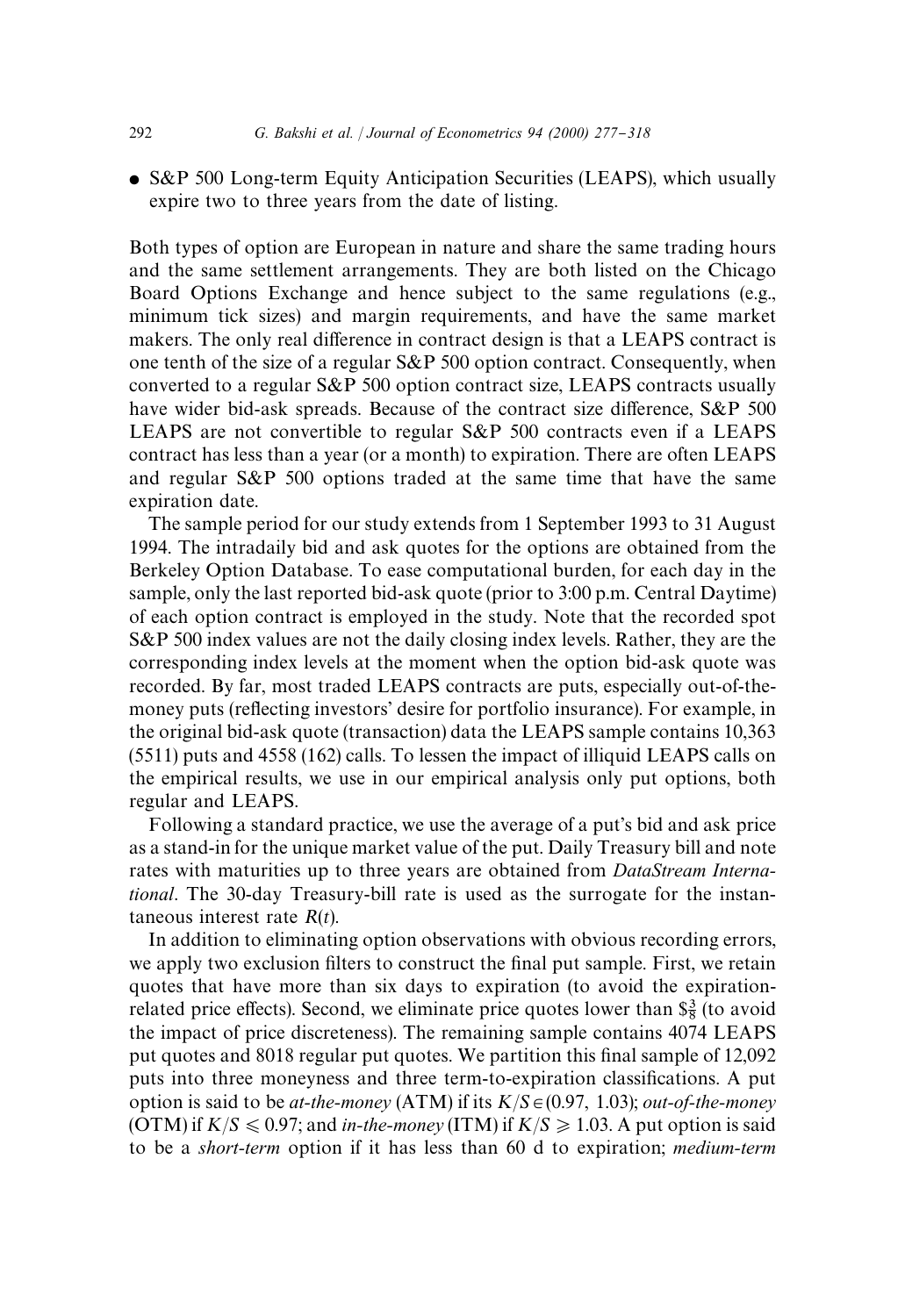|            | Moneyness        | <b>SPX</b><br>Days-to-expiration |           | <b>LEAPS</b>    |            |
|------------|------------------|----------------------------------|-----------|-----------------|------------|
|            | K/S              | < 60                             | 180-365   | $\geqslant$ 365 | Subtotal   |
|            | < 0.94           | 1.18                             | 7.17      | 11.86           |            |
|            |                  | (0.04)                           | (0.20)    | (0.94)          |            |
|            |                  | ${344}$                          | ${690}$   | ${1,440}$       | ${2,474}$  |
| <b>OTM</b> |                  |                                  |           |                 |            |
|            | $0.94 - 0.97$    | 1.97                             | 12.23     | 21.33           |            |
|            |                  | (0.07)                           | (0.27)    | (1.05)          |            |
|            |                  | ${905}$                          | ${584}$   | ${582}$         | ${2,071}$  |
|            | $0.97 - 1.00$    | 3.75                             | 16.11     | 23.08           |            |
|            |                  | (0.11)                           | (0.29)    | (1.05)          |            |
|            |                  | ${1,281}$                        | ${700}$   | ${687}$         | ${2,668}$  |
| <b>ATM</b> |                  |                                  |           |                 |            |
|            | $1.00 - 1.03$    | 9.62                             | 21.34     | 29.15           |            |
|            |                  | (0.23)                           | (0.34)    | (1.25)          |            |
|            |                  | ${1,215}$                        | ${532}$   | ${707}$         | ${2,454}$  |
|            | $1.03 - 1.06$    | 20.11                            | 27.82     | 33.08           |            |
|            |                  | (0.38)                           | (0.39)    | (1.43)          |            |
|            |                  | ${588}$                          | ${412}$   | ${328}$         | ${1,328}$  |
| <b>ITM</b> |                  |                                  |           |                 |            |
|            | $\geqslant$ 1.06 | 50.33                            | 36.76     | 40.07           |            |
|            |                  | (0.48)                           | (0.44)    | (1.43)          |            |
|            |                  | ${439}$                          | ${328}$   | ${330}$         | ${1,097}$  |
|            | Subtotal         | ${4,772}$                        | ${3,246}$ | ${4,074}$       | ${12,092}$ |

Sample properties of S&P 500 index puts in each moneyness-maturity category, we report the average quoted bid-ask mid-point price, the average effective spread (ask price minus the bid-ask mid-point), and the total number of observations (in curly brackets)

option if it has between 180 and 365 d to expiration; and *long-term* option if it has more than a year to expiration.

In Table 1, we report three summary statistics: (a) the average bid-ask mid-point price; (b) the average effective bid-ask spread (i.e., the ask price minus the bid-ask midpoint); and (c) the total number of observations. A representative short-term deep OTM put costs \$1.18, versus \$11.86 for an average deep OTM LEAPS put. As expected, the average put price increases with the time to expiration. The effective bid-ask spread also increases with the time to expiration. For example, for ATM puts the average effective bid-ask spread is \$0.11

Note: The sample period extends from 1 September 1993 through 31 August 1994 for a total of 12,092 puts. *S* denotes the spot S&P 500 index level and *K* is the exercise price. OTM, ATM and ITM denote out-of-the money, at-the-money, and in-the-money options, respectively.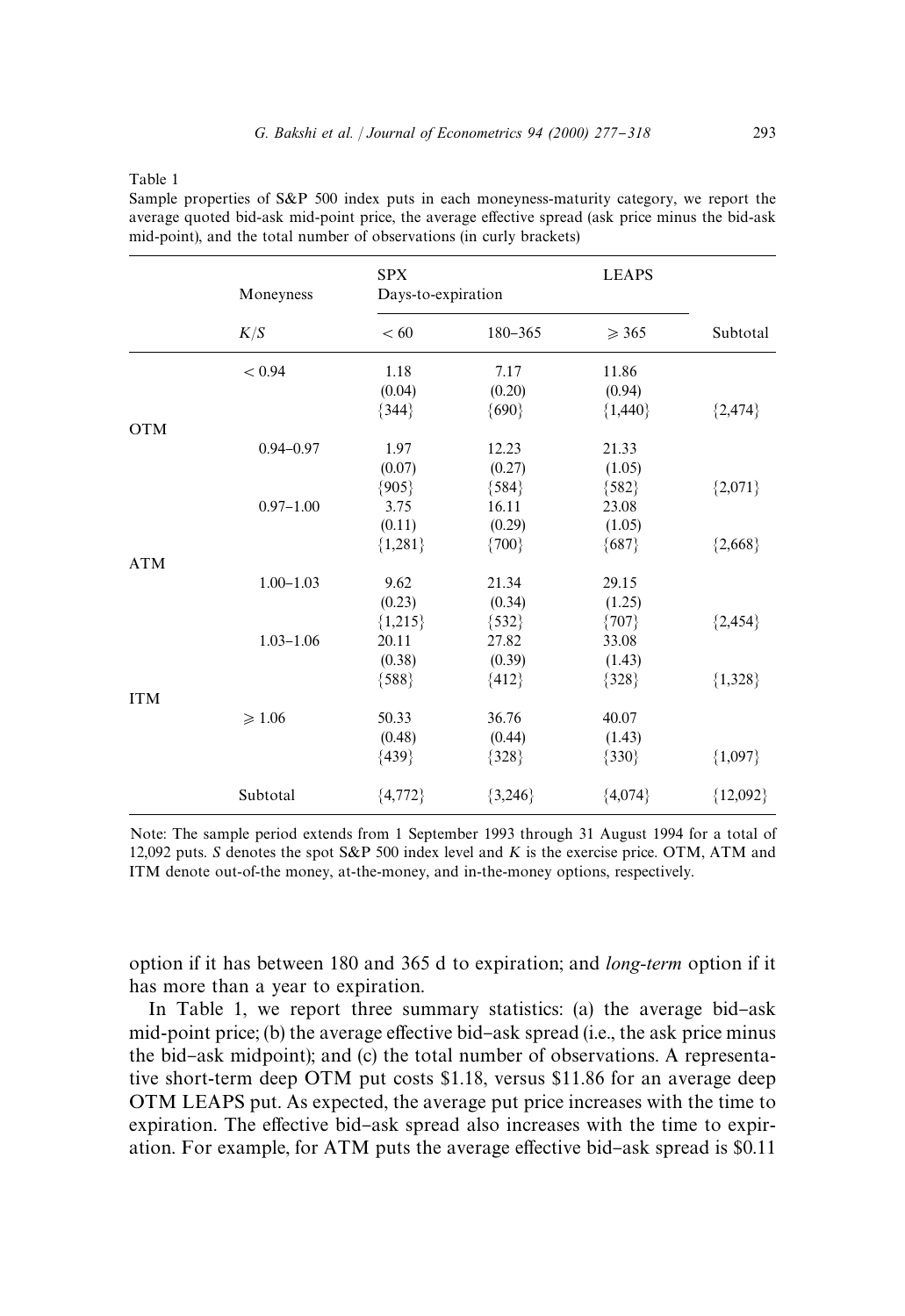for short-term options, versus \$1.05 for LEAPS. OTM LEAPS (regular SPX) account for 49% (31%), and ATM LEAPS (regular) 34% (46%) of the total sample.

#### 4. Estimating structural parameters and spot volatility

In implementing each candidate model, we estimate its relevant structural parameters and the spot volatility in two separate steps. First, we estimate the structural parameters by using the method of simulated moments (MSM) (e.g., Duffie and Singleton, 1993; Gourieroux and Monfort, 1996).<sup>8</sup> The MSM is chosen over the maximum likelihood method or the GMM because (i) volatility is unobservable, which hinders the use of the likelihood method, and (ii) the GMM requires a closed-form expression for each relevant moment of option prices, which is not readily available for option pricing models with stochastic volatility.<sup>9</sup> After obtaining the structural parameters, in the second step we back out each day's spot volatility from the day's observed option prices by minimizing the sum of squared in-sample pricing errors. This step generates a time series of implied spot volatility for each given model.

## *4.1. Procedure for estimating structural parameters*

Take the SV model as an example to illustrate the MSM procedures. Recall that our option sample is partitioned into 9 categories: short-term OTM, ATM, and ITM options, median-term OTM, ATM, and ITM options, and long-term OTM, ATM, and ITM options. We label them as categories  $l = 1, 2, \ldots, 9$ . For each day in the sample, we take one observed option price from each of the 9 moneyness-maturity categories. Thus, there are 9 option-price time series, each consisting of options with similar moneyness and similar time to expiration. Every series has  $T = 252$  observations.

Let  $\hat{P}^{j}(t, \tau_{tj}, K_{tj})$  be the observed put price of category *j* on day *t*, and  $P^{j}(t, \tau_{tj}, K_{tj}, \Phi)$  the theoretical price for a given  $\Phi = (\kappa_{v}, \theta_{v}, \sigma_{v}, \rho, \delta)$ , where  $\tau_{tj}$  and  $K_{tj}$  are respectively the term-to-expiration and strike price of the

<sup>&</sup>lt;sup>8</sup> We would like to thank Eric Ghysels for suggesting the MSM estimation approach.

<sup>&</sup>lt;sup>9</sup> In an earlier version, we backed out the structural parameters together with the spot volatility from each day's option prices, one estimation per day as it is done in Bakshi et al. (1997) and Bates (1996a,b). That method effectively allows the parameters to vary from day to day, which is inconsistent with the model assumptions. The MSM, on the other hand, avoids this inconsistency by requiring the parameters to be constant over time.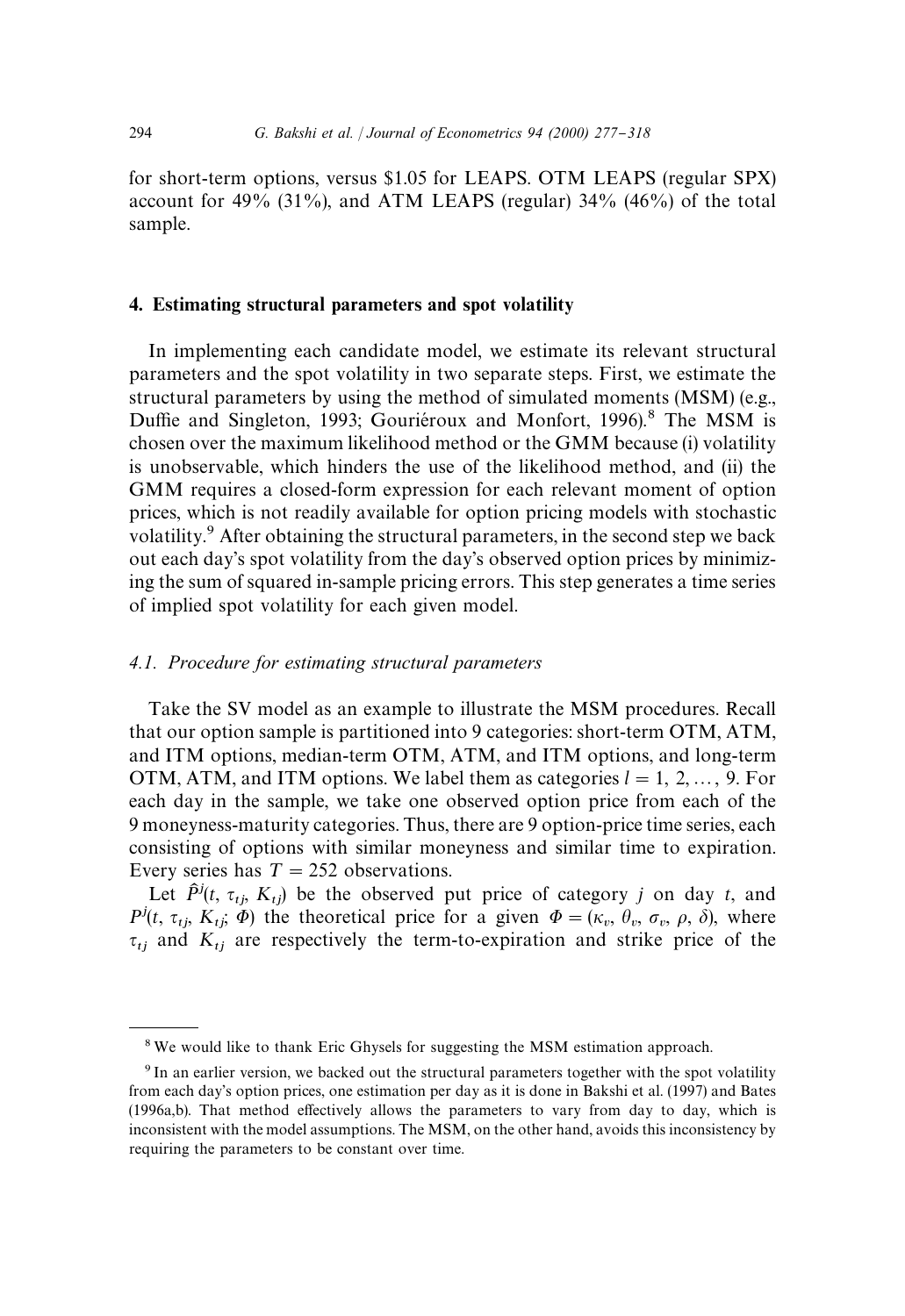observed put option in category *j* on day *t*. Consider the following disturbance terms:

$$
g_t(\Phi) \equiv \left( \frac{\hat{P}^1(t, \tau_{t1}, K_{t1})}{K_{t1}} - \frac{E(P^1(t, \tau_{t1}, K_{t1}; \Phi))}{K_{t1}} \right) \frac{\hat{P}^9(t, \tau_{t9}, K_{t9})}{K_{t9}} - \frac{E(P^9(t, \tau_{t9}, K_{t9}; \Phi))}{K_{t9}} \right),
$$

and the corresponding moment restrictions,  $E[g_i(\Phi)] = 0$ , where each option price is normalized by the strike price in order to at least partially neutralize the non-stationarity induced by changes in the underlying index. The MSM estimator of  $\Phi$  is obtained by minimizing the quadratic form:

$$
J_{T,M} \equiv \operatorname{Arg} \min_{\phi} \ G'_T W_T G_T,\tag{15}
$$

where  $G_T(\Phi) = (1/T) \sum_{t=1}^T g_t(\Phi)$ ,  $W_T$  is the weighting matrix, *M* is the number of simulations, and  $E[P^{j}(t, \tau_{tj}, K_{tj}; \Phi)]$  is approximated via simulation. Specifically, for each given value of  $\Phi = (\kappa_v, \theta_v, \sigma_v, \rho, \delta)$ , we conduct the simulation as follows:

1. Discretize the stock return and volatility processes of the SV model as

$$
S(t + \Delta t) - S(t) = [R - \delta]S(t)\Delta t + \sqrt{V(t)}S(t)\varepsilon_{s}(t)\sqrt{\Delta t}
$$
\n(16)

$$
V(t + \Delta t) - V(t) = [\theta_v - \kappa_v V(t)]\Delta t + \sigma_v \sqrt{V(t)} \varepsilon_v(t) \sqrt{\Delta t}
$$
 (17)

2. Simulate a time series of two independent, standard normal processes

$$
\begin{pmatrix} \varepsilon_s^*(t) \\ \varepsilon_v^*(t) \end{pmatrix},
$$

where  $t = 1, 2, ..., T$ . 3. Define

$$
A = \begin{pmatrix} 1 & \rho \\ \rho & 1 \end{pmatrix},
$$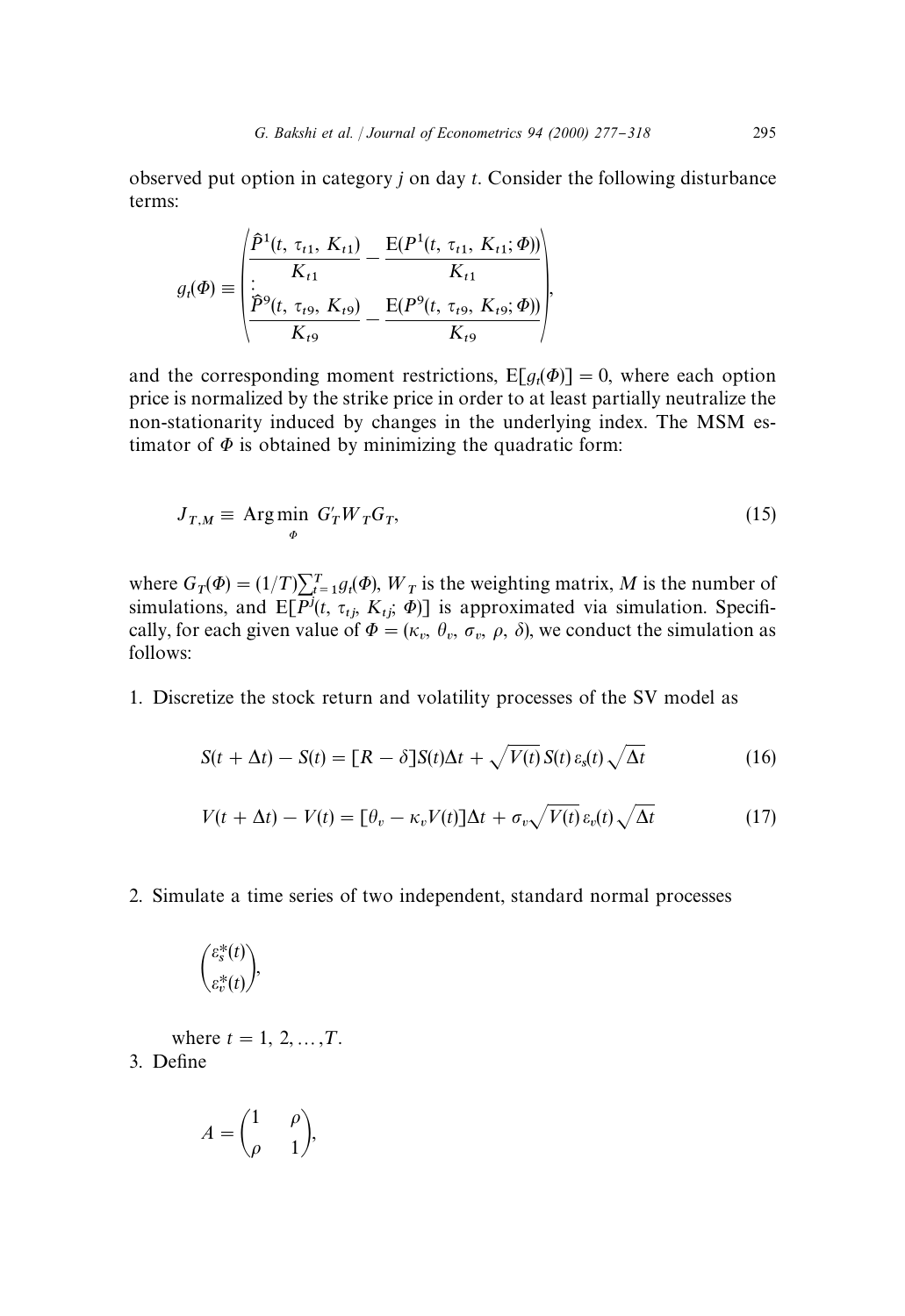and generate a new vector:

$$
\begin{pmatrix} \varepsilon_s(t) \\ \varepsilon_v(t) \end{pmatrix} = A^{1/2} \begin{pmatrix} \varepsilon_s^*(t) \\ \varepsilon_v^*(t) \end{pmatrix}.
$$

The transformed vector is a bivariate normal process with zero mean and a variance-covariance matrix of *A*, where  $\varepsilon_s(t)$  and  $\varepsilon_v(t)$  have a correlation of  $\rho$ .

- 4. Construct the time series of  $S(t)$  and  $V(t)$ ,  $t = 1, 2, ..., T$ , based on Eqs. (16) and (17) and using the simulated  $\varepsilon_s(t)$  and  $\varepsilon_v(t)$ . The initial stock price is set to be the observed index level on the first day of the sample, and the initial value of volatility is chosen to be the long-term mean of volatility.<sup>10</sup> The risk-free rate is the average spot rate during the sample period, and  $\Delta t$  equals one day.
- 5. Repeat Steps 2 and 4 for *M* times to obtain *M* sample paths of  $\{S(t), V(t)\}\$ . Fixing a sample path of  $\{S(t), V(t)\}\)$ , calculate the date-*t* model price of the put option in the *j*th moneyness-maturity category, for each *t* and every  $j$  ( $= 1,...,9$ ). Thus, we obtain *M* different put-price paths for each of the 9 moneyness-maturity categories. For each *t* and *j*, the average of the *M* simulated prices is used to approximate the theoretical model price  $P^{j}(t, \tau_{tj}, K_{tj}, \Phi)$ . The average option price, E[ $P^{j}(t, \tau_{tj}, K_{tj}, \Phi)$ ], is then obtained by taking the time series average of simulated theoretical model price.

In the actual implementation, we set  $M = 10$ . As shown by Gourieroux and Monfort (1996, p. 29), even a small number of simulations can achieve a practically sufficient level of efficiency. For example, with  $M = 10$ , the asymptotic relative efficiency is  $90\%$ <sup>11</sup>. The above simulation and estimation procedure is applied to each candidate model, adjusting for the model's assumptions.

#### *4.2. Estimating spot volatility*

After obtaining the MSM parameter estimate, we back out the spot volatility for each model and for each day, by using all available put prices on that day. That is, let *N* be the observed number of put prices, and  $\hat{P}_n(t, \tau_n, K_n)$  and  $P_n(t, \tau_n, K_n, \hat{\Phi}; V(t))$  be respectively the observed and the model price of the *n*th put option. Then, using the MSM parameter estimate as input, we find day *t*'s  $V(t)$  by minimizing the sum of squared in-sample pricing errors:

$$
SSE(t) \equiv \min_{V(t)} \sum_{n=1}^{N} |\hat{P}_n(t, \tau_n, K_n) - P_n(t, \tau_n, K_n, \hat{\Phi}; V(t))|^2,
$$
\n(18)

<sup>&</sup>lt;sup>10</sup>We also consider alternative initial values and simulate  $T + 500$  observations for each time series and throw away the first 500 observations. Overall, the corresponding results are qualitatively similar.

<sup>&</sup>lt;sup>11</sup> We set  $M = 10,000$  when estimate the optimal weighting matrix.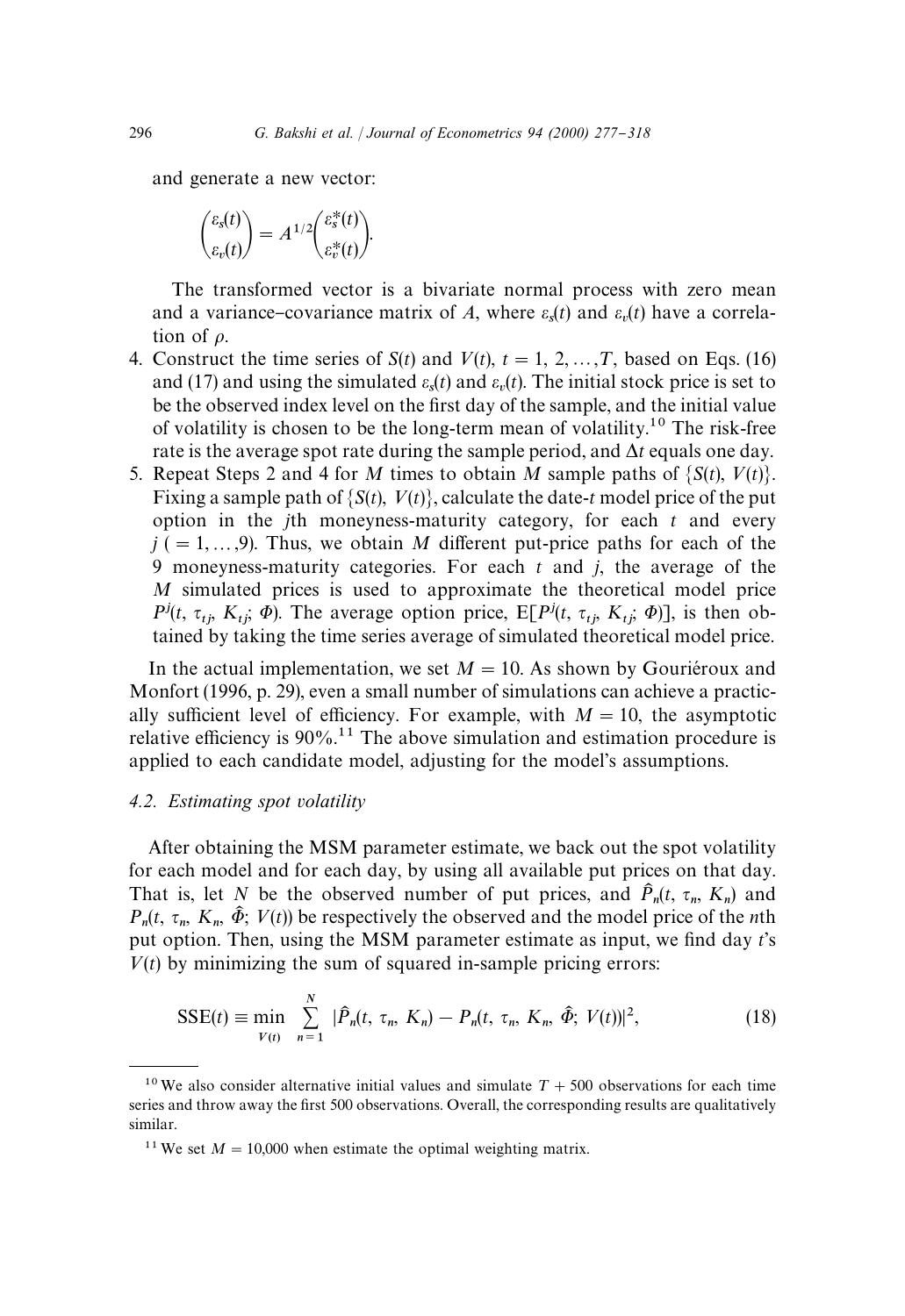where  $SSE(t)$  represents a goodness-of-fit statistic of day  $t$ 's put prices by the candidate model. Repeat this for each day of the sample to produce a time series of spot volatility.

Three sets of put options are separately used as the basis for implementing (18):

- *All options*: SPX regular and LEAPS puts of all strikes and terms to expiration. The corresponding average-spot-volatility estimates for the models are summarized in Table 2 under the heading 'All options'.
- *Short-term options*: All regular SPX options with less than 60 d to expiration. The daily-averaged estimates are reported in Table 2 under 'Short-Term options'.
- *Long-term options*: All S&P 500 LEAPS with over a year to expiration. The results are shown under 'Long-Term options'.

The three sets of spot volatility each serve a distinct purpose. The one based on &All options' is consistent with the understanding that if a pricing formula holds empirically, then the same value of the spot volatility should fit all options of the same day well, regardless of moneyness and term to expiration. It is therefore of fundamental interest to see how well each model, when implemented with the same spot volatility for 'All options', performs in both pricing options out of sample and hedging options over time. But, there are also several considerations that justify treating short-term and LEAPS options separately. First, as regular and LEAPS options may possess differential information, it should be important to re-implement each model by separately using regularoptions- and LEAPS-implied volatilities. Second, the models may show different abilities to price and hedge short-term options versus LEAPS. Thus, treating these options separately should help understand each model's potential more effectively. Finally, since LEAPS puts are usually more expensive than their short-term counterparts, the objective function in (18) tends to favor LEAPS at the expense of short-term options. Treating the two groups separately should correct, at least partly, such a bias.

#### *4.3. MSM parameter estimates*

Table 2 reports MSM parameter estimates,<sup>12</sup> average daily implied volatility, and the sum of squared fitting errors (SSE). First, note that the estimated

<sup>&</sup>lt;sup>12</sup> We use the Newey and West (1987) method to adjust for heteroskedasticity and autocorrelations. The reported standard errors in parentheses are based on the upper bound of the asymptotic variance–covariance matrix, which is given by  $(1 + 1/M)(D_0W_0D_0)^{-1}$ , where  $(D_0W_0D_0)^{-1}$  is the asymptotic variance-covariance matrix of the GMM estimator, with  $D_0 = E[{\partial G_T}/{\partial \Phi}]$  and  $W_0^{-1} = (\sum_{l=-\infty}^{+\infty} E[g_l \cdot g_{l-l}']$ . For the BS model,  $\delta$  is estimated via the MSM under the assumption that the return volatility is constant.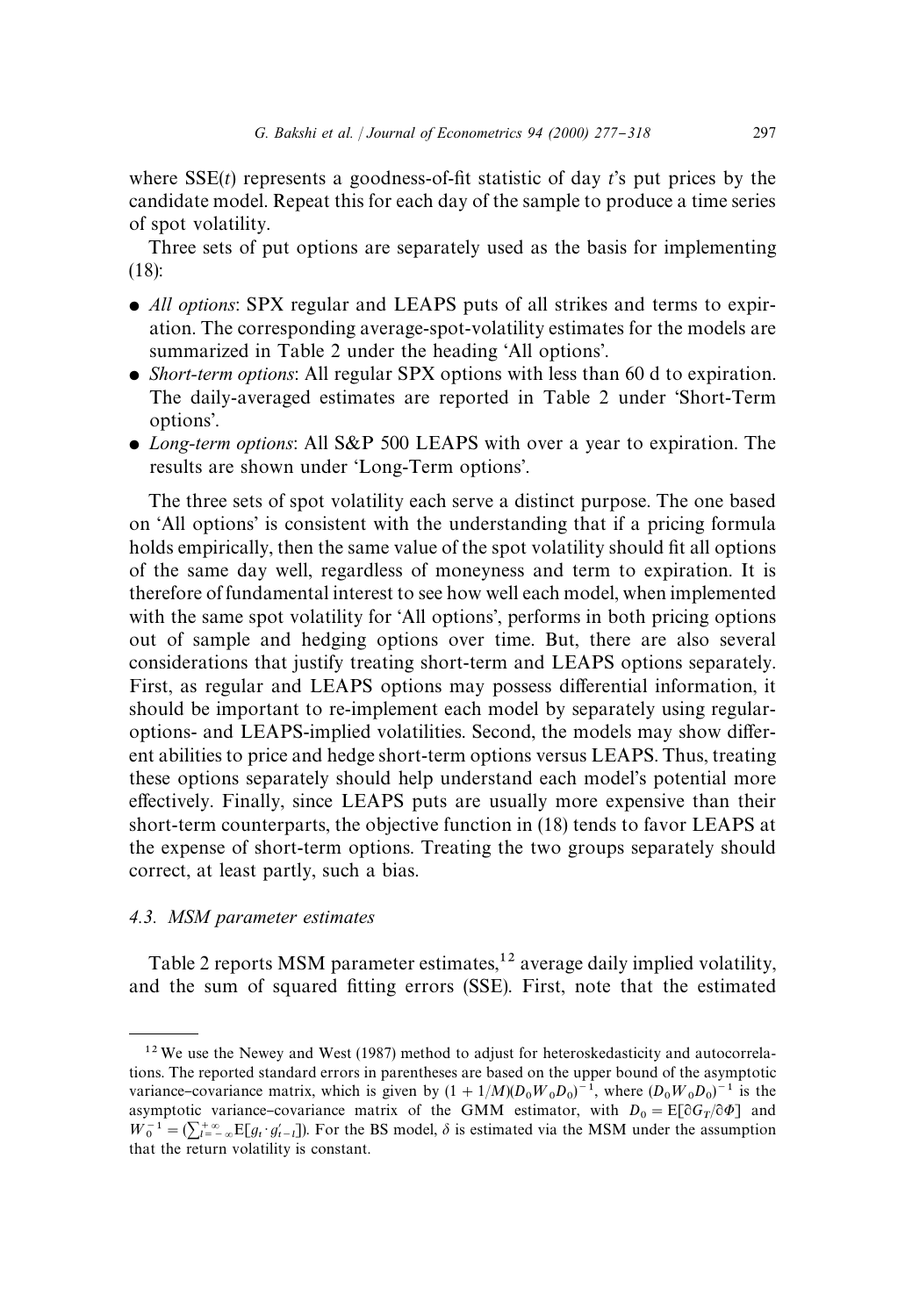|                |        |                             |        |            |                                                            |            |                       |            |        |         |          |                                                                                                                                                                                                                                                                                                                                                                                                                                                                                                                                                                                                                                                                                                                                                                                                                                                                                                                                                                                                                                                                                                                      |               | Sum of squared errors (SSE)<br>Implied volatility (IV) and |                       |       |                      |       |
|----------------|--------|-----------------------------|--------|------------|------------------------------------------------------------|------------|-----------------------|------------|--------|---------|----------|----------------------------------------------------------------------------------------------------------------------------------------------------------------------------------------------------------------------------------------------------------------------------------------------------------------------------------------------------------------------------------------------------------------------------------------------------------------------------------------------------------------------------------------------------------------------------------------------------------------------------------------------------------------------------------------------------------------------------------------------------------------------------------------------------------------------------------------------------------------------------------------------------------------------------------------------------------------------------------------------------------------------------------------------------------------------------------------------------------------------|---------------|------------------------------------------------------------|-----------------------|-------|----------------------|-------|
|                |        | Model Structural parameters |        |            |                                                            |            |                       |            |        |         |          |                                                                                                                                                                                                                                                                                                                                                                                                                                                                                                                                                                                                                                                                                                                                                                                                                                                                                                                                                                                                                                                                                                                      |               | All options                                                | Short-term<br>options |       | Long-term<br>options |       |
|                |        | k,                          |        | $\sigma_v$ |                                                            | $\kappa_R$ | $\theta_{\mathbf{R}}$ | $\sigma_R$ |        | Ļ       | $\sigma$ | [p-value]                                                                                                                                                                                                                                                                                                                                                                                                                                                                                                                                                                                                                                                                                                                                                                                                                                                                                                                                                                                                                                                                                                            | (%)<br>$\geq$ | SSE                                                        | $($ % $)$<br>$\geq$   | SSE   | $($ % $)$<br>$\geq$  | SSE   |
| BS             | 0.02   |                             |        |            |                                                            |            |                       |            |        |         |          | 50.45                                                                                                                                                                                                                                                                                                                                                                                                                                                                                                                                                                                                                                                                                                                                                                                                                                                                                                                                                                                                                                                                                                                | 15.76         | 194.62                                                     | 12.02                 | 10.43 | 16.47                | 52.95 |
|                | (0.00) |                             |        |            |                                                            |            |                       |            |        |         |          | $\begin{bmatrix} 5 & 0.01 \\ 26.76 & 1 \end{bmatrix}$                                                                                                                                                                                                                                                                                                                                                                                                                                                                                                                                                                                                                                                                                                                                                                                                                                                                                                                                                                                                                                                                | (0.06)        |                                                            | (11)                  |       | (0.07)               |       |
| $\overline{S}$ | 0.02   | 112                         | 0.03   |            | $-0.25$                                                    |            |                       |            |        |         |          |                                                                                                                                                                                                                                                                                                                                                                                                                                                                                                                                                                                                                                                                                                                                                                                                                                                                                                                                                                                                                                                                                                                      | 13.04         | 91.18                                                      | 1.20                  | 8.41  | 13.81                | 31.28 |
|                | (0.00) | (80.0)                      | (0.00) | $_{0.03}$  | (0.03)                                                     |            |                       |            |        |         |          | $\left[\right.\times0.01\right]$ 11.98                                                                                                                                                                                                                                                                                                                                                                                                                                                                                                                                                                                                                                                                                                                                                                                                                                                                                                                                                                                                                                                                               | (0.12)        |                                                            | (0.11)                |       | (0.14)               |       |
| <b>ISAS</b>    | 0.02   | 1.58                        | 0.03   | 0.20       | $-0.26$                                                    | 0.26       | 0.04                  | 0.08       |        |         |          |                                                                                                                                                                                                                                                                                                                                                                                                                                                                                                                                                                                                                                                                                                                                                                                                                                                                                                                                                                                                                                                                                                                      | 13.87         | 87.51                                                      | 1.32                  | 8.13  | 15.15                | 23.32 |
|                | (0.00) | (11)                        | 0.00   | (0.03)     | (0.03)                                                     | (0.09)     | (0.00)                | (0.01)     |        |         |          | $\frac{1}{2}$ < 0.01]                                                                                                                                                                                                                                                                                                                                                                                                                                                                                                                                                                                                                                                                                                                                                                                                                                                                                                                                                                                                                                                                                                | (0.14)        |                                                            | (0.11)                |       | (0.22)               |       |
| <b>EAS</b>     | 0.02   | 1.60                        | 0.03   | 0.24       | $-0.21$                                                    |            |                       |            | 0.78   | $-0.04$ | 0.06     | 11.55                                                                                                                                                                                                                                                                                                                                                                                                                                                                                                                                                                                                                                                                                                                                                                                                                                                                                                                                                                                                                                                                                                                | 13.40         | 85.11                                                      | 1.58                  | 4.42  | 14.56                | 28.90 |
|                | 0.00   | (0.15)                      | (0.00) | (0.06)     | (0.04)                                                     |            |                       |            | (0.12) | (0.00)  | (0.01)   | [ 0.01]                                                                                                                                                                                                                                                                                                                                                                                                                                                                                                                                                                                                                                                                                                                                                                                                                                                                                                                                                                                                                                                                                                              | (0.15)        |                                                            | (0.11)                |       | (0.21)               |       |
|                |        |                             |        |            | than 365 days) in a given day as input into the estimation |            |                       |            |        |         |          | Note: The structural parameters for each option model are estimated by the method of simulated moments. The Newey-West's heteroskedasticity-and- autocorrelation-<br>for the BS, the SV, the SVSI and the SVJ models are 7, 4, 1, and 1, respectively. The implied volatility for each model is obtained by presetting the structural parameters and then<br>minimizing the sum of squared in-sample fitting option errors. The reported implied volatility under the heading TV denotes the average daily implied volatility and SSE the<br>daily average sum of squared in-sample fitting errors. The implied volatility in the groups under 'all options', 'short-term options', and 'long-term options' are respectively<br>consistent standard errors are reported in parentheses. Also reported is the $J_T$ statistic (and the associated p-value) which is $\chi^2$ -distributed with degrees of freedom df, where df<br>obtained by using (i) all the available options of any maturity, (ii) only short-term options (with maturity less than 60 days), and (iii) only LEAPS options (with maturity longer |               |                                                            |                       |       |                      |       |
|                |        |                             |        |            |                                                            |            |                       |            |        |         |          |                                                                                                                                                                                                                                                                                                                                                                                                                                                                                                                                                                                                                                                                                                                                                                                                                                                                                                                                                                                                                                                                                                                      |               |                                                            |                       |       |                      |       |

Method of simulated moments (MSM) estimates of structural parameters and in-sample fit Method of simulated moments (MSM) estimates of structural parameters and in-sample fit

Table 2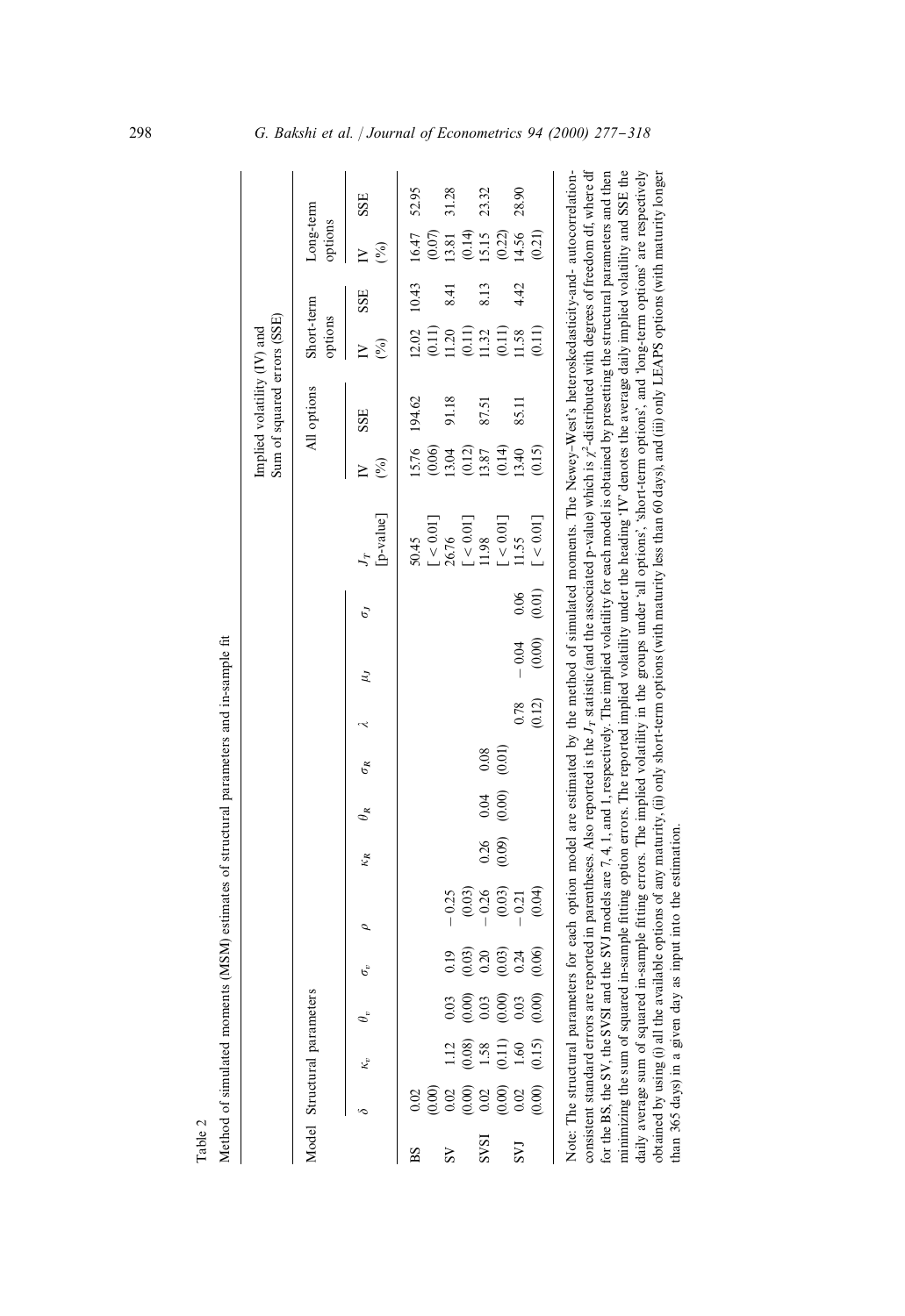dividend yield  $\delta$  is about 2% for all four models, which is consistent with the recent actual dividend yield levels for the S&P 500. The implied underlying asset price process, however, differs across the models. For example, the meanreversion parameter  $\kappa_v$  ranges from the SV's 1.12, the SVSI's 1.58 to the SVJ's 1.60, while  $\theta_v$  is 0.03 for all the three models with stochastic volatility, implying a long-run volatility level of 16.36% for the SV, 13.77% for the SVSI, and 13.69% for the SVJ. The volatility process is the least volatile (as measured by  $\sigma_v$ ) according to the SV model, and the most volatile according to the SVJ. In addition, the SVJ yields an average jump frequency of 0.78 times per year, with an average jump size of  $-4\%$ . The correlation parameter  $\rho$  is persistently negative for all three models,  $-0.21$  for the SVJ and  $-0.25$  for the SV model. Note that our MSM estimates of  $\rho$  and  $\sigma_v$  are respectively much smaller in magnitude than their daily cross-sectional-options-implied counterparts in Bakshi et al. (1997) and Bates (1996a, b). In these earlier studies, the estimate for  $\rho$  is typically around  $-0.70$ , and that for  $\sigma_v$  about 0.40. Therefore, the MSM estimates-implied return distributions by the models are respectively far less skewed, and with lower levels of kurtosis, than the daily cross-sectional prices based distributions. A possible reason for this divergence is that the information contained in the joint time series of option prices and stock returns differs from that in the daily cross-sectional option prices.

For the SVSI model, the MSM estimates of  $\kappa_R$  and  $\theta_R$  are 0.26 and 0.04, respectively, with the long-run interest rate estimated at 15.38%. The variation coefficient of the interest rate is 0.08.

In Table 2, we report the minimized  $J_T$ -statistic, which is distributed  $\chi^2$  with degrees of freedom df (the number of moment conditions minus the number of parameters in  $\Phi$ ). The *J*<sub>T</sub>-statistic is 50.49 for the BS model; 26.76 for the SV model; 11.98 for the SVSI model; and 11.55 for the SVJ model, indicating that the SVJ achieves the best fit, followed by the SVSI, the SV and the BS. Thus, each additional feature lead to some pricing improvement. But, based on the associated p-values all the four models are rejected at the 1% confidence level, suggesting that the models are all misspecified statistically.

From the columns under 'all options', the volatility level implicit in the puts differs significantly across the models, ranging from the SV's  $13.04\%$  to the BS' 15.76%. This means that the BS mainly relies on a high volatility value to achieve its in-sample fit. According to the SSE values, all three models with stochastic volatility provide a much better fit than the BS. For example, the SV and the SVJ respectively reduce the BS model's SSE by 53% and 56%.

### 5. Differential information in regular options versus LEAPS

The purpose of this section is to investigate the differential information embedded in short-term options versus LEAPS. We start with Table 3, which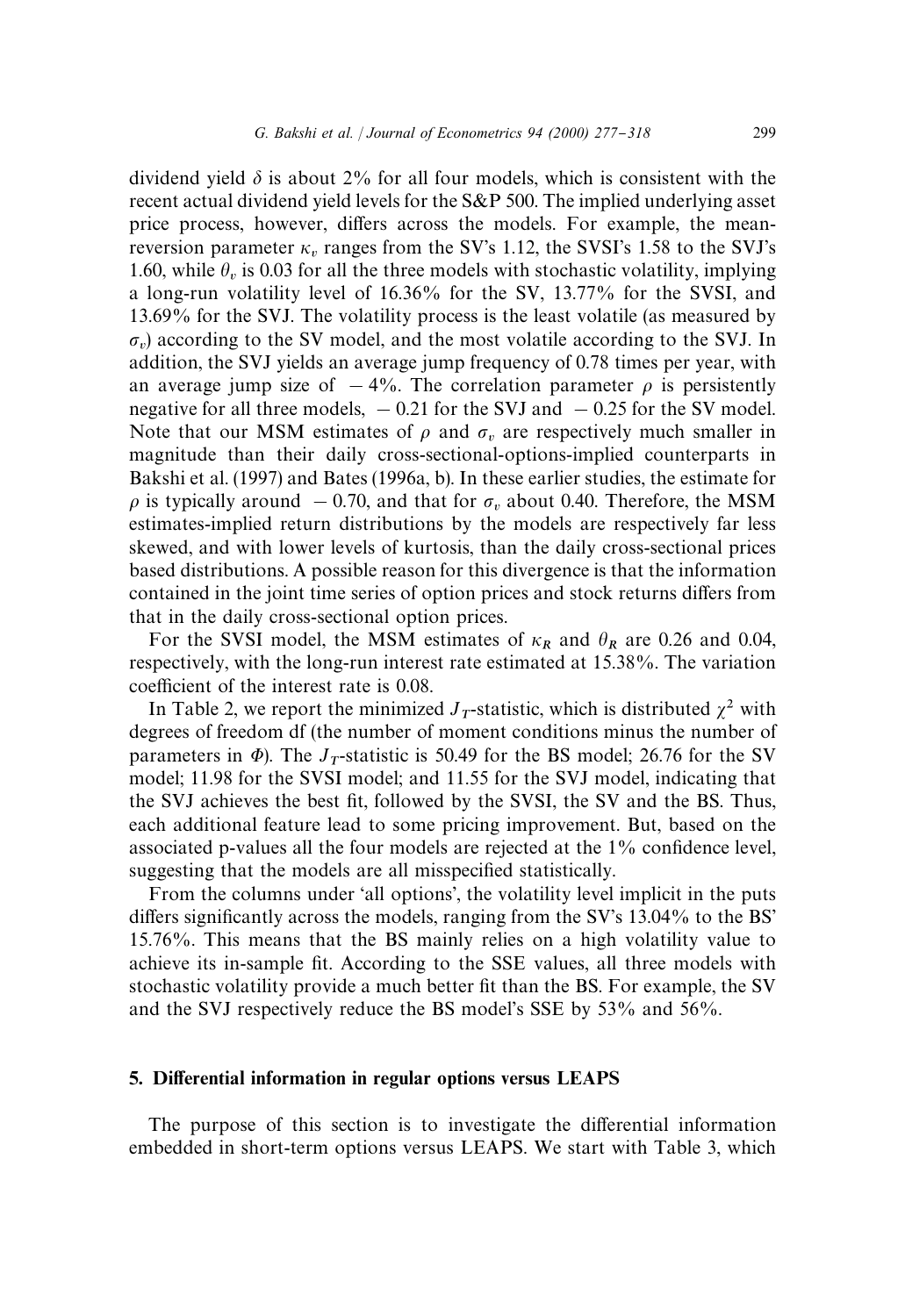| Moneyness        | <b>SPX</b><br>Days-to-expiration |         | <b>LEAPS</b>    |
|------------------|----------------------------------|---------|-----------------|
| K/S              | < 60                             | 180-365 | $\geqslant$ 365 |
| < 0.94           | 17.48                            | 16.07   | 17.17           |
| $0.94 - 0.97$    | 15.13                            | 15.88   | 16.60           |
| $0.97 - 1.00$    | 12.72                            | 15.33   | 16.22           |
| $1.00 - 1.03$    | 10.85                            | 14.13   | 15.72           |
| $1.03 - 1.06$    | 13.43                            | 13.75   | 16.09           |
| $\geqslant$ 1.06 | 25.90                            | 13.41   | 15.19           |

Table 3 Implied volatility based on the Black-Scholes model

Note: Reported in each moneyness-maturity category is the average Black–Scholes implied volatility. For each put option contract, the implied volatility is obtained by setting  $\delta = 2\%$  (from Table 2) and then inverting the Black-Scholes model. The moneyness of the put option contract is determined by *K*/*S*, where *S* denotes the spot S&P 500 index level and *K* is the exercise price. The sample period extends from September 1, 1993 through August 31, 1994 for a total of 12,092 puts.

lists the average daily BS implied volatility across moneyness and maturity. Two patterns can be observed in the table. First, for short-term puts the implied volatility is U-shaped, whereas for medium- and long-term puts the implied volatility is declining as the put goes from OTM to ITM. Among the three maturity groups, the LEAPS' implied volatility exhibits the least variation with moneyness. Next, at different moneyness levels the term structure of implied volatilities can be U-shaped, #at, or upward sloping, depending on whether it is deep OTM (or deep ITM), near the money, or ATM. Overall, these patterns are consistent with the existing findings based on relatively short-term options (e.g., Bakshi et al., 1999; Bates, 1996b; Rubinstein, 1994).

Similar difference in information between short term and LEAPS options can be found in Table 2, under Short-Term and Long-Term options. Regardless of the model used, the option-implied volatility differs significantly between the two maturity types, even though the models yield distinct levels of volatility difference. For example, based on the SV, the volatility difference between LEAPS and short-term puts is 2.61%, whereas based on the BS it is 4.45%. In addition, for a given model the in-sample pricing fit as measured by the SSE also differs between the two maturity types. In absolute terms, each model seems to fit short-term puts better than LEAPS. Across the models, the SVJ fits shortterm puts the best while the SVSI fits the LEAPS puts the best.

To further examine the difference between the maturity types, we plot in Fig. 4 the daily implied-volatility paths respectively for short term and LEAPS puts, based on both the BS and the SV models. From Fig. 4 it is clear that the two maturity types imply significantly different information about the underlying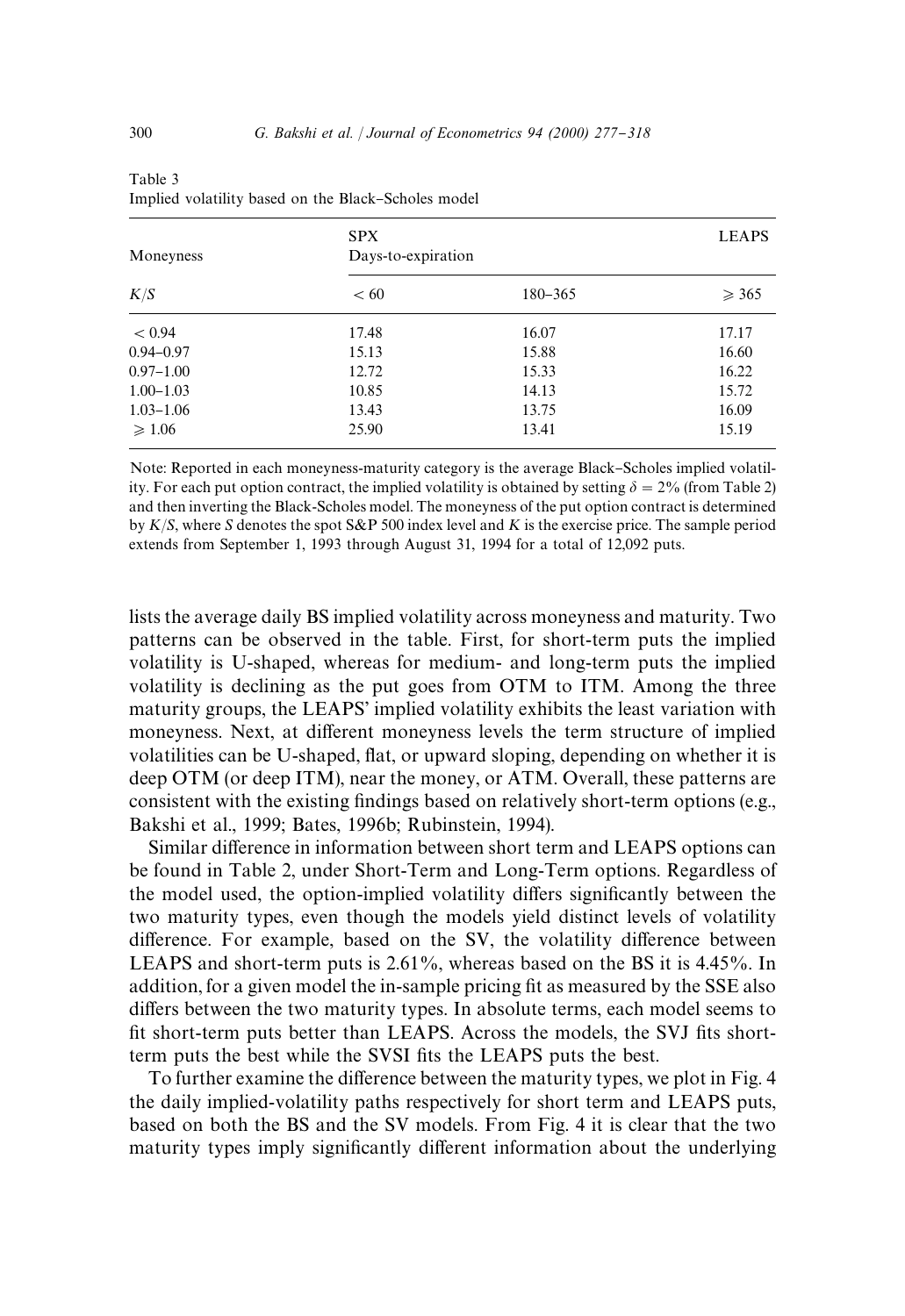

Fig. 4. Daily implied-volatility time series based on (i) puts with less than 60 d to expiration and (ii) LEAPS puts with longer than 365 d to expiration. The top graph is based on the BS model, while the bottom graph on the SV model. The sample period extends from 1 September 1993 through 31 August 1994.

price dynamics. Based on the BS model, for instance, the short-term implied volatility #uctuates more than the LEAPS implied volatility. Especially, the short-term volatility appears to jump up and down from time to time. Clearly, the short-term volatility is more sensitive to changes in market condition. When the SV model is applied, both volatility paths are still apart from each other, but they resemble each other more than when the BS model is applied. Therefore, the information embedded in LEAPS helps further illuminate the improvement by the SV beyond the BS model.

One noticeable feature of the LEAPS implied volatility is its long-term dependence over time. In Fig. 5, we plot the autocorrelation functions (ACF) for short-term and LEAPS implied volatility, together with their Bartlett confidence bands for no serial dependence. For this exercise, the implied volatilities are based on the BS model. The top graph shows that the ACF of the LEAPS implied volatility exhibits a geometric decay pattern. It decays slowly and disappears at the 70-d lag. The Ljung and Box portmanteau-test statistic is  $6928.33$  (which tests the joint significance of the ACFs from lag 1 to lag 70), and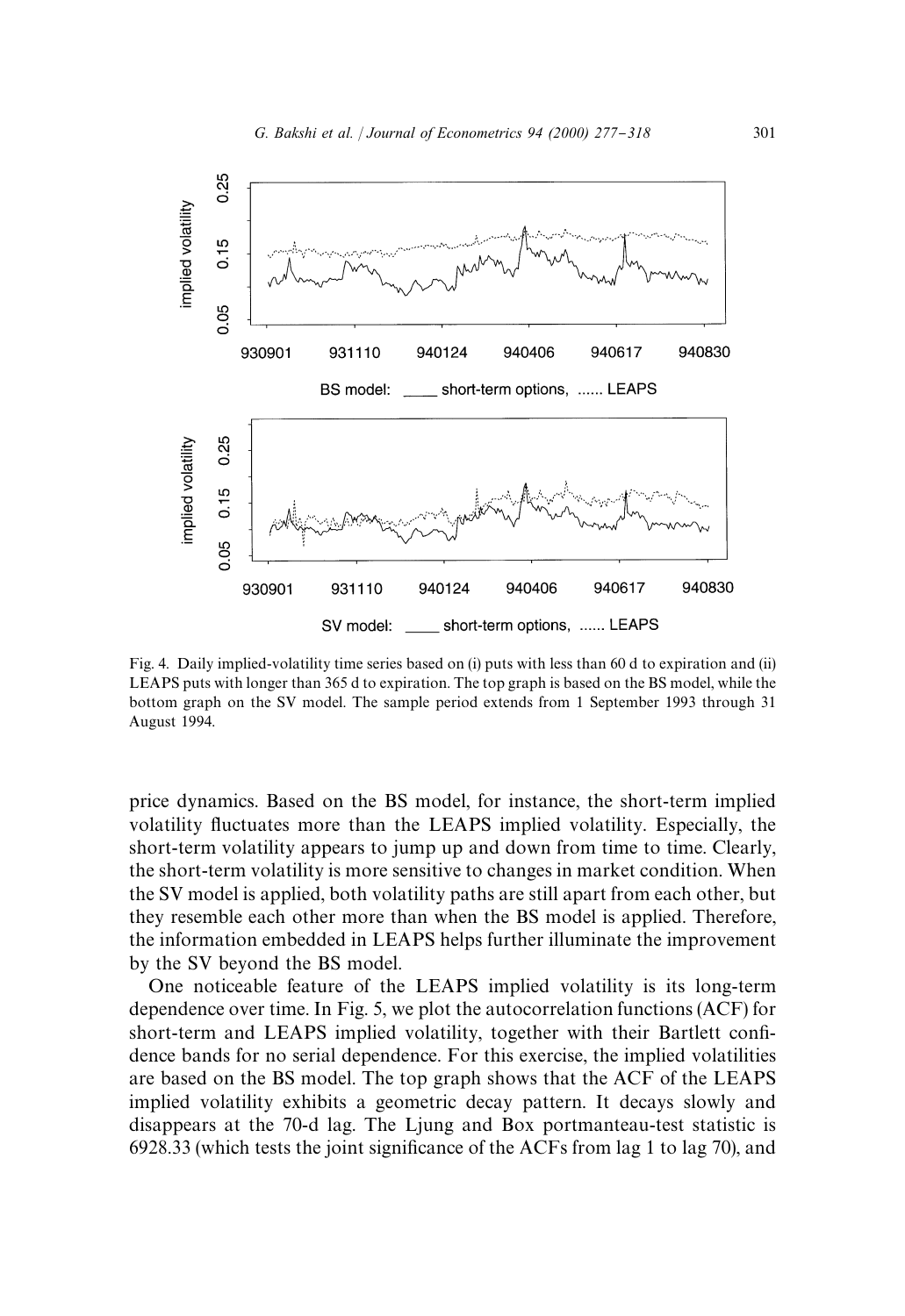

Fig. 5. The autocorrelation function (ACF) of the BS model implied volatility from (i) LEAPS puts with longer than 365 d and (ii) puts with less than 60 d to expiration. The dotted lines are the Bartlett 95% confidence bands. The sample period extends from 1 September 1993 through 31 August 1994.

it is significant at  $1\%$  level. In contrast, the ACF for the short-term implied volatility shows a hyperbolic decay pattern, and it exhibits no clear serial dependence for lags beyond 25 d. This long-memory property in LEAPSimplied volatility is consistent with the recent finding by Bollerslev and Mikkelsen (1996, 1999), Ding et al. (1993), and Ding and Granger (1996).<sup>13</sup> Therefore, short-term options and LEAPS imply substantially different characteristics for the modeled volatility process: the former requires the volatility process to be much less persistent. This can be interpreted as evidence of the BS model's misspecification. Alternatively, it can be viewed as a challenge for the generalized models.

<sup>&</sup>lt;sup>13</sup> Bollerslev and Mikkelsen (1996, 1999) develop a new class of fractionally integrated GARCH (FIGARCH) and EGARCH (FIEGARCH) models to characterize the long-term dependence in the stock market volatility. Based on simulated GARCH-class processes, they find the FIEGARCH model results in the lowest pricing errors for LEAPS relative to other GARCH family models. See also Comte and Renault (1996) for long-memory continuous time models.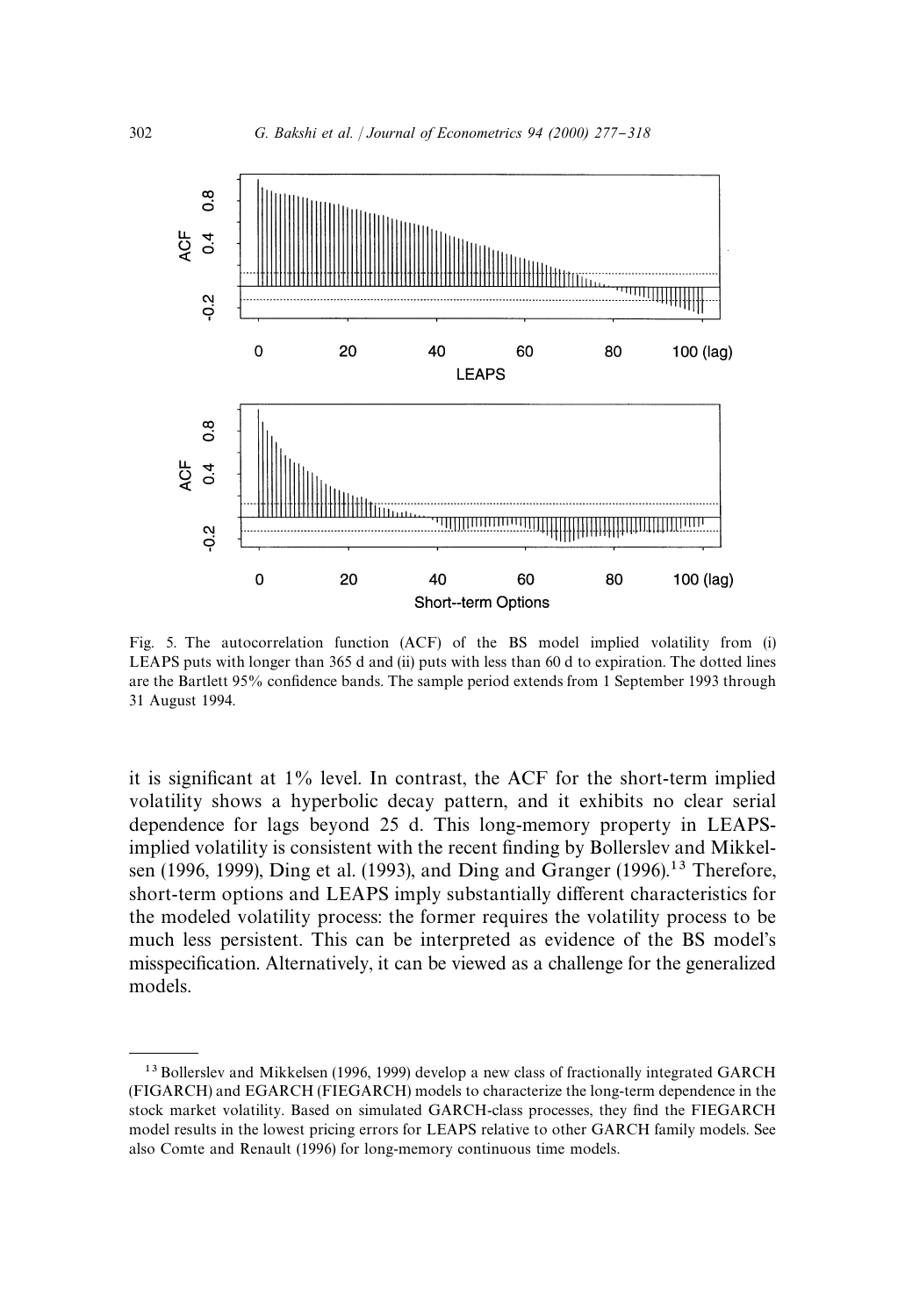## 6. Out-of-sample pricing of regular and LEAPS puts

The preceding evidence suggests that each generalization to the BS model helps to improve the in-sample fit of option prices. Still, the question is: how large is the improvement in terms of *out-of-sample pricing and hedging*? Note that any model with good in-sample fit does not necessarily perform well out of sample. Our first step in answering this question is to examine the relative magnitude of out-of-sample option pricing errors. As before, our emphasis is not only on investigating the similarities and differences between short-term options and LEAPS, but also on evaluating the alternative models.

In conducting out-of-sample pricing test, we apply the MSM parameter estimates from Table 2 for every day and every option (regardless of moneyness and maturity) in the sample. But, in pricing the current day's puts, we use (i) the volatility implied by the *previous day*'*s* put prices as the corresponding model's spot volatility and (ii) the current day's index level and yield curve. Option errors are then measured by (i) the *average dollar pricing error*, which is the average option pricing error in a given moneyness/maturity category, and (ii) the *mean absolute deviation*. To arrive at the latter measure, we first subtract the average dollar pricing error (within the same category) from a given option's pricing error, and then take its absolute value, the average of which across all puts of the given moneyness-maturity category is reported. Both error measures capture distinct aspects of the pricing-error distribution, with the mean absolute deviation reflecting the mean dispersion from the average error.

Table 4 reports two sets of out-of-sample pricing results: 'all-options-based' and 'maturity-based', where 'all-options-based' pricing errors are obtained using the spot volatility implied by *all of the previous day*'*s puts* regardless of maturity, while those under 'maturity-based' using the spot volatility implied by the *previous-day puts in the same maturity category* (*short-term*, *medium-term*, *or LEAPS*) *as the option being priced*. We can summarize the results from Table 4 as follows.

First, as expected, the BS model performs the worst in pricing any put, according to both the average pricing errors (Panel A of Table 4) and the mean absolute deviation (Panel B). This is true using either 'all-options-based' or 'maturity-based' volatility input. The BS dollar pricing errors are as high in magnitude as  $-$  \$2.48 for short-term puts and \$2.58 for LEAPS. The BS undervalues OTM puts, especially OTM LEAPS puts, with large errors. In all cases, the mean absolute deviations are monotonically increasing in time to expiration. Adopting the 'maturity-based' treatment does make the pricing errors more stable across options, as the mean absolute deviations become lower.

Second, the SV model's pricing errors are often about one half (or less) of the corresponding BS errors. The term structure of mean absolute deviations is,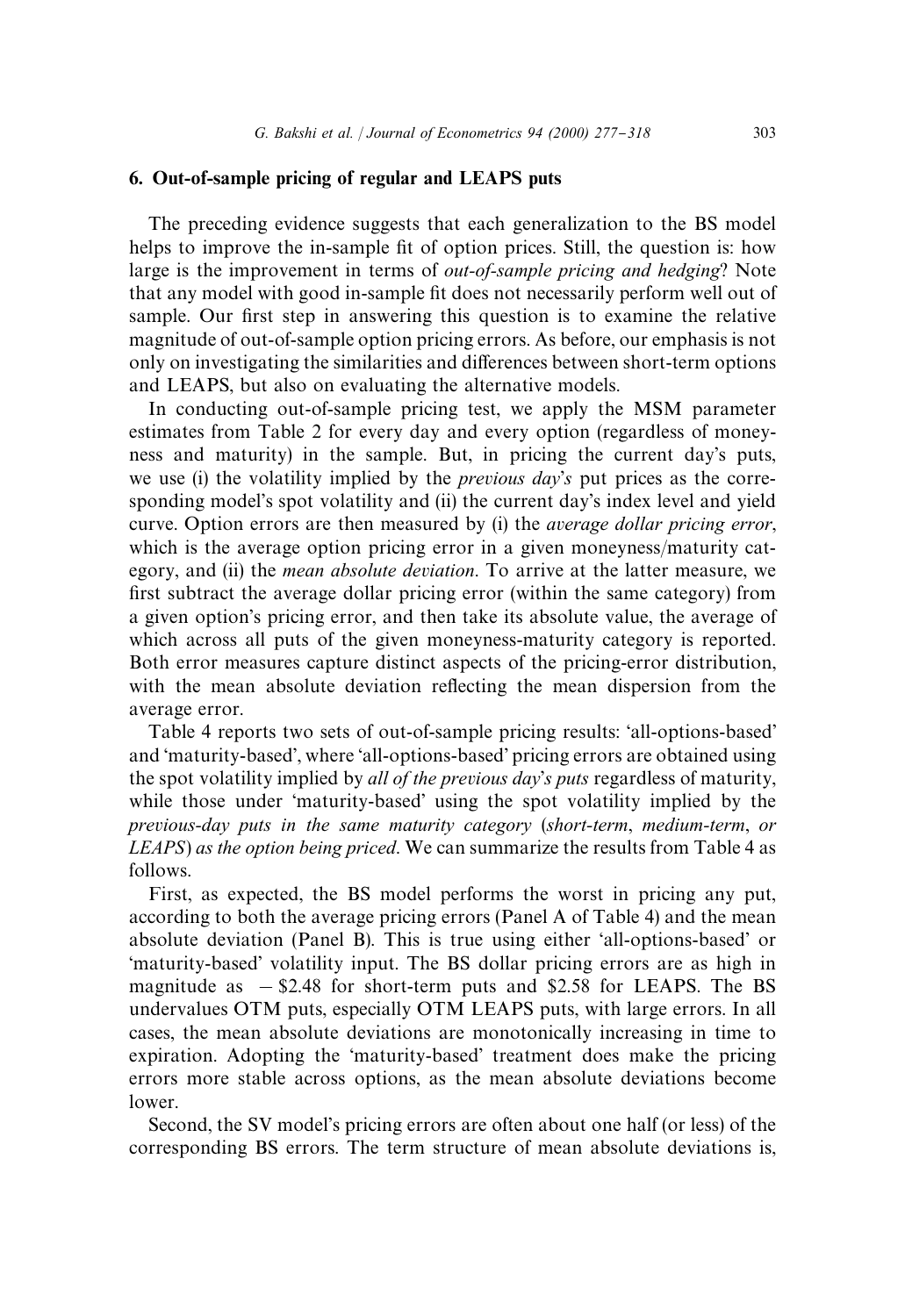while still upward-sloping in most cases, much flatter for the SV, the SVSI, and the SVJ than for the BS, suggesting more stable pricing errors across options. All the models still undervalue OTM puts and overvalue ITM puts of almost any maturity.

Third, according to the dollar pricing errors, there is not a persistent pattern on the relative pricing performance between the SV and the SVSI. The SVSI does better than the SV for pricing short-term deep ITM puts, while the reverse is true for pricing short-term ATM puts. However, the difference between the two models becomes apparent according to the mean absolute deviation measure. In pricing short-term puts, the two models result in similar mean absolute deviations. In pricing both medium-term and LEAPS puts, the SV is far more consistent than the SVSI. This is true using both 'all-options-based'

|                                    |             | All-options-based          |             |                 | Maturity-based |                               |                 |
|------------------------------------|-------------|----------------------------|-------------|-----------------|----------------|-------------------------------|-----------------|
| Moneyness<br>K/S                   | Model       | Days-to-expiration<br>< 60 | $180 - 365$ | $\geqslant$ 365 | < 60           | Days-to-expiration<br>180-365 | $\geqslant$ 365 |
| Panel A: Mean dollar pricing error |             |                            |             |                 |                |                               |                 |
| < 0.94                             | <b>BS</b>   | 0.77                       | 1.58        | 2.58            | 1.01           | 1.98                          | 1.66            |
|                                    | <b>SV</b>   | 0.43                       | 0.94        | 1.83            | 0.87           | 1.66                          | 1.45            |
|                                    | <b>SVSI</b> | 0.44                       | 1.03        | 0.26            | 0.86           | 1.01                          | $-0.31$         |
|                                    | SVJ         | 0.42                       | 1.26        | 1.88            | 0.56           | 1.46                          | 1.52            |
| $0.94 - 0.97$                      | <b>BS</b>   | 0.43                       | $-0.22$     | 1.86            | 0.98           | 1.18                          | 0.51            |
|                                    | SV          | 0.40                       | 1.01        | 0.95            | 0.85           | 1.16                          | 0.41            |
|                                    | <b>SVSI</b> | 0.24                       | 0.96        | 0.31            | 0.86           | 1.02                          | $-0.19$         |
|                                    | <b>SVJ</b>  | 0.16                       | 0.82        | 1.38            | 0.55           | 1.09                          | 0.67            |
| $0.97 - 1.00$                      | <b>BS</b>   | $-1.55$                    | $-1.05$     | 1.37            | 0.28           | 0.59                          | 0.54            |
|                                    | <b>SV</b>   | $-0.42$                    | 0.37        | 0.86            | 0.26           | 0.54                          | 0.16            |
|                                    | <b>SVSI</b> | $-0.79$                    | 0.44        | 1.11            | 0.25           | 0.51                          | 0.18            |
|                                    | SVJ         | $-0.43$                    | 0.31        | 1.20            | 0.23           | 0.60                          | 0.41            |
| $1.00 - 1.03$                      | <b>BS</b>   | $-2.48$                    | $-2.51$     | 0.44            | $-0.58$        | $-0.95$                       | $-1.40$         |
|                                    | SV          | $-1.29$                    | $-0.86$     | $-0.27$         | $-0.50$        | $-0.61$                       | $-0.89$         |
|                                    | <b>SVSI</b> | $-1.65$                    | $-0.52$     | 0.95            | $-0.49$        | $-0.47$                       | 0.23            |
|                                    | SVJ         | $-1.06$                    | $-0.78$     | 0.23            | $-0.25$        | $-0.40$                       | 0.54            |
| $1.03 - 1.06$                      | <b>BS</b>   | $-1.45$                    | $-3.38$     | $-1.01$         | $-0.47$        | $-1.91$                       | $-1.72$         |
|                                    | SV          | $-0.75$                    | $-1.91$     | $-0.38$         | $-0.27$        | $-1.71$                       | $-1.38$         |
|                                    | <b>SVSI</b> | $-1.01$                    | $-1.46$     | 1.25            | $-0.23$        | $-1.33$                       | $-0.32$         |
|                                    | <b>SVJ</b>  | $-0.63$                    | $-1.70$     | 0.15            | $-0.13$        | $-1.34$                       | $-1.08$         |
| $\geqslant$ 1.06                   | <b>BS</b>   | 0.88                       | $-3.30$     | $-1.64$         | 1.13           | $-1.90$                       | $-2.75$         |
|                                    | <b>SV</b>   | 0.60                       | $-2.29$     | $-1.55$         | 0.70           | $-1.68$                       | $-2.15$         |
|                                    | <b>SVSI</b> | 0.53                       | $-1.42$     | 0.78            | 0.71           | $-1.39$                       | $-0.30$         |
|                                    | SVJ         | 0.61                       | $-2.02$     | $-0.98$         | 0.69           | $-1.67$                       | $-1.75$         |

Table 4 Out-of-sample pricing errors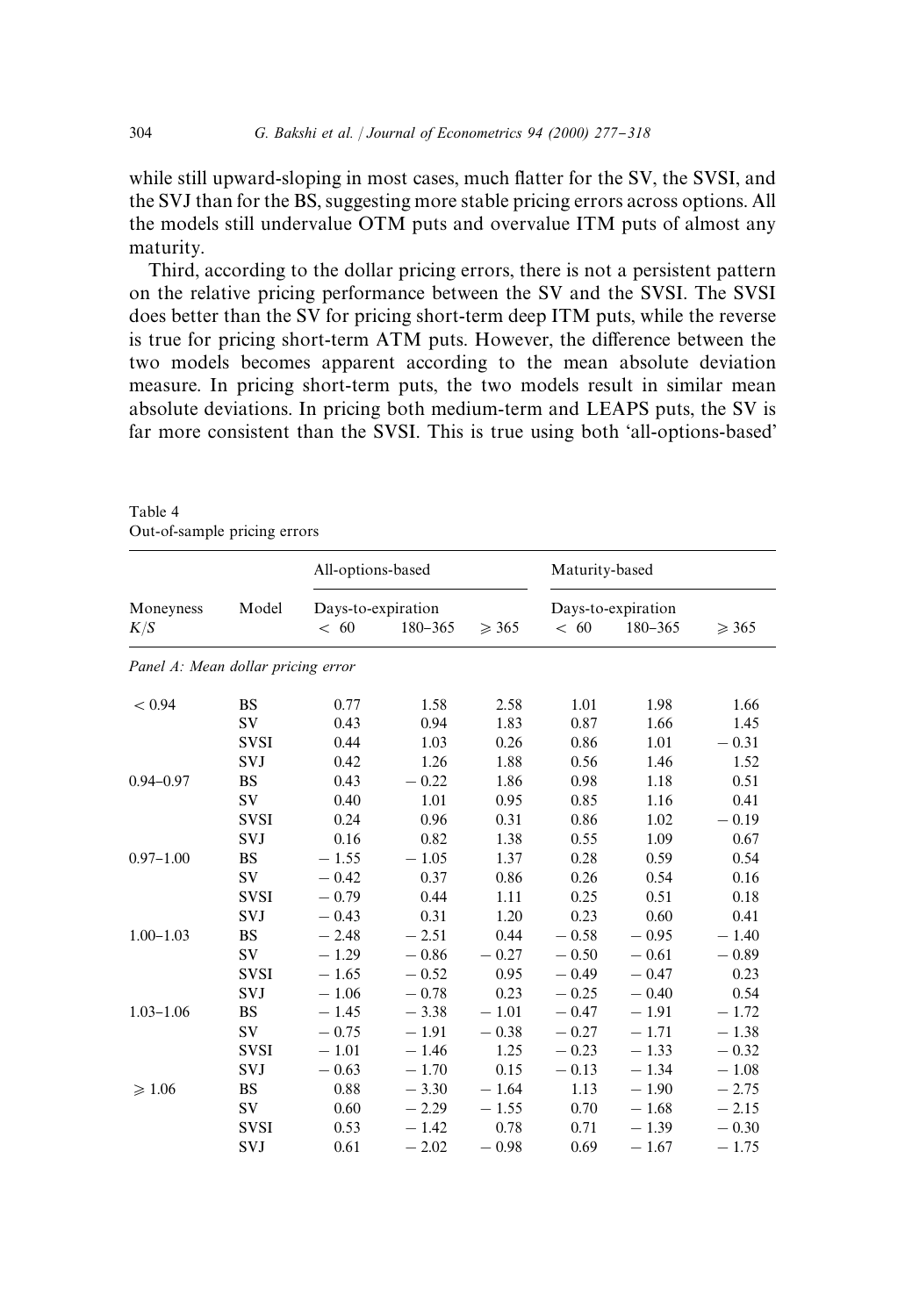|                                  |             | All-options-based          |         |                 | Maturity-based |                               |                 |
|----------------------------------|-------------|----------------------------|---------|-----------------|----------------|-------------------------------|-----------------|
| Moneyness<br>K/S                 | Model       | Days-to-expiration<br>< 60 | 180-365 | $\geqslant$ 365 | < 60           | Days-to-expiration<br>180-365 | $\geqslant$ 365 |
| Panel B: Mean absolute deviation |             |                            |         |                 |                |                               |                 |
| < 0.94                           | <b>BS</b>   | 0.29                       | 0.49    | 0.90            | 0.26           | 0.40                          | 0.82            |
|                                  | SV          | 0.22                       | 0.35    | 0.64            | 0.22           | 0.31                          | 0.63            |
|                                  | <b>SVSI</b> | 0.26                       | 0.40    | 0.84            | 0.22           | 0.38                          | 0.81            |
| $0.94 - 0.97$                    | SVJ         | 0.25                       | 0.37    | 0.72            | 0.21           | 0.33                          | 0.67            |
|                                  | <b>BS</b>   | 0.53                       | 0.61    | 1.20            | 0.32           | 0.56                          | 1.03            |
|                                  | SV          | 0.43                       | 0.46    | 0.86            | 0.26           | 0.44                          | 0.80            |
| $0.97 - 1.00$                    | <b>SVSI</b> | 0.40                       | 0.54    | 0.90            | 0.26           | 0.50                          | 1.00            |
|                                  | <b>SVJ</b>  | 0.42                       | 0.46    | 0.92            | 0.26           | 0.45                          | 0.83            |
|                                  | <b>BS</b>   | 0.81                       | 0.73    | 1.26            | 0.43           | 0.66                          | 1.12            |
|                                  | SV          | 0.68                       | 0.55    | 0.88            | 0.40           | 0.53                          | 0.82            |
|                                  | <b>SVSI</b> | 0.77                       | 0.62    | 1.04            | 0.40           | 0.57                          | 0.83            |
|                                  | <b>SVJ</b>  | 0.68                       | 0.55    | 1.02            | 0.34           | 0.52                          | 0.89            |
| $1.00 - 1.03$                    | <b>BS</b>   | 0.84                       | 0.78    | 1.53            | 0.41           | 0.69                          | 1.30            |
|                                  | SV          | 0.69                       | 0.65    | 1.07            | 0.40           | 0.62                          | 0.97            |
|                                  | <b>SVSI</b> | 0.80                       | 0.67    | 1.00            | 0.41           | 0.65                          | 1.00            |
| $1.03 - 1.06$                    | SVJ         | 0.74                       | 0.65    | 1.17            | 0.41           | 0.59                          | 1.01            |
|                                  | <b>BS</b>   | 1.10                       | 0.92    | 1.49            | 0.64           | 0.75                          | 1.33            |
|                                  | SV          | 0.82                       | 0.71    | 1.02            | 0.62           | 0.68                          | 0.97            |
| $\geqslant$ 1.06                 | <b>SVSI</b> | 0.94                       | 0.89    | 1.05            | 0.60           | 0.73                          | 1.06            |
|                                  | SVJ         | 0.79                       | 0.68    | 1.17            | 0.55           | 0.66                          | 1.11            |
|                                  | BS          | 0.62                       | 0.80    | 1.48            | 0.53           | 0.73                          | 1.30            |
|                                  | SV          | 0.50                       | 0.70    | 1.17            | 0.48           | 0.67                          | 1.02            |
|                                  | <b>SVSI</b> | 0.53                       | 0.73    | 1.19            | 0.46           | 0.71                          | 1.20            |
|                                  | SVJ         | 0.49                       | 0.72    | 1.34            | 0.47           | 0.68                          | 1.17            |

Table 4. (*Continued*)

Note: The reported mean dollar pricing error is the sample average of the market price minus the model price of the option. The mean absolute deviation is constructed by demeaning each dollar pricing error (in a moneyness-maturity category) and then computing the average of the absolute value. The results under 'all-options-based' are obtained using the volatility implied by all previous day's puts (and the structural parameters in Table 2); Those under 'maturity-based' using the volatility implied by the previous day's options of a given maturity (short term, medium term, or long term) to price current day's options of the same maturity. The sample period is 09:1993-08:1994, with a total of 12,092 put option prices.

and 'maturity-based' volatility input. Thus, generalizing the SV model by allowing interest rates to be stochastic actually lowers the pricing performance.

Fourth, in pricing short-term puts, the SVJ performs by far the best among all four models, especially according to the 'maturity-based' results. Both of its average pricing errors and mean absolute deviations are the lowest for each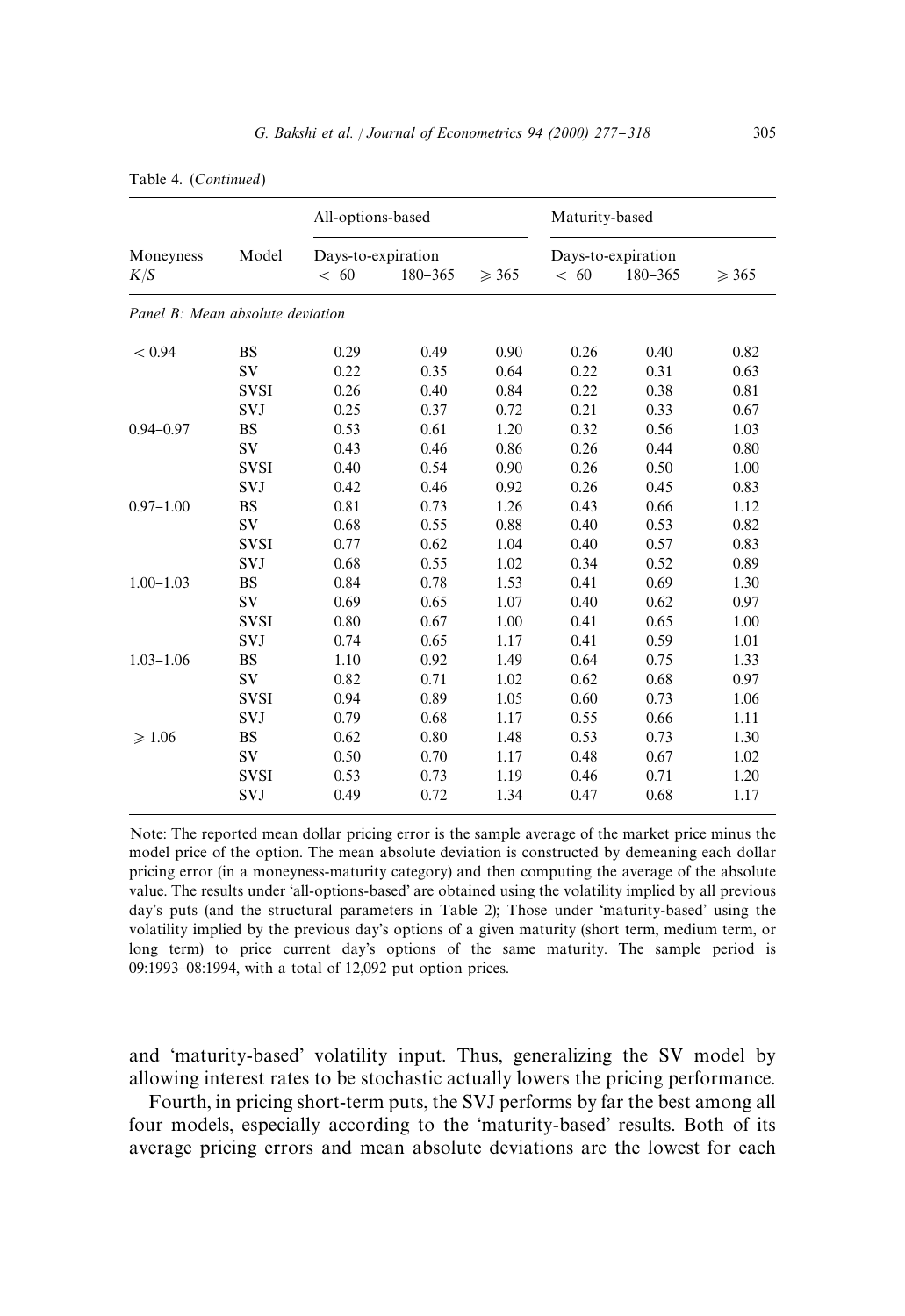given put option. A possible reason is that its random-jump component affords it with more flexibility in internalizing high levels of return kurtosis (and skewness) even at very short time horizons. On the other hand, the SVJ does much worse than the SV and the SVSI in pricing LEAPS puts. Therefore, depending on whether short-term or LEAPS options are being priced, performance rankings of the SV, the SVSI, and the SVJ can differ fundamentally.

In summary, incorporating both stochastic volatility and random jumps leads to the lowest errors for short-term options; but, for LEAPS modeling stochastic volatility alone results in reasonably good performance, while adding random jumps to the model only helps to worsen the performance. It may not be surprising that adding stochastic interest rates to the SV model does not improve its performance in pricing short-term puts. But, even in pricing LEAPS the SVSI model does not perform better than the SV, which is somewhat surprising given that one would expect LEAPS to be more sensitive to interest rates.

## 7. Hedging the underlying asset

Having studied the out-of-sample pricing performance, we now examine each model's hedging performance as hedging reflects a model's dynamic fit of option prices. For our first exercise, we assume that a manager wants to hedge a long position in the underlying asset (the S&P 500). In choosing an instrument for such a hedge, the manager can select from a large set of put options: short term, medium term, and long term. The goal in this section is to examine (i) the relative effectiveness of short-term versus long-term options in hedging the S&P 500 index; and (ii) the relative performance of the alternative models in devising the desired hedge.

Suppose that the manager can utilize only one hedging instrument, and let the SVSI-J model be the point of discussion. Then, if the candidate instrument is a put on the index with strike price  $K$  and with  $\tau$  periods to expiration, a minimum-variance hedge of the underlying asset consists of (i) a long position in  $X_p(t)$  units of the put and (ii)  $X_0(t)$  dollars in the instantaneous riskfree bond, where

$$
X_p(t) = \frac{-\rho \sigma_v V S \Delta_V - \Delta_S V S^2}{S^2 V \Delta_S^2 + 2\rho \sigma_v S V \Delta_S \Delta_V + \sigma_v^2 V \Delta_V^2 + \sigma_R^2 R \Delta_R^2}
$$
(19)

where  $\Delta_S$ ,  $\Delta_V$ , and  $\Delta_R$  are respectively given in (10)–(12). To make the starting overall position self-financed, the cash position is:  $X_0(t) = -X_p(t)P(t, \tau) - S(t)$ . Optimal hedges under the other models can be derived from (19) by specializing the structural parameters to meet each model's assumptions.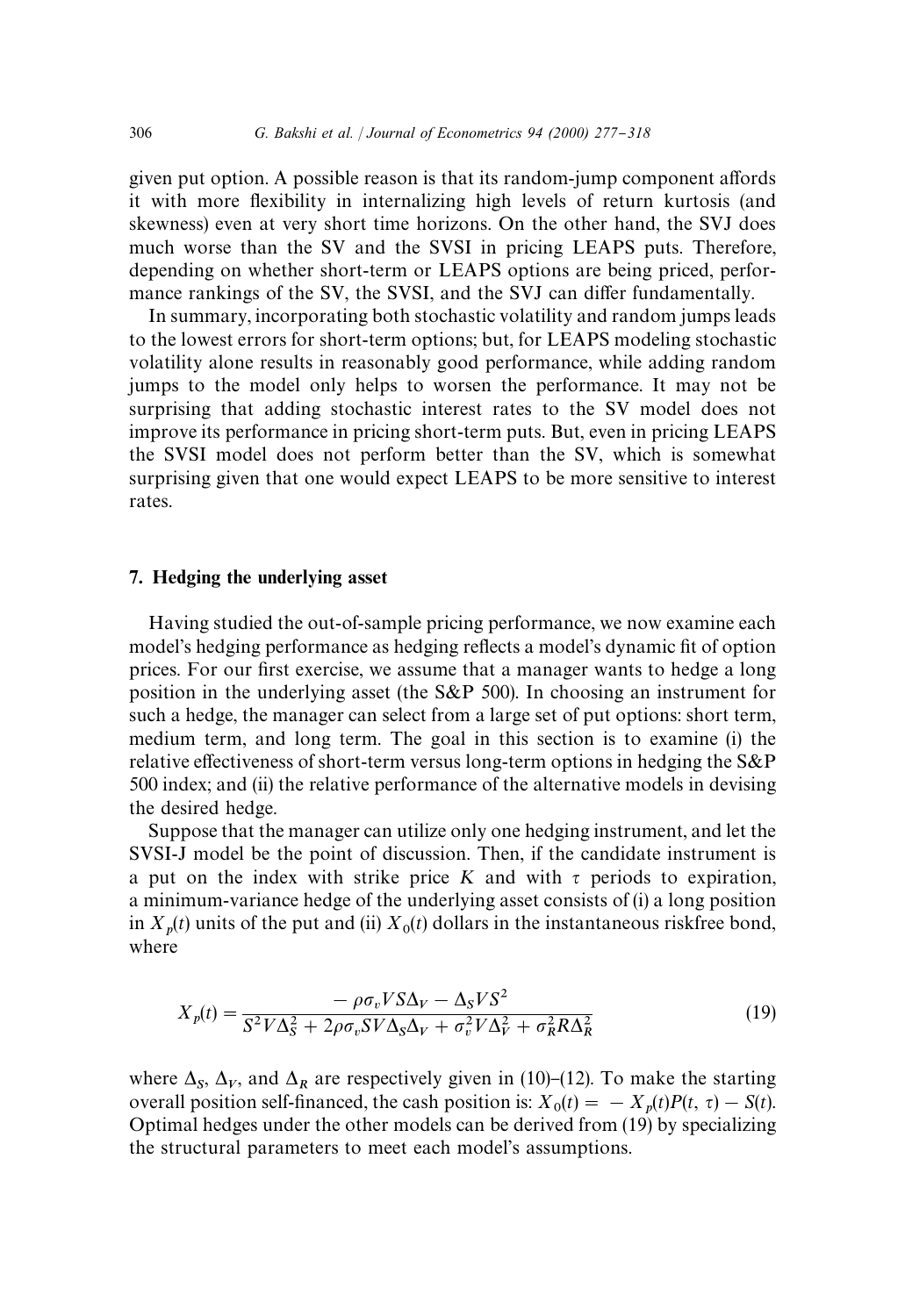Suppose that the hedge is established at date *t* as determined in (19) and using the spot volatility implied by all of date- $(t - 1)$  put prices. Then, after the next rebalancing interval of length  $\Delta t$  (either 7 days or 30 days), its hedging error from *t* to  $(t + \Delta t)$  is computed as

$$
H(t + \Delta t) = X_0 e^{R(t)\Delta t} + X_p(t)P(t + \Delta t, \tau - \Delta t) + S(t + \Delta t). \tag{20}
$$

At the same time, reconstruct a date- $(t + \Delta t)$  self-financed portfolio and record the hedging error  $H(t + 2\Delta t)$ . Continue these steps for  $M = (\tau - t)/\Delta t$  times and for each of the puts in the sample. Finally, compute the average dollar hedging error and the mean absolute deviation, both as a function of rebalancing interval  $\Delta t$ .

Table 5 reports these hedging-error values for each model and every option category, at the 7-day and the 30-day rebalancing frequencies. The first pattern in Table 5 is that the dollar hedging errors are negative, regardless of the model used and for every moneyness-maturity category: each hedge so constructed *overhedges* the underlying asset.

Second, in hedging the S&P 500 index, short-term puts are more likely to overhedge than LEAPS (except for  $K/S \in (1.03-1.06)$ ). In general, the dollar hedging error declines with the term to expiration, and LEAPS puts are the best to use for hedging the underlying asset. Based on the SV, for instance, a typical hedging error at the 7-day revision frequency is  $-$  \$0.85 using a short-term ATM put;  $-$  \$0.38 using a medium-term ATM put; and  $-$  \$0.20 using an ATM LEAPS put. When the hedging instrument is out of the money or at the money, the mean absolute deviation is related to the instrument's time to expiration in a U-shaped manner, that is, medium-term OTM and ATM puts lead to the most stable pricing errors. When the instrument is an ITM put, the mean absolute deviation increases with the time to expiration.

Of a given option maturity (especially short term), a put option's effectiveness in hedging the underlying asset increases as the instrument's moneyness increases, regardless of the option model used and hedge-revision frequency. For example, when choosing among short-term puts, a portfolio hedger should select one that is deep in the money. When the hedge is rebalanced once every 7 d using the BS model, the dollar hedging error and the mean absolute deviation are respectively  $-$  \$2.58 and \$3.37 if an OTM put with  $K/S \le 0.94$  is used in the hedge, and  $-$  \$0.24 and \$0.61 if a deep ITM put is adopted instead. The fact that the deeper in the money a put is, the better in hedging the underlying, may not come as a surprise because the deeper ITM puts resemble the underlying asset more (their deltas are closer to one while gammas closer to zero). It is seen from Table 5 that based on average hedging errors, the portfolio manager should choose a deep ITM LEAPS put to hedge the underlying, but based on the mean absolute deviations the manager should use a deep ITM short-term put.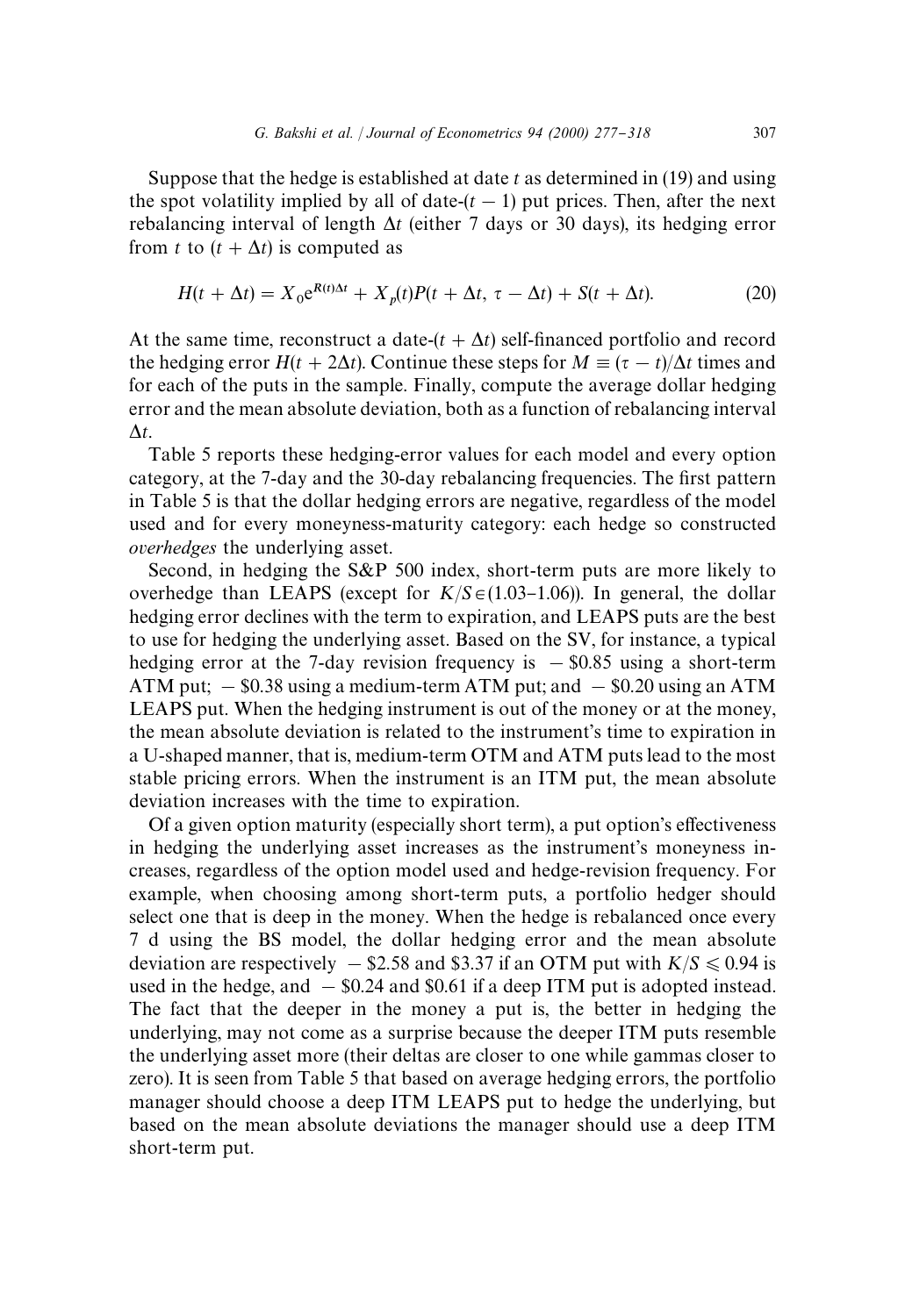7 d or 30 d. For each hedge, its error is, as of the revision day, the difference between the target's market price and the replicating portfolio value. As before, we Note: All hedges in this table have the underlying asset as the target, and the hedging instrument is (i) a short-term SPX put, (ii) a medium-term SPX put, or (iii) Note: All hedges in this table have the underlying asset as the target, and the hedging instrument is (i) a short-term SPX put, (ii) a medium-term SPX put, or (iii) a LEAPS put. Each hedge is constructed using the previous day's implied stock volatility and structural parameters in Table 2. The hedge is rebalanced every a LEAPS put. Each hedge is constructed using the previous day's implied stock volatility and structural parameters in Table 2. The hedge is rebalanced every 7 d or 30 d. For each hedge, its error is, as of the revision day, the difference between the target's market price and the replicating portfolio value. As before, we **CARS** Hedging SPX SPX LEAPS SPX SPX LEAPS SPX SPX LEAPS SPX SPX LEAPS 365 596´Λ 596´-081 09 596´Λ 596´-081 09 596´Λ 596´-081 09 596´Λ 596´Δ 507´Λ 596´-081 09  $\begin{array}{c} 3.758 \\ 0.0170 \\ 0.0000 \\ 0.0000 \\ 0.0000 \\ 0.0000 \\ 0.0000 \\ 0.0000 \\ 0.0000 \\ 0.0000 \\ 0.0000 \\ 0.0000 \\ 0.0000 \\ 0.0000 \\ 0.0000 \\ 0.0000 \\ 0.0000 \\ 0.0000 \\ 0.0000 \\ 0.0000 \\ 0.0000 \\ 0.0000 \\ 0.0000 \\ 0.0000 \\ 0.0000 \\ 0.0000 \\ 0.000$  $2.49$ <br> $2.37$ <br> $2.43$ 3.43 88.9 3.42  $3.30$ 3.24 2.37 2.48 2.47  $2.45$  $2.47$  $< 0.94$   $-2.58$   $-2.58$   $-0.34$   $-0.17$   $-2.29$   $-2.37$   $-2.37$   $-2.37$   $-2.37$   $-2.37$  $\text{SN}$   $-1.53$   $-0.13$   $-0.26$   $-1.66$   $-1.45$   $4.41$   $1.35$   $1.35$   $2.62$   $3.65$   $2.19$   $2.19$ SVSI !1.41 !1.41 !1.41 !1.62 !1.62 !1.62 !1.62 !1.62 !1.62 !1.62 !1.62 !1.62 !1.62 !1.62 !1.62.7 2.27 2.27 2.27  $\text{SVD}$   $-1.56$   $-1.56$   $-1.52$   $-1.62$   $-1.62$   $-1.62$   $-1.63$   $-1.64$   $-1.47$   $-1.47$   $-1.47$   $-1.34$   $-1.34$  $\frac{0.97}{0.970}$   $\frac{0.97}{0.97}$   $\frac{0.75}{0.910}$   $\frac{0.37}{0.37}$   $\frac{0.37}{0.37}$   $\frac{0.37}{0.37}$   $\frac{0.37}{0.37}$   $\frac{0.37}{0.37}$   $\frac{0.37}{0.37}$  $\text{SN}$   $-1.58$   $-1.58$   $-1.98$   $-1.91$   $-2.57$   $-1.57$   $-1.57$   $-1.57$   $-1.57$   $-1.57$   $-1.57$   $-1.57$   $-1.57$   $-1.57$  $SVSI$   $-1.58$   $-0.36$   $-0.26$   $-2.41$   $-1.37$   $2.54$  1.35 2.70 3.43 2.32 3.37  $SSUJ = -0.60$   $-0.39$   $-0.18$   $-0.18$   $-0.131$   $-0.131$   $-0.131$   $-0.23$   $-0.33$   $-0.30$   $-0.30$ 0.97}1.00 BS !0.89 !0.63 !0.41 !5.30 !3.05 !2.00 1.74 1.26 2.25 3.09 2.17 2.76  $\text{SN}$   $-0.38$   $-0.38$   $-0.38$   $-1.511$   $-2.16$   $-1.24$   $-1.24$   $-1.24$   $-1.26$   $-1.26$   $-1.26$   $-1.26$   $-1.26$   $-1.26$   $-1.26$   $-1.26$   $-1.26$   $-1.26$   $-1.26$   $-1.26$   $-1.26$   $-1.26$   $-1.26$   $-1.26$   $-1.26$   $-1.26$   $-1.$  $\text{SNS1} \qquad -0.82 \qquad -0.44 \qquad -0.20 \qquad -5.11 \qquad -5.15 \qquad 1.77 \qquad 1.77 \qquad 1.24 \qquad 2.30 \qquad 2.02 \qquad 2.01 \qquad 2.91$  $\text{SNJ}$   $-0.94$   $-0.19$   $-5.36$   $-2.17$   $-1.26$   $2.04$   $1.25$   $2.13$   $2.13$   $3.23$   $2.3$   $2.00$   $2.74$ 1.00}1.03 BS !0.46 !0.45 !0.26 !2.94 !2.35 !2.27 1.33 1.21 2.36 2.75 1.98 3.16  $\text{SN}$   $-0.37$   $-0.30$   $-0.11$   $-1.83$   $-1.83$   $-1.14$   $1.14$   $1.15$   $1.15$   $1.15$   $-2.24$   $-2.36$   $1.83$  $\frac{1}{2}$   $\frac{1}{2}$   $\frac{1}{2}$   $\frac{1}{2}$   $\frac{1}{2}$   $\frac{1}{2}$   $\frac{1}{2}$   $\frac{1}{2}$   $\frac{1}{2}$   $\frac{1}{2}$   $\frac{1}{2}$   $\frac{1}{2}$   $\frac{1}{2}$   $\frac{1}{2}$   $\frac{1}{2}$   $\frac{1}{2}$   $\frac{1}{2}$   $\frac{1}{2}$   $\frac{1}{2}$   $\frac{1}{2}$   $\frac{1}{2}$   $\frac{1}{2}$   $\text{SNI} = \begin{bmatrix} 0.34 & -0.30 & -0.30 & -0.35 \\ 0.30 & -0.35 & -1.84 & -1.51 & 1.15 \\ 0.30 & -0.35 & -0.35 & -1.51 & 1.15 \\ 0.31 & 0.31 & 0.32 & 1.82 \\ 0.31 & 0.32 & 0.31 & 1.84 \\ 0.33 & 0.33 & 0.33 & 1.84 \\ 0.34 & 0.$  $1.031 \pm 0.06$  BS  $1.08$  BS  $1.1 \pm 0.34$   $-0.06$   $-0.06$   $-0.34$   $-0.34$   $-0.34$   $-0.31$   $-0.21$   $-0.27$   $-0.27$   $-0.27$  $\text{SN}$   $\begin{bmatrix} 0.20 & -0.20 & 0.20 \\ 0.20 & 0.20 & 0.24 \end{bmatrix}$   $\begin{bmatrix} 0.27 & 0.24 & 0.24 \\ 0.21 & 0.24 & 0.24 \end{bmatrix}$ ASSI 1.47 !1.84 !1.95 !0.46 !1.70 !1.87 !2.1.87 !2.1.95 !2.1.95 !2.1.95 !2.1.95 !2.1.95 !2.1.95 !2.1  $\text{SVI} \quad -0.14 \quad -0.26 \quad -0.47 \quad -1.30 \quad -1.73 \quad -1.61 \quad 0.73 \quad 1.66 \quad 2.25 \quad 1.55 \quad 1.47 \quad 2.37$ \*2.06 BS \$1.06 !1.24 !1.84 !1.84 !1.87 !1.20 !1.20 !1.20 !1.20 !1.20 !1.20 !1.87 !1.85 !1.85 !1.85 !1.87 !1.85 SV !0.17 !0.17 !0.06 !0.88 !1.09 !0.56 0.54 1.02 1.81 0.79 1.44 2.47 SVSI !0.20 !0.23 !0.11 !1.03 !1.28 !1.12 0.57 1.00 1.79 0.89 1.44 2.45 SVJ !0.15 !0.14 !0.06 !0.76 !1.02 !0.62 0.52 1.03 1.75 0.73 1.45 2.47 Ŵ Days-to-expiration instrument Model Days-to-expiration Days-to-expiration Days-to-expiration Days-to-expiration  $80 - 365$ 80-day revision 7-day revision 30-day revision 7-day revision 30-day revision **SPX** 2.27 2.20 2.53 2.32 2.30 2.17 2.01  $98992778$  $\overline{147}$ 1.47 1.63  $\overline{4}$  $1.45$  $\dot{4}$ SPX 3.65<br>3.375<br>4.3 3.31  $2220$ <br> $1.69$ <br> $1.84$  $1.55$ 0.79 3.71  $\overline{6}$ 0.89  $0.73$  $\infty$ **LEAPS** 365 2.62  $2.96$  $2.59$ 2.37<br>2.21<br>2.70 2.23 2.25<br>2.15 2.13 2343 22149<br>22149  $2.25$  $1.84$ 1875  $2.81$  $\overline{\wedge}$ Mean absolute deviation Mean dollar hedging error Mean absolute deviation Days-to-expiration 80-365 **SPX** ទុងទង  $45$  $\ddot{35}$  $\ddot{31}$  $333399999998$  $05$  $68$  $\ddot{3}$  $\widetilde{\mathcal{C}}$  $\mathcal{S}$  $\ddot{\mathrm{c}}$ 7-day revision SPX 4.40 4.40  $10$ 0.89  $0.57$ 3.37  $4.41$  $2.30$  $2.57$  $2.54$ 3.01  $\vec{r}$  $.78$ 77 2.04  $\ddot{3}$  $\frac{4}{11}$  $-16$  $\Xi$ 0.82 0.73 0.61  $0.54$  $0.52$  $\overline{60}$  $-1.27$ LEAPS  $\geqslant 365$  $-1.62$  $-1.47$  $-2.68$  $-1.88$  $-1.37$  $-1.88$  $-2.00$  $-1.50$  $-1.62$  $-2.54$  $-1.58$  $-1.85$  $-1.86$  $-0.56$  $-1.12$  $-0.62$ 2.29  $-1.45$ 1.24 1.26 2.27  $-1.51$  $-1.61$  $\overline{1}$  $\overline{1}$ ï Days-to-expiration 80-365  $-1.66$  $-1.62$  $-1.83$  $-1.90$  $-1.84$ 2.49  $-1.87$  $-1.73$ 2.28  $-1.09$  $-1.28$ 2.17  $-1.90$ 2.89 2.46 2.41  $2.45$ 3.05 2.16  $2.35$ 2.17  $2.35$ 1.75  $1.02$ 80-day revision SPX ī  $\overline{1}$ Ĭ Ĭ Ĭ Ĭ ï ï ï ï  $\overline{1}$  $\overline{1}$  $\overline{1}$  $\overline{1}$  $-9.40$ 2.48 2.35  $-1.70$  $-0.88$ 10.80 10.73 10.97  $-9.57$  $-9.31$  $-9.27$ 5.30 5.11 5.36 2.94 2.61 2.06  $-1.52$  $-1.30$  $-1.20$  $-1.03$  $-0.76$ 5.11  $-11.00$ SPX Ť  $\overline{1}$  $\overline{1}$  $\overline{1}$  $\overline{1}$  $\overline{1}$  $\overline{1}$  $\overline{\phantom{a}}$ Ï ī 7 ī  $\otimes$ **FAPS**  $-0.26$  $-0.29$  $-0.25$  $-0.32$  $0.19$  $-0.26$  $-0.18$  $-0.41$  $-0.20$  $-0.20$  $-0.19$  $-0.26$  $-0.11$  $-0.04$  $-0.10$  $-0.60$  $-0.47$  $-0.46$  $-0.47$  $-0.32$  $-0.06$  $-0.06$ 365  $0.46$  $0.11$ Mean dollar hedging error Ŵ Errors from hedging the underlying asset Days-to-expiration  $80 - 365$ Errors from hedging the underlying asset  $-0.39$  $-0.38$  $-0.38$  $-0.45$  $-0.30$  $-0.32$  $-0.30$  $-0.49$  $-0.27$  $-0.30$  $-0.17$  $-0.34$  $-0.13$  $-0.24$  $-0.11$  $-0.46$  $-0.40$  $-0.36$  $-0.63$  $-0.44$  $-0.26$  $-0.52$  $-0.23$  $-0.14$ **SPX** 7-day revision  $-1.53$  $-1.56$  $-1.67$  $-1.58$  $-1.58$  $-1.60$  $-0.89$  $-0.85$  $-0.82$  $-0.94$  $-0.46$  $-0.37$  $-0.40$  $-0.34$  $-0.20$  $-0.25$  $0.14$  $0.17$  $0.20$ 2.58  $-1.41$  $-0.34$  $-0.24$  $0.15$ SPX  $\mathcal{S}$  $\overline{1}$ Model **SVSI SVSI** SVSI **SVSI** SVSI **ESAS SVJ** SVJ SVJ  $N_{\rm J}$ **SVJ** SVJ  $\frac{88}{58}$  $\frac{SS}{SS}$  $\frac{8}{28}$  $\frac{8}{28}$  $\frac{8}{28}$  $\mathbf{S}^{\mathbf{V}}$  $\overline{3S}$ nstrument Hedging  $0.94 - 0.97$  $0.97 - 1.00$  $.00 - 1.03$  $.03 - 1.06$  $\geqslant 1.06$  $< 0.94$ K/S

report the mean dollar hedging error and the mean absolute deviation. The sample period is 09:1993}08:1994. In computing the 7-d and the 30-d revision

report the mean dollar hedging error and the mean absolute deviation. The sample period is 09:1993-08:1994. In computing the 7-d and the 30-d revision

frequency hedging errors, we respectively use 9745 and 6450 option observations.

requency hedging errors, we respectively use 9745 and 6450 option observations.

Table 5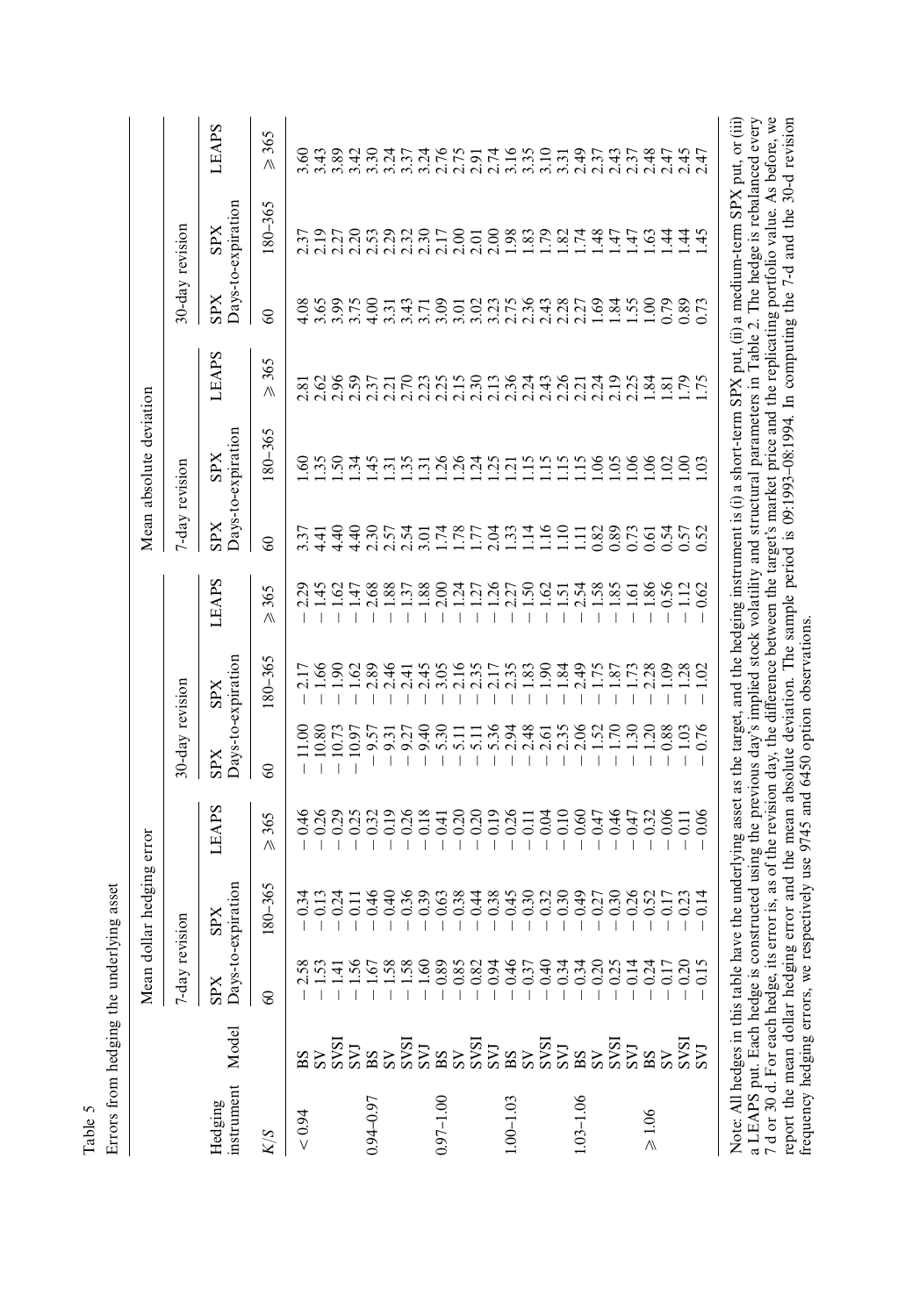Finally, across the option models, hedging performance differs substantially. The BS performs the worst by a significant margin, irrespective of the put instrument and hedge-revision frequency. The difference among the three models with stochastic volatility is not as clear cut, however. According to both the average hedging errors and the mean absolute deviations, the SV model performs slightly better in most cases than the SVSI and the SVJ when the put instrument is out of the money (with  $K/S \le 1$ ), whereas the SVJ does better than the other two models when the put instrument is in the money (with  $K/S \ge 1$ ). For most option categories, the SVSI seems to give the worst hedging errors, except in some cases in which the instrument is an ITM LEAPS put. Thus, the stochastic interest rate feature also fails to add much dynamic hedging performance. Depending on whether the instrument is in the money or out of the money, a hedger may be better off by applying the SV or the SVJ to devise the desired hedge.

#### 8. Hedging long-term options

As noted before, most exchange-traded derivatives have, even to this date, relatively short terms to expiration. Commitments taken over the counter, on the other hand, are often long term. As made clear by Ross (1996) using the Metallgesellschaft's oil-contracts case, users and underwriters of illiquid longterm contracts usually have no other choice but rely on the underlying asset or exchange-traded short-term contracts to hedge their commitments. At least, these short-term contracts are liquid and their trading costs are low. One is then tempted to ask: How effective can the underlying asset and short-term contracts be in hedging long-term commitments? Which model results in the best hedging performance of long-term contracts using the underlying asset or short-term contracts? In the present study, we have high-quality data for short-term, medium-term and long-term option contracts, which provides an ideal opportunity to answer the above questions. This is in contrast with Melino and Turnbull (1995), where simulated prices, rather than actual market prices, for long-term currency options are used to study the effectiveness of option pricing models in devising hedging strategies.

Suppose that the hedging target is a long-term option with strike price *K* and term-to-expiration  $\tau$ , whose price is  $P(t, \tau; K)$ . Let  $Y(t)$  be the time-*t* value of the candidate hedging instrument. Then, using the SVSI-J model as the point of discussion, we have the minimum-variance hedge consisting of  $X(t)$  units of the instrument and  $X_0(t)$  dollars in the instantaneous risk-free bond:

$$
X(t) = \frac{\text{Cov}_{t}[dP(t, \tau; K), dY(t)]}{\text{Var}_{t}(dY(t))},
$$
\n(21)

$$
X_0(t) = P(t, \tau, K) - X(t)Y(t).
$$
\n(22)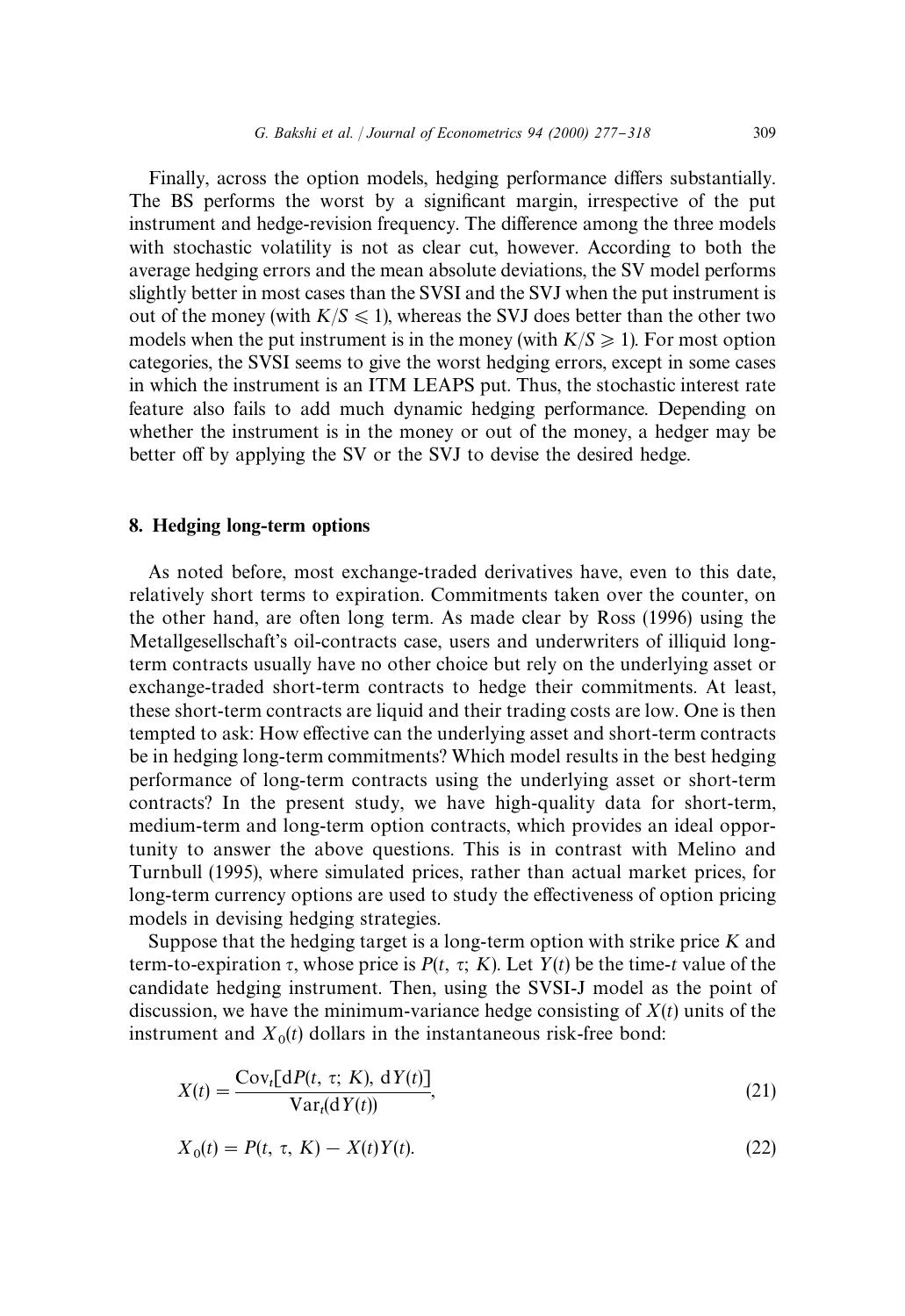In the case where a  $\bar{\tau}$ -period put with strike price *K* is the hedging instrument, we replace  $Y(t)$  by  $P(t, \bar{\tau}, K)$  and substitute the following into the above solution:

$$
Cov_t[dP(t, \tau, K), dY(t)] = \Delta_R(t, \tau)\Delta_R(t, \bar{\tau})R\sigma_R^2 + \Delta_V(t, \tau, K)\Delta_V(t, \bar{\tau})V\sigma_v^2
$$

$$
+ \Delta_S(t, \tau)\Delta_S(t, \bar{\tau})S^2V + \rho\sigma_vSV\Delta_V(t, \tau)\Delta_S(t, \bar{\tau})
$$

$$
+ \rho\sigma_vSV\Delta_S(t, \tau)\Delta_V(t, \bar{\tau}), \qquad (23)
$$

$$
Var_t[dY(t)] = \Delta_R^2(t, \bar{\tau})R\sigma_R^2 + \Delta_V^2(t, \bar{\tau})V\sigma_v^2 + \Delta_S^2(t, \bar{\tau})VS^2
$$

+ 
$$
2\rho\sigma_v SV\Delta_v(t, \bar{\tau})\Delta_s(t, \bar{\tau}).
$$
 (24)

In the case where the underlying asset is the instrument, we have  $S(t)$  substituting for  $Y(t)$  in (21) and obtain

$$
X(t) \equiv \frac{V}{V + V_J} \Delta_S(t, \tau) + \rho \sigma_v \Delta_V(t, \tau) \frac{V}{S(V + V_J)}
$$
  
+ 
$$
\frac{\lambda}{S(V + V_J)} [A_1(t) - A_2(t) - \mu_J P(t, \tau, K)
$$
  
+ 
$$
\mu_J K B(t, \tau) - S(1 + \mu_J)],
$$
 (25)

where  $A_1(t)$  and  $A_2(t)$  are respectively given in (A.3) and (A.4) of the Appendix. We take the second case as an example to illustrate the intuition of the optimal hedge ratio. The first term on the right-hand side of  $(25)$  serves to control for the fluctuation of the target put's price directly caused by the underlying price changes: the larger the diffusion component's contribution to total underlying asset volatility (as measured by  $V/(V + V_J)$ ), the more weight assigned to controlling for this direct impact. The second term is due to the fact that (i) volatility changes affect the target put's price and (ii) the underlying price's diffusion component is correlated with volatility. This term helps offset, to the extent possible, the effect of the underlying price-related volatility changes on the target's price: the more correlated the diffusion volatility process with the underlying price (as reflected by  $\rho$ ), the more a single position in the underlying can do to mitigate the effect of volatility changes on the value of the target. The last term in  $(25)$  serves to offset at least part of the jump risk's impact on the target value. Under the standard BS setup, volatility is not stochastic (i.e.,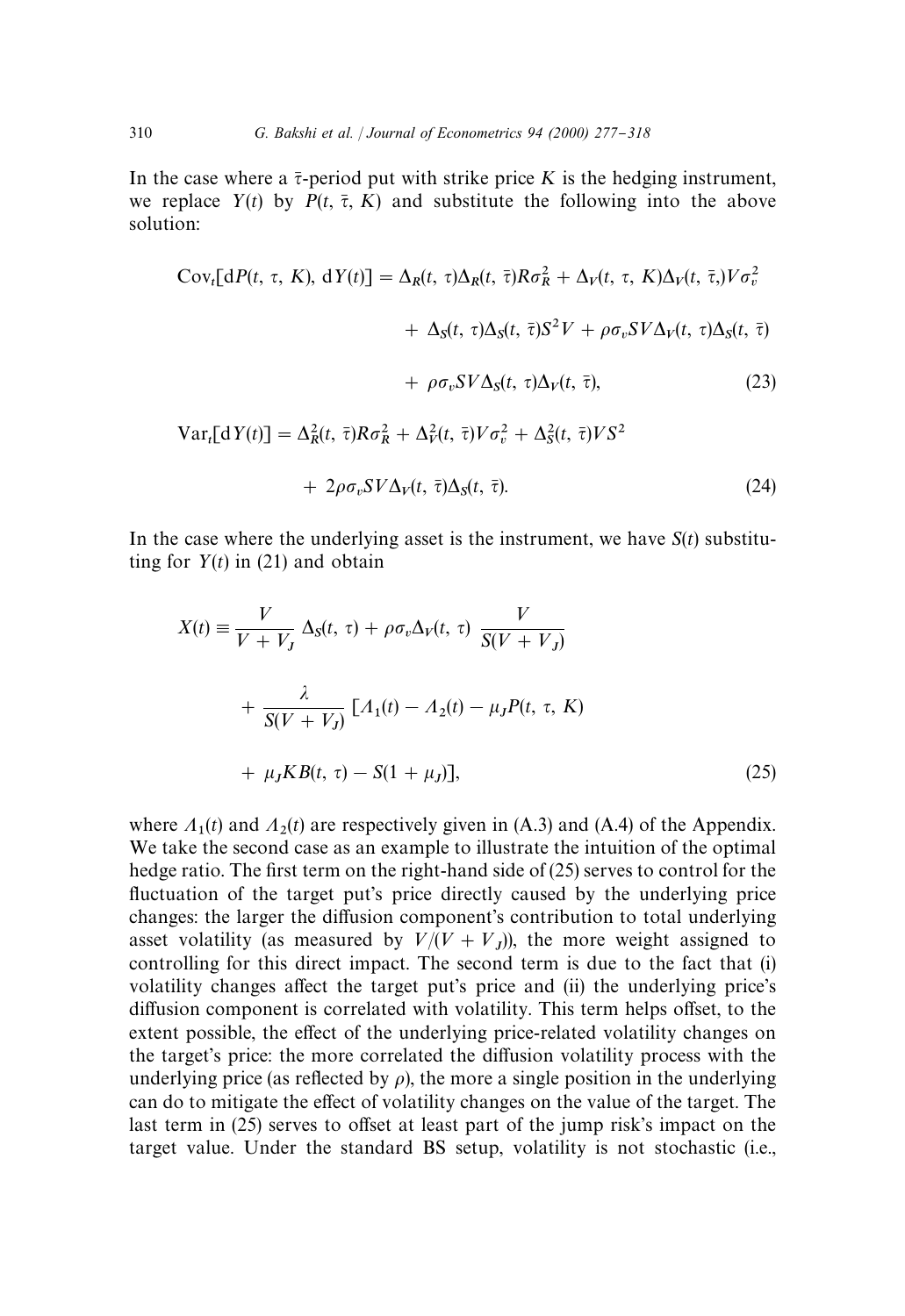$\rho = \sigma_v = 0$ ) and no jump risk is present (i.e.,  $\lambda = 0$ ), which renders the second and the last terms of (25) equal zero and  $X(t) = \Delta_S(t, \tau)$ . Accounting for their modeling differences, we can similarly determine the exact minimum-variance hedges under the BS, the SV, the SVSI, and the SVJ models.

Following similar implementation steps as before, we obtain in Table 6 the average hedging error and the mean absolute deviation for each moneynessmaturity category and for each model. Note from Table 6 that in hedging LEAPS, the different instruments perform quite differently. Regardless of the option model employed and for every LEAPS target, medium-term options lead to the best hedging results. This is particularly true when the hedge is rebalanced every 30 d, and according to the mean absolute deviation measure. Between the other two candidate hedging instruments, the underlying asset dominates short-term options in hedging LEAPS, according to the mean absolute deviation measure. However, the choice between these two instruments is not as clear based on the dollar hedging errors. When an OTM LEAPS put is the hedging target, the underlying asset produces lower average hedging errors (in magnitude) than short-term options. On the other hand, when the target is an ITM LEAPS put, short-term puts are better hedging instruments for the underlying. These conclusions hold at both the 7-day and the 30-day revision frequencies.

It appears surprising that in many cases the underlying asset is a better hedging instrument for LEAPS than short-term options. To understand this point, let us first see an example using medium-term puts. Based on the SV model, for example, the delta and gamma positions of the resulting hedged portfolio are, respectively,

$$
\Delta_{\text{port}} = \Delta_{\text{tgt}} - X\Delta_{\text{inst}} \tag{26}
$$

$$
\Gamma_{\text{port}} = \Gamma_{\text{tgt}} - X\Gamma_{\text{inst}},\tag{27}
$$

where  $\Delta_{\text{tot}}$  and  $\Gamma_{\text{inst}}$ , for example, are the delta of the LEAPS target and the gamma of the hedging instrument, and *X* is the position taken in the instrument. On the first day of our sample period, the observed spot index was  $460.70$ . Using that day's LEAPS put with strike price 450 and with 469 d to expiration as the target, we obtain the following delta and gamma value for the overall hedged portfolio when the instrument is

1. The underlying asset:

$$
\Delta_{\text{port}} = -0.36 - (-0.41) \times 1 = 0.05,
$$
  
\n
$$
\Gamma_{\text{port}} = 0.006 - (-0.41) \times 0 = 0.006.
$$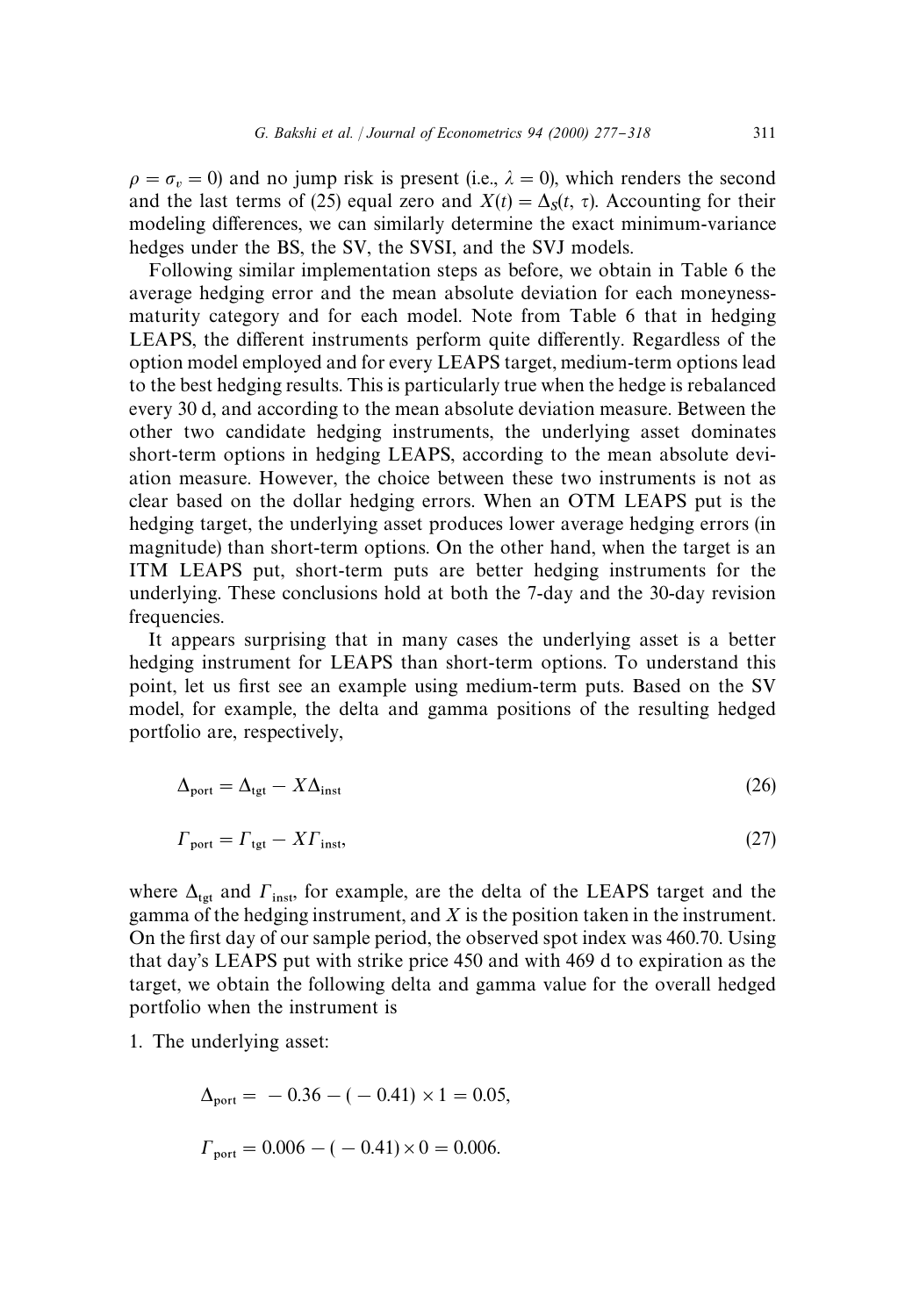Errors from hedging LEAPS Errors from hedging LEAPS Table 6

 $\overline{\phantom{a}}$ 

|                                                          | Mea                                                                                                                                                                                                                                                                                                                                              | n dollar hedging error                        |                                                                                  |                 |                                  |                      |                          | Mean absolute deviation |                                                                                                                                                                                                                                                                                                                                                                                                                                                      |                   |                             |                                  |
|----------------------------------------------------------|--------------------------------------------------------------------------------------------------------------------------------------------------------------------------------------------------------------------------------------------------------------------------------------------------------------------------------------------------|-----------------------------------------------|----------------------------------------------------------------------------------|-----------------|----------------------------------|----------------------|--------------------------|-------------------------|------------------------------------------------------------------------------------------------------------------------------------------------------------------------------------------------------------------------------------------------------------------------------------------------------------------------------------------------------------------------------------------------------------------------------------------------------|-------------------|-----------------------------|----------------------------------|
|                                                          | $7-da$                                                                                                                                                                                                                                                                                                                                           | y revision                                    |                                                                                  | 30-day revision |                                  |                      | 7-day revision           |                         |                                                                                                                                                                                                                                                                                                                                                                                                                                                      | 30-day revision   |                             |                                  |
| Hedging<br>Instrument Model                              | Index                                                                                                                                                                                                                                                                                                                                            | Days-to-expiration<br><b>SPX</b>              | <b>SPX</b>                                                                       | Index           | Days-to-expiration<br><b>SPX</b> | <b>SPX</b>           | Index                    | ŠРХ                     | Oays-to-expiration<br><b>SPX</b>                                                                                                                                                                                                                                                                                                                                                                                                                     | Index             | XdS                         | Days-to-expiration<br><b>SPX</b> |
| K/S                                                      |                                                                                                                                                                                                                                                                                                                                                  | $\infty$                                      | $80 - 365$                                                                       |                 | $\infty$                         | $80 - 365$           |                          | $\infty$                | $80 - 365$                                                                                                                                                                                                                                                                                                                                                                                                                                           |                   | $\infty$                    | $180 - 365$                      |
| < 0.94                                                   |                                                                                                                                                                                                                                                                                                                                                  |                                               | 0.04<br>0.03<br>$\mathbf{I}$                                                     | 0.40<br>0.52    | Š                                | $\frac{0.05}{0.03}$  | 0.67<br>0.71             |                         | 0.68                                                                                                                                                                                                                                                                                                                                                                                                                                                 | 0.92<br>0.91      | 47<br>ર્સ                   | $\frac{620}{180}$                |
|                                                          | $\begin{array}{c c} 0.80 & 0.80 & 0.70 & 0.70 \\ -0.00 & 0.00 & 0.00 & 0.00 \\ -0.00 & 0.00 & 0.00 & 0.00 \\ \hline \end{array}$                                                                                                                                                                                                                 | 111188<br>000000                              | 0.02<br>$\overline{1}$                                                           | 0.32            |                                  |                      |                          | 33783388<br>000001000   |                                                                                                                                                                                                                                                                                                                                                                                                                                                      | 0.98              |                             | 0.81                             |
| 160-160                                                  |                                                                                                                                                                                                                                                                                                                                                  |                                               | 0.03<br>0.04                                                                     | 0.87<br>0.41    | 1301386                          | sa sa manggalo sa    | 0.67<br>0.68884<br>0.000 |                         |                                                                                                                                                                                                                                                                                                                                                                                                                                                      | 5355<br>2355      | 388748                      |                                  |
|                                                          |                                                                                                                                                                                                                                                                                                                                                  |                                               | 0.01<br>$\mathbf{I}$                                                             | 0.66            |                                  |                      |                          |                         |                                                                                                                                                                                                                                                                                                                                                                                                                                                      |                   |                             | $0.82$<br>0.82                   |
|                                                          |                                                                                                                                                                                                                                                                                                                                                  | 0.47                                          | 0.05                                                                             | 0.41            |                                  |                      |                          |                         |                                                                                                                                                                                                                                                                                                                                                                                                                                                      |                   |                             |                                  |
|                                                          | $-0.02$                                                                                                                                                                                                                                                                                                                                          | 0.34                                          | 0.00                                                                             | 0.65            | 0.99                             |                      | 0.89                     |                         |                                                                                                                                                                                                                                                                                                                                                                                                                                                      | 1.17              | 1.77                        |                                  |
| $0.97 - 1.00$                                            | $-0.14$                                                                                                                                                                                                                                                                                                                                          | 0.06<br>0.05<br>T<br>$\overline{\phantom{a}}$ | 0.16<br>0.14                                                                     | 0.70<br>0.47    | 1078885577                       |                      |                          | 383895885839            |                                                                                                                                                                                                                                                                                                                                                                                                                                                      | 1.14<br>1.13      | 2.00<br>2.01                | 838883111388181                  |
|                                                          | $\begin{array}{c} 0.07 \\ -0.009 \\ -0.000 \\ -0.000 \\ -0.000 \\ -0.000 \\ -0.01 \\ -0.01 \\ -0.01 \\ -0.17 \\ -0.17 \\ -0.17 \\ -0.17 \\ -0.17 \\ -0.17 \\ -0.17 \\ -0.17 \\ -0.17 \\ -0.17 \\ -0.17 \\ -0.17 \\ -0.17 \\ -0.17 \\ -0.17 \\ -0.17 \\ -0.17 \\ -0.17 \\ -0.17 \\ -0.17 \\ -0.17 \\ -0.17 \\ -0.17 \\ -0.17 \\ -0.17 \\ -0.1$    | $-0.02$                                       | 0.09                                                                             | 0.42            |                                  |                      |                          |                         |                                                                                                                                                                                                                                                                                                                                                                                                                                                      |                   |                             |                                  |
|                                                          |                                                                                                                                                                                                                                                                                                                                                  | $-0.02$                                       | 0.13                                                                             | 0.48            |                                  |                      |                          |                         |                                                                                                                                                                                                                                                                                                                                                                                                                                                      |                   |                             |                                  |
| $1.00 - 1.03$                                            |                                                                                                                                                                                                                                                                                                                                                  | 0.05<br>$\overline{1}$                        | 0.07                                                                             | 1.04            |                                  | 0.18                 |                          |                         |                                                                                                                                                                                                                                                                                                                                                                                                                                                      |                   |                             |                                  |
|                                                          |                                                                                                                                                                                                                                                                                                                                                  | $-0.03$                                       | 0.07                                                                             | 0.81            |                                  | $\frac{0.15}{0.09}$  |                          |                         |                                                                                                                                                                                                                                                                                                                                                                                                                                                      |                   |                             |                                  |
|                                                          |                                                                                                                                                                                                                                                                                                                                                  | 0.05                                          | 0.07                                                                             | 0.69            |                                  |                      |                          |                         |                                                                                                                                                                                                                                                                                                                                                                                                                                                      |                   |                             |                                  |
|                                                          |                                                                                                                                                                                                                                                                                                                                                  | 0.06                                          | 0.07                                                                             | 0.80            | 0.43                             | 0.15                 |                          |                         |                                                                                                                                                                                                                                                                                                                                                                                                                                                      |                   |                             |                                  |
| $1.03 - 1.06$                                            |                                                                                                                                                                                                                                                                                                                                                  | 0.19<br>0.09                                  | 0.10<br>0.09                                                                     | 0.85<br>1.20    | 0.34<br>0.08                     | 0.10<br>0.23         |                          |                         |                                                                                                                                                                                                                                                                                                                                                                                                                                                      | 11400199          | s<br>12294455               |                                  |
|                                                          |                                                                                                                                                                                                                                                                                                                                                  | 0.07                                          | 0.07<br>$\overline{1}$                                                           | 0.92            | 0.28<br>T                        | 0.20                 | $\approx$                |                         |                                                                                                                                                                                                                                                                                                                                                                                                                                                      | 1.17              |                             |                                  |
|                                                          | $\begin{array}{r} 188 \\ -0.18 \\ -0.29 \\ -0.02 \\ -0.01 \\ -0.01 \\ -0.17 \\ -0.17 \\ -0.17 \\ -0.17 \\ -0.17 \\ -0.17 \\ -0.17 \\ -0.17 \\ -0.17 \\ -0.17 \\ -0.17 \\ -0.17 \\ -0.17 \\ -0.17 \\ -0.17 \\ -0.17 \\ -0.17 \\ -0.17 \\ -0.17 \\ -0.17 \\ -0.17 \\ -0.17 \\ -0.17 \\ -0.17 \\ -0.17 \\ -0.17 \\ -0.17 \\ -0.17 \\ -0.17 \\ -0.1$ | 0.07                                          | 0.08                                                                             | 0.86            | 0.09                             | $\overline{0}$ .     | Ξ                        | $\Xi$                   |                                                                                                                                                                                                                                                                                                                                                                                                                                                      |                   | $\frac{1}{4}$ $\frac{2}{9}$ |                                  |
| $\geqslant 1.06$                                         |                                                                                                                                                                                                                                                                                                                                                  | 0.15                                          | 0.26                                                                             | 1.03            | 0.60                             |                      | $\frac{117}{117}$        | $\Xi$                   | $\Xi$                                                                                                                                                                                                                                                                                                                                                                                                                                                | $\frac{18}{1.38}$ | $rac{6}{2}$                 | 117                              |
|                                                          |                                                                                                                                                                                                                                                                                                                                                  | 0.09                                          | 0.19                                                                             | 0.58            | 0.44                             |                      |                          | $\ddot{\theta}$         | $\overline{0}$                                                                                                                                                                                                                                                                                                                                                                                                                                       | $\dot{A}$         |                             | $\Xi$                            |
|                                                          |                                                                                                                                                                                                                                                                                                                                                  | $0.02$<br>0.09                                | 0.09                                                                             | 0.86            | 0.33                             | 1.95<br>0.96<br>0.87 | $\frac{52}{11}$          | $\frac{3}{2}$           | $rac{8}{100}$                                                                                                                                                                                                                                                                                                                                                                                                                                        | र्ने स्           | 45                          | $\frac{13}{116}$                 |
|                                                          |                                                                                                                                                                                                                                                                                                                                                  |                                               | 717                                                                              | 0.61            | 0.46                             |                      |                          |                         |                                                                                                                                                                                                                                                                                                                                                                                                                                                      |                   |                             |                                  |
| Note: All hedges in this ta<br>a medium-term SPX put. E. |                                                                                                                                                                                                                                                                                                                                                  |                                               |                                                                                  |                 |                                  |                      |                          |                         | ble have a LEAPS put as the target, and the hedging instrument is (i) the underlying asset, (ii) a short-term SPX put, or (iii)<br>ach hedge is constructed using previous day's implied stock volatility and structural parameters in Table 2. The hedge is rebalanced<br>every 7 d or 30 d. For each hedge, its error is, as of the revision day, the difference between the target's market price and the replicating portfolio value. As before, |                   |                             |                                  |
|                                                          |                                                                                                                                                                                                                                                                                                                                                  |                                               | frequency hedging errors, we respectively use 8464 and 5113 option observations. |                 |                                  |                      |                          |                         | we report the mean dollar hedging error and the mean absolute deviation. The sample period is 09:1993-08:1994. In computing the 7-d and the 30-d revision                                                                                                                                                                                                                                                                                            |                   |                             |                                  |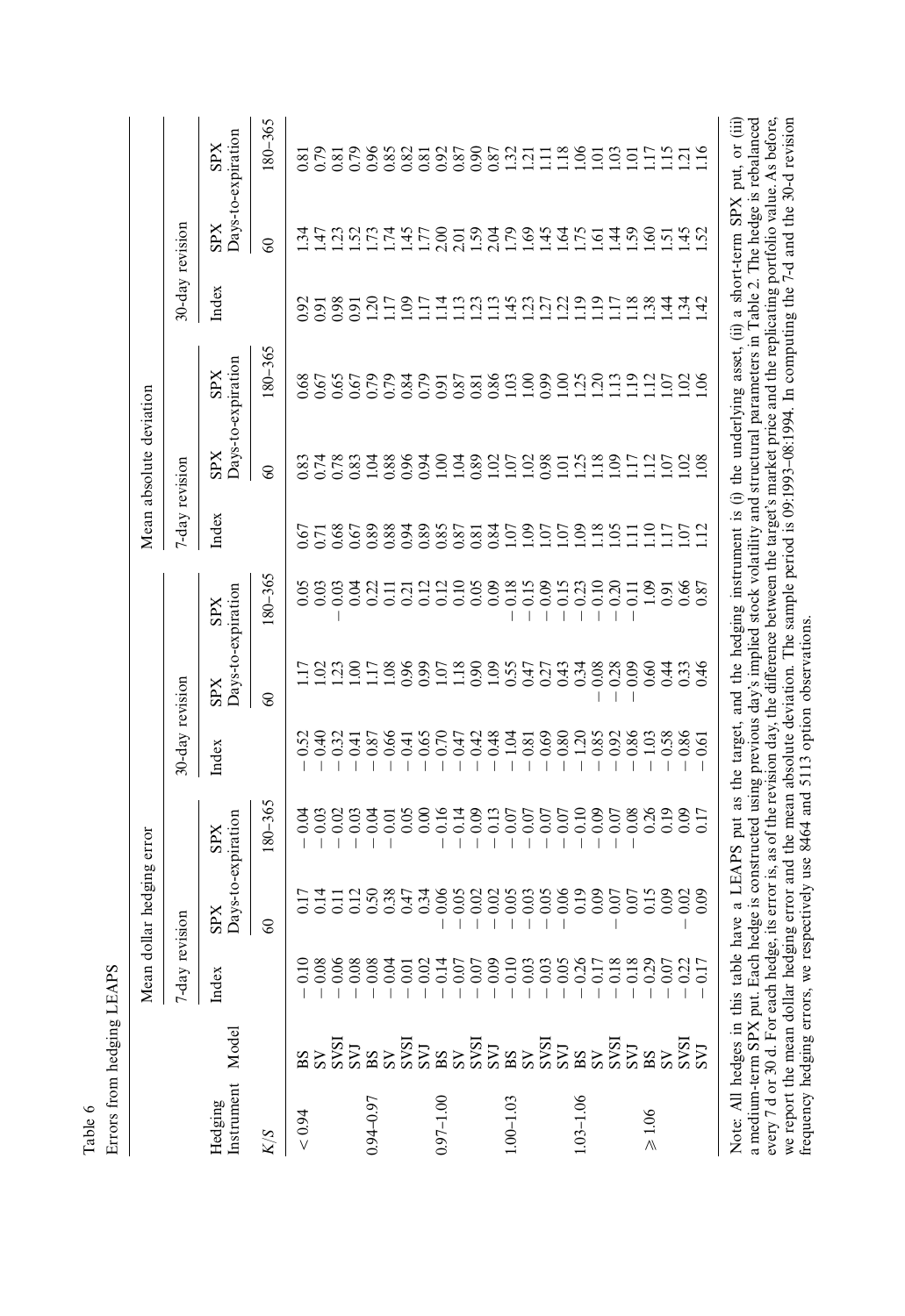2. A put with the same strike price but 42 d to expiration (short-term):

$$
\Delta_{\text{port}} = -0.36 - 1.50(-0.22) = -0.03,
$$
  

$$
\Gamma_{\text{port}} = 0.006 - 1.50 \times 0.018 = -0.021.
$$

3. A put with the same strike price but 287 d to expiration (medium-term):

$$
\Delta_{\text{port}} = -0.36 - 0.98(-0.34) = -0.026,
$$
  

$$
\Gamma_{\text{port}} = 0.006 - 0.98 \times 0.008 = -0.002.
$$

From this example, it is evident that the medium term puts are the most appropriate instrument for hedging LEAPS as they result in the lowest delta and gamma values (in magnitude) for the hedged portfolio. Intuitively, medium-term puts, among the three hedging instruments considered, should resemble the LEAPS targets the closest. With the other two types of instruments, one leads to a higher overall delta while the other leads to a higher overall gamma value, which explains why it is not always the case that the short-term puts achieve lower hedging errors than the underlying asset. The fact that short-term puts are not always good hedging instruments for LEAPS again demonstrates that LEAPS possess distinct properties that are not reflected in short-term options.

Finally, for the relative performance across the models, Table 6 suggests that models with stochastic volatility outperform the BS model by a significant margin. Among the three models with stochastic volatility, the SV and the SVSI in general have lower hedging errors and lower mean absolute deviations than the SVJ model. In most cases, the SVSI model performs better than the SV.

In summary, for hedging LEAPS, medium-term options are by far the best instrument to use in most cases. Between the underlying asset and the shortterm option, the underlying asset is a better instrument for hedging OTM LEAPS, while a short-term option is better for hedging ITM LEAPS. This finding contradicts the conventional practice of rolling over short-term contracts to hedge long-term commitments without considering the moneyness of the hedging target. In terms of the model choice, the SVSI is in general most suitable for devising hedges of LEAPS contracts, followed sequentially by the SV, the SVJ, and the BS. Therefore, for designing hedges of LEAPS, modeling stochastic interest rates explicitly does tend to improve the hedging performance. The finding that the SVJ does not improve over the SV's hedging performance appears puzzling. But, given the fact that the estimated jumpintensity parameter  $\lambda$  is 0.78 times per year (see Table 2), it may not be surprising that modeling jump risk is not as important for hedging LEAPS, because it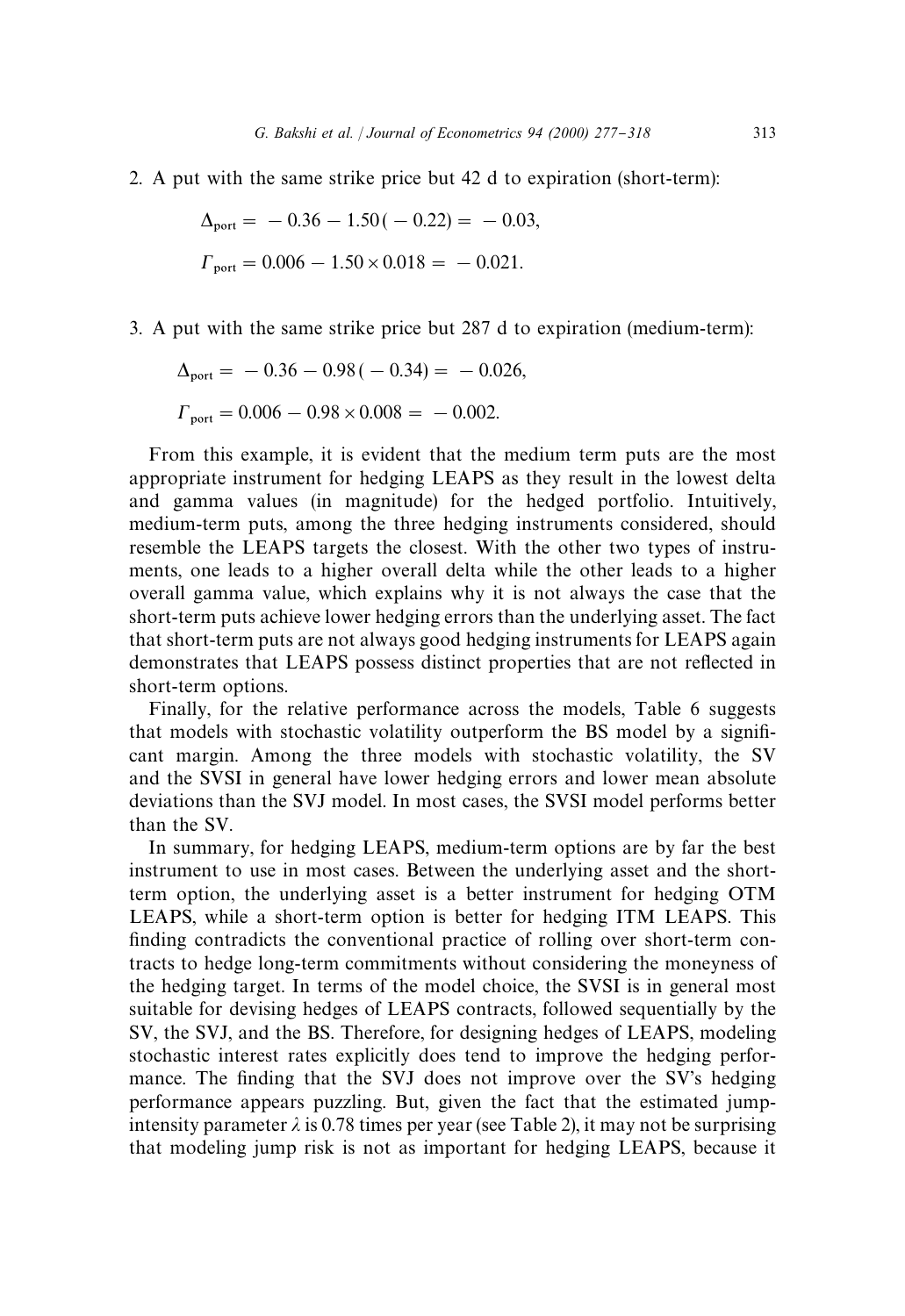takes on average more than a year for a jump of the average magnitude to occur and yet each hedge is rebalanced either once every 7 d or every 30 d. Clearly, during such rebalancing intervals the chance for a significant price jump (or fall) is quite small.

#### 9. Conclusions

This paper has studied the differential information in, and the pricing and hedging of, short-term versus long-term equity options, by comparing four alternative option pricing models. Theoretically, we have shown that long-term options should be able to differentiate the alternative models more effectively than short-term options. This has been illustrated by the differences among the option hedge ratios and the state-price densities of the models. Empirically, short-term and long-term options do contain differential information, and they imply different price dynamics for the underlying asset and hence lead to different rankings of the alternative models.

Our work thus adds to the existing literature by studying long-term options. As mentioned earlier, Bakshi et al. (1997) examine the relative empirical performance of the BS, the SV, the SVSI, and the SVJ models. Nandi (1996) studies the empirical performance of the BS versus the SV model. Ait-Sahalia and Lo (1998), Broadie et al. (1999), and Jackwerth and Rubinstein (1997) examine the relative performance of the BS and non-parametric option pricing models. Rubinstein (1985, 1994) studies the pricing performance of the BS versus other parametric option pricing models. All these studies focus on regular S & P 500 or S & P 100 options with less than a year to expiration.

It is a common understanding in the literature that stochastic interest rates may not be important for the pricing and hedging of short-term options, but should be so for long-term options. Our study suggests that once the model has accounted for stochastically varying volatility, allowing interest rates to be stochastic does not improve pricing performance any further, even for long-term options. Only for devising a hedge of a LEAPS put does incorporating stochastic interest rates make a noticeable difference. The fact that modeling stochastic interest rates has not been found to be important for pricing performance may be explained by Fig. 3, where it is shown that even at the two-year horizon most of the difference among the SPDs of the SV, the SVSI, and the SVJ occurs between 0% and 50% for the underlying stock's rate of return. This means that most of these models' differences can only be reflected in the pricing of ITM (especially deep ITM) LEAPS puts. But, on a typical day, there are far more ATM and OTM LEAPS puts traded than ITM ones. In this sense, no matter how far one may stretch the option maturity horizon, observations on long-term ITM puts will still be limited. It is therefore unlikely to see a more important role played by stochastic interest rates in pricing equity options than found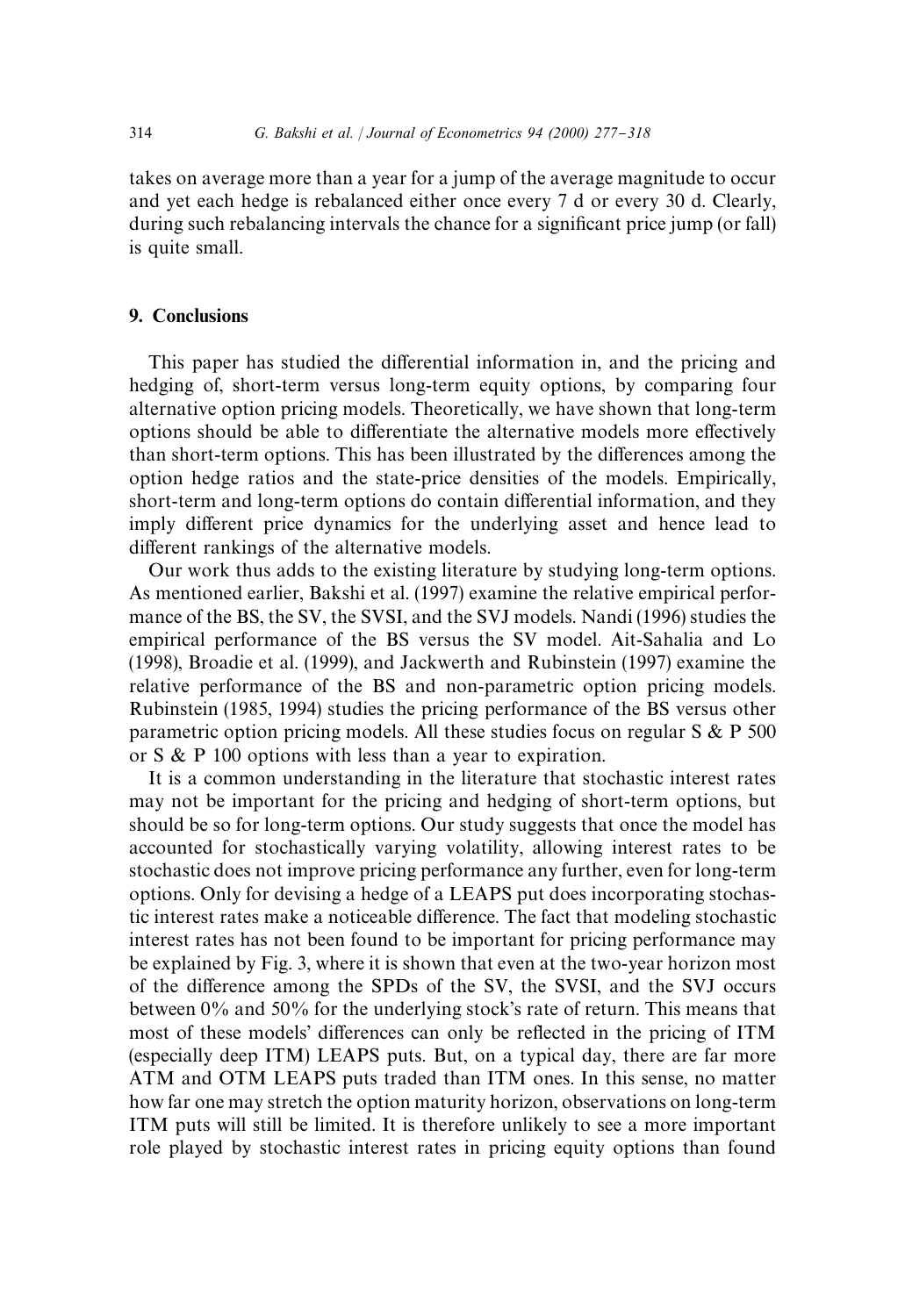in this study.<sup>14</sup> Modeling stochastic volatility is perhaps of true first-order importance.

#### Acknowledgements

For helpful comments and suggestions, we would like to thank Kerry Back, David Bates, Steve Buser, Phil Dybvig, Stephen Figlewski, Gerald Gay, Jason Greene, Frank Hatheway, Eric Chang, Steve Heston, Bill Kracaw, David Nachman, Steve Smith, René Stulz, Guofu Zhou, and especially Eric Ghysels and the anonymous referee. The paper has also benefited from the comments of seminar participants at the Federal Reserve Board, Georgia State University, Ohio State University and Washington University at St. Louis, and from the comments of participants at the 1998 American Finance Association Meetings. Any remaining errors are our own.

#### Appendix

## *A.1. Characteristic functions for the put option pricing formula in* (*8*)

From Bakshi et al. (1997), the characteristic functions are respectively given by

$$
f_1(t, \tau) = \exp\left\{-\frac{\theta_R}{\sigma_R^2} \left[2\ln\left(1 - \frac{[\xi_R - \kappa_R](1 - e^{-\xi_R t})}{2\xi_R}\right) + [\xi_R - \kappa_R]\tau\right] - \frac{\theta_v}{\sigma_v^2} \left[2\ln\left(1 - \frac{[\xi_v - \kappa_v + (1 + i\phi)\rho\sigma_v](1 - e^{-\xi_v t})}{2\xi_v}\right)\right] - (1 + i\phi) - \delta\tau - \frac{\theta_v}{\sigma_v^2} [\xi_v - \kappa_v + (1 + i\phi)\rho\sigma_v)]\tau + i\phi \ln[S(t)] + \frac{2i\phi(1 - e^{-\xi_k t})}{2\xi_R - [\xi_R - \kappa_R](1 - e^{-\xi_k t})} R(t) + \lambda(1 + \mu_J)\tau[(1 + \mu_J)^{i\phi}e^{i\phi/2(1 + i\phi)\sigma_v^2} - 1] - \lambda i\phi\mu_J\tau + \frac{i\phi(i\phi + 1)(1 - e^{-\xi_v t})}{2\xi_v - [\xi_v - \kappa_v + (1 + i\phi)\rho\sigma_v](1 - e^{-\xi_v t})} V(t)\right\}, \tag{A.1}
$$

<sup>&</sup>lt;sup>14</sup> Foreign-exchange options may be an exception, where modeling stochastic interest rates is of fundamental importance. See Bakshi and Chen (1997b) for foreign-exchange option formulas under stochastic interest rates. It however remains to be seen whether the stochastic interest rates feature is indeed significant for pricing and hedging foreign-exchange options empirically.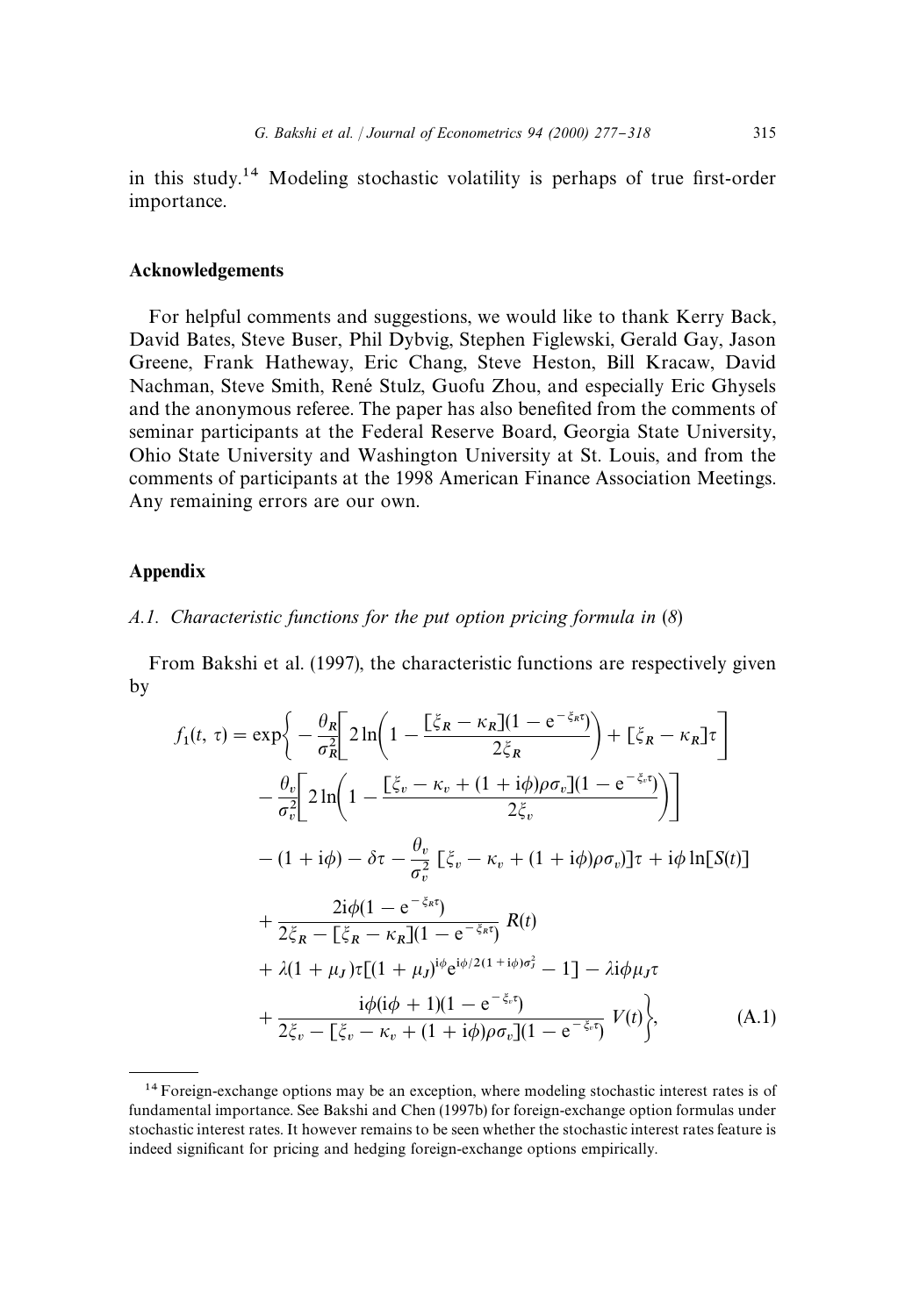and,

$$
f_2(t, \tau) = \exp\left\{-\frac{\theta_R}{\sigma_R^2} \left[2\ln\left(1 - \frac{[\xi_0^* - \kappa_R](1 - e^{-\xi_0^* \tau})}{2\xi_R^*}\right) + [\xi_0^* - \kappa_R]\tau\right] - \frac{\theta_v}{\sigma_v^2} \left[2\ln\left(1 - \frac{[\xi_0^* - \kappa_v + i\phi \rho \sigma_v](1 - e^{-\xi_0^* \tau})}{2\xi_v^*}\right) + [\xi_0^* - \kappa_v + i\phi \rho \sigma_v]\tau\right] + i\phi \ln[S(t)] - \ln[B(t, \tau)] + \frac{2(i\phi - 1)(1 - e^{-\xi_0^* \tau})}{2\xi_R^* - [\xi_0^* - \kappa_R](1 - e^{-\xi_0^* \tau})} R(t) - i\phi \delta\tau + \lambda \tau [(1 + \mu_J)^{i\phi} e^{i\phi/2(i\phi - 1)\sigma_J^2} - 1] - \lambda i\phi \mu_J \tau + \frac{i\phi(i\phi - 1)(1 - e^{-\xi_0^* \tau})}{2\xi_v^* - [\xi_0^* - \kappa_v + i\phi \rho \sigma_v](1 - e^{-\xi_0^* \tau})} V(t) \left.\right\}, \qquad (A.2)
$$

where  $\xi_R = \sqrt{\kappa_R^2 - 2\sigma_R^2}i\phi$ ,  $\xi_v = \sqrt{[\kappa_v - (1 + i\phi)\rho\sigma_v]^2 - i\phi(i\phi + 1)\sigma_v^2}$ ,  $\zeta_R^* = \sqrt{\kappa_R^2 - 2\sigma_R^2(i\phi - 1)}, \ \ \zeta_v^* = \sqrt{[\kappa_v - i\phi\rho\sigma_v]^2 - i\phi(i\phi - 1)\sigma_v^2}.$ 

# *A.2. Minimum variance hedge in* (*25*)

Solving the conditional expectation  $E_t[JP(S(1 + J), R, V)]$  results in (25) with

$$
A_1(t) = \frac{S(t)}{2} [\mu_J + \mu_J^2 + (e^{\sigma_J^2} - 1)(1 + \mu_J)^2]
$$
  
+ 
$$
\frac{S(t)}{\pi} \int_0^\infty \text{Re} \left[ e^{-i\phi \ln[K]} \frac{f_1(t, \tau)\bar{m}_1}{i\phi} \right] d\phi
$$
 (A.3)  

$$
A_2(t) = \frac{KB(t, \tau)\mu_J}{2} + \frac{KB(t, \tau)}{\pi} \int_0^\infty \text{Re} \left[ e^{-i\phi \ln[K]} \frac{f_2(t, \tau)\bar{m}_2}{i\phi} \right] d\phi
$$
 (A.4)

where

$$
\bar{m}_1 \equiv \exp\left[ (2 + i\phi) \left( \ln[1 + \mu_J] - \frac{1}{2} \sigma_J^2 \right) + \frac{1}{2} (2 + i\phi)^2 \sigma_J^2 \right] \n- \exp\left[ (1 + i\phi) \left( \ln[1 + \mu_J] - \frac{1}{2} \sigma_J^2 \right) + \frac{1}{2} (1 + i\phi)^2 \sigma_J^2 \right] \n\bar{m}_2 \equiv \exp\left[ (1 + i\phi) \left( \ln[1 + \mu_J] - \frac{1}{2} \sigma_J^2 \right) + \frac{1}{2} (1 + i\phi)^2 \sigma_J^2 \right] \n- \exp\left[ i\phi \left( \ln[1 + \mu_J] - \frac{1}{2} \sigma_J^2 \right) - \frac{1}{2} \phi^2 \sigma_J^2 \right]
$$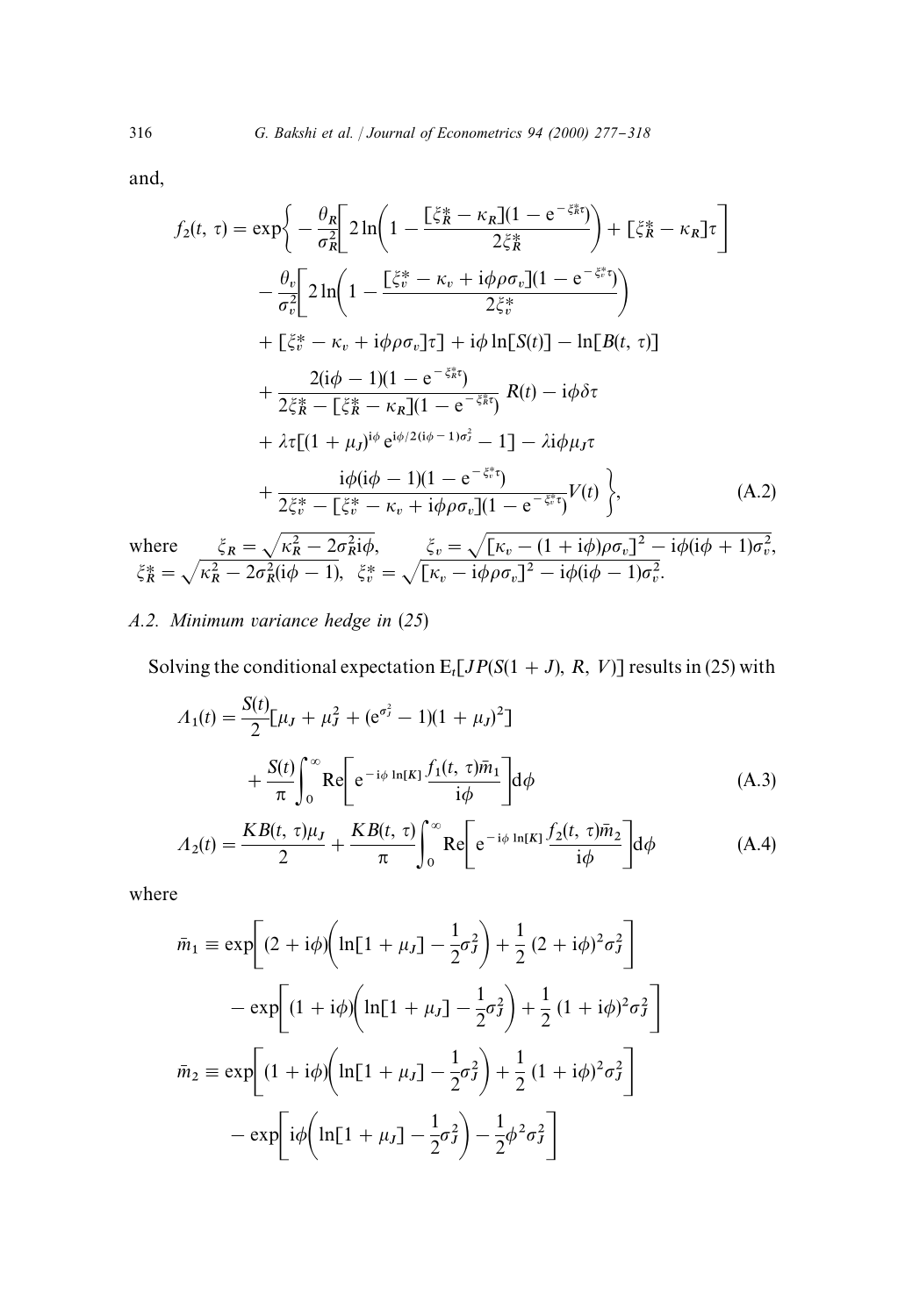#### References

- Ait-Sahalia, Y., Lo, A., 1998. Nonparametric estimation of state-price densities implicit in "nancial prices. Journal of Finance, 53, 499-548.
- Amin, K., Jarrow, R., 1992. Pricing options on risky assets in a stochastic interest rate economy. Mathematical Finance 2, 217-237.
- Amin, K., Ng, V., 1993. Option valuation with systematic stochastic volatility. Journal of Finance 48, 881-910.
- Bailey, W., Stulz, R., 1989. The pricing of stock index options in a general equilibrium model. Journal of Financial and Quantitative Analysis 24, 1-12.
- Bakshi, G., Cao, C., Chen, Z., 1997. Empirical performance of alternative option pricing models. Journal of Finance 52, 2003-2049.
- Bakshi, G., Chen, Z., 1997a. An alternative valuation model for contingent claims. Journal of Financial Economics  $44$  (1),  $123-165$ .
- Bakshi, G., Chen, Z., 1997b. Equilibrium valuation of foreign exchange claims. Journal of Finance 52  $(2)$ , 799-826.
- Bates, D., 1991. The crash of 87: was it expected? The evidence from options markets. Journal of Finance 46, 1009-1044.
- Bates, D., 1996a. Jumps and stochastic volatility: exchange rate processes implicit in Deutschemark options. Review of Financial Studies  $9(1)$ ,  $69-108$ .
- Bates, D., 1996b. Testing option pricing models. In: Maddala, G.S., Rao, C.R. (Eds.), Handbook of Statistics, Vol. 14: Statistical Methods in Finance, North-Holland, Amsterdam, pp. 567–611.
- Bates, D., 1999. Post-87 crash fears in S & P 500 futures options. Journal of Econometrics, this issue.
- Black, F., Scholes, M., 1973. The pricing of options and corporate liabilities. Journal of Political Economy 81, 637-659.
- Bollerslev, T., Mikkelsen, H., 1996. Modeling and pricing long memory in stock market volatility. Journal of Econometrics 73, 151-184.
- Bollerslev, T., Mikkelsen, H., 1999. Long-term equity anticipation securities and stock market volatility dynamics. Journal of Econometrics, this issue.
- Breeden, D., Litzenberger, R., 1978. Prices of state contingent claims implicit in option prices. Journal of Business  $51, 621-652$ .
- Broadie, M., Detemple, J., Ghysels, E., Torres, O., 1999. American options with stochastic volatility and stochastic dividends: A nonparametric investigation. Journal of Econometrics, this issue.
- Comte, F., Renault, E., 1996. Long-memory continuous time models. Journal of Econometrics 73,  $101 - 149.$
- Cox, J., Ingersoll, J., Ross, S., 1985. A theory of the term structure of interest rates. Econometrica 53, 385-408.
- Cox, J., Ross, S., 1976. The valuation of options for alternative stochastic processes. Journal of Financial Economics 3, 145-166.
- Ding, Z., Granger, C., Engle, R., 1993. A long memory property of stock market returns and a new model. Journal of Empirical Finance 1, 83-106.
- Ding, Z., Granger, C., 1996. Modeling volatility persistence of speculative returns: a new approach. Journal of Econometrics 73, 185-215.
- Duffie, D., Singleton, K., 1993. Simulated moments estimation of markov models of asset prices. Econometrica 61, 929-952.
- Gouriéroux, C., Monfort, A., 1996. Simulation based econometric methods. Core Lecture Series.
- Ghysels, E., Harvey, A., Renault, E., 1996. Stochastic volatility. In: Maddala G.S., Rao, C.R. (Eds.), Handbook of Statistics, Vol. 14: Statistical Methods in Finance. North-Holland, Amsterdam.
- Heston, S., 1993. A closed-form solution for options with stochastic volatility with applications to bond and currency options. Review of Financial Studies 6, 327–343.